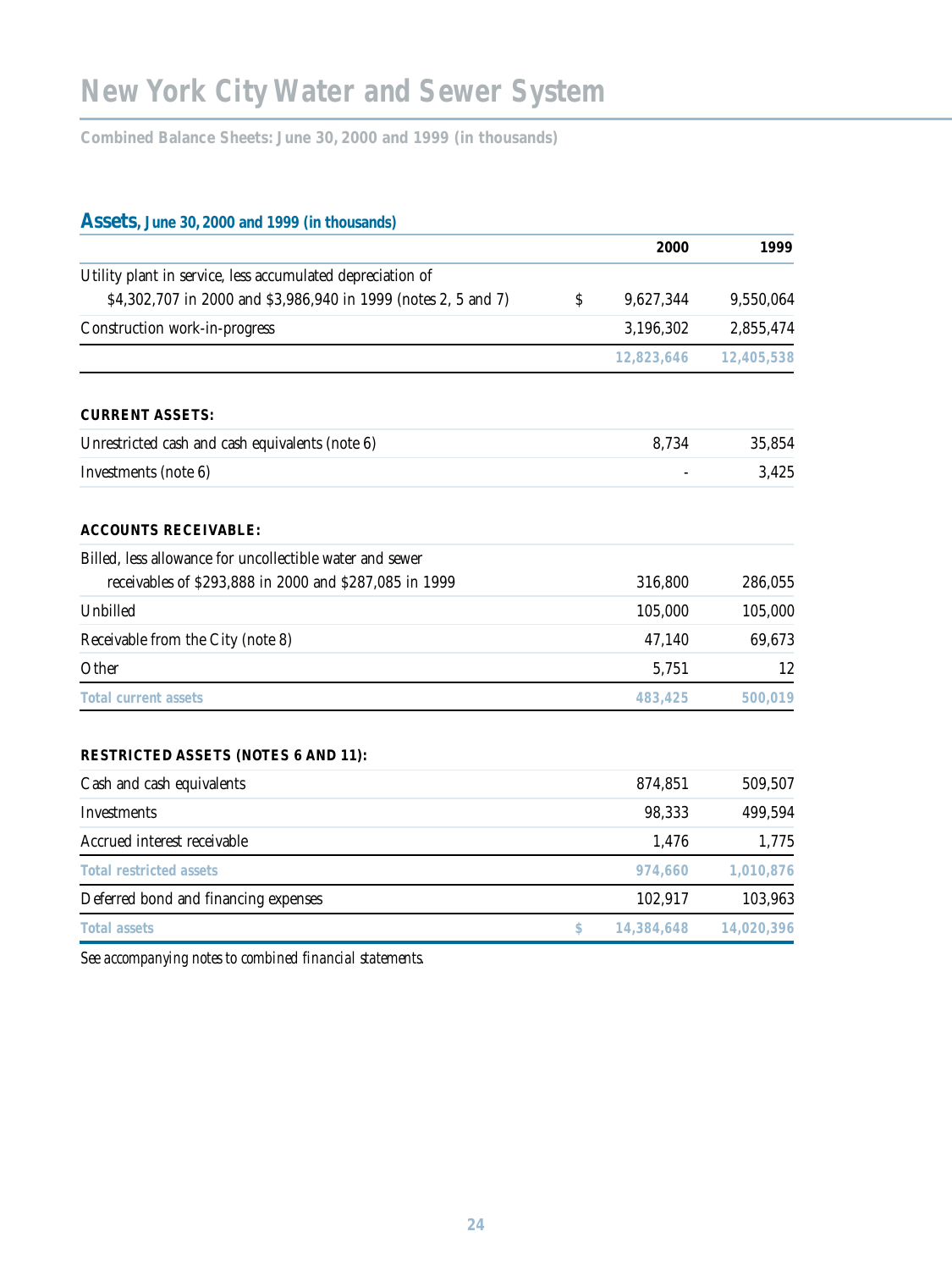**Combined Balance Sheets : June 30, 2000 and 1999 (in thousands)**

| Liabilities and Equity, June 30, 2000 and 1999 (in thousands) |                  |            |
|---------------------------------------------------------------|------------------|------------|
|                                                               | 2000             | 1999       |
| <b>LONG-TERM LIABILITIES:</b>                                 |                  |            |
| Bonds and notes payable, less current portion (note 9)        | \$<br>9,417,797  | 8,623,232  |
| Net discount on bonds and notes payable                       | (331, 840)       | (336, 988) |
| Deferred bond refunding costs (note 2)                        | (210, 388)       | (237, 149) |
| <b>Total long-term liabilities</b>                            | 8,875,569        | 8,049,095  |
| <b>CURRENT LIABILITIES:</b>                                   |                  |            |
| Accounts payable and accrued expenses                         | 27,718           | 22,718     |
| Revenues received in advance                                  | 67,798           | 80,262     |
| Current portion of bonds and notes payable (note 9)           | 358,575          | 748,478    |
| Payable to the City (note 8)                                  | 252,911          | 235,143    |
| Refunds payable to customers                                  | 15,375           | 14,500     |
| <b>Total current liabilities</b>                              | 722,377          | 1,101,101  |
| <b>Total liabilities</b>                                      | 9,597,946        | 9,150,196  |
| <b>EQUITY:</b>                                                |                  |            |
| Contributed capital, net of allocated depreciation (note 2)   | 4,571,775        | 4,696,778  |
| Retained earnings                                             | 214,927          | 173,422    |
| <b>Total equity</b>                                           | 4,786,702        | 4,870,200  |
| <b>Total liabilities and equity</b>                           | \$<br>14,384,648 | 14,020,396 |
|                                                               |                  |            |

*See accompanying notes to combined financial statements.*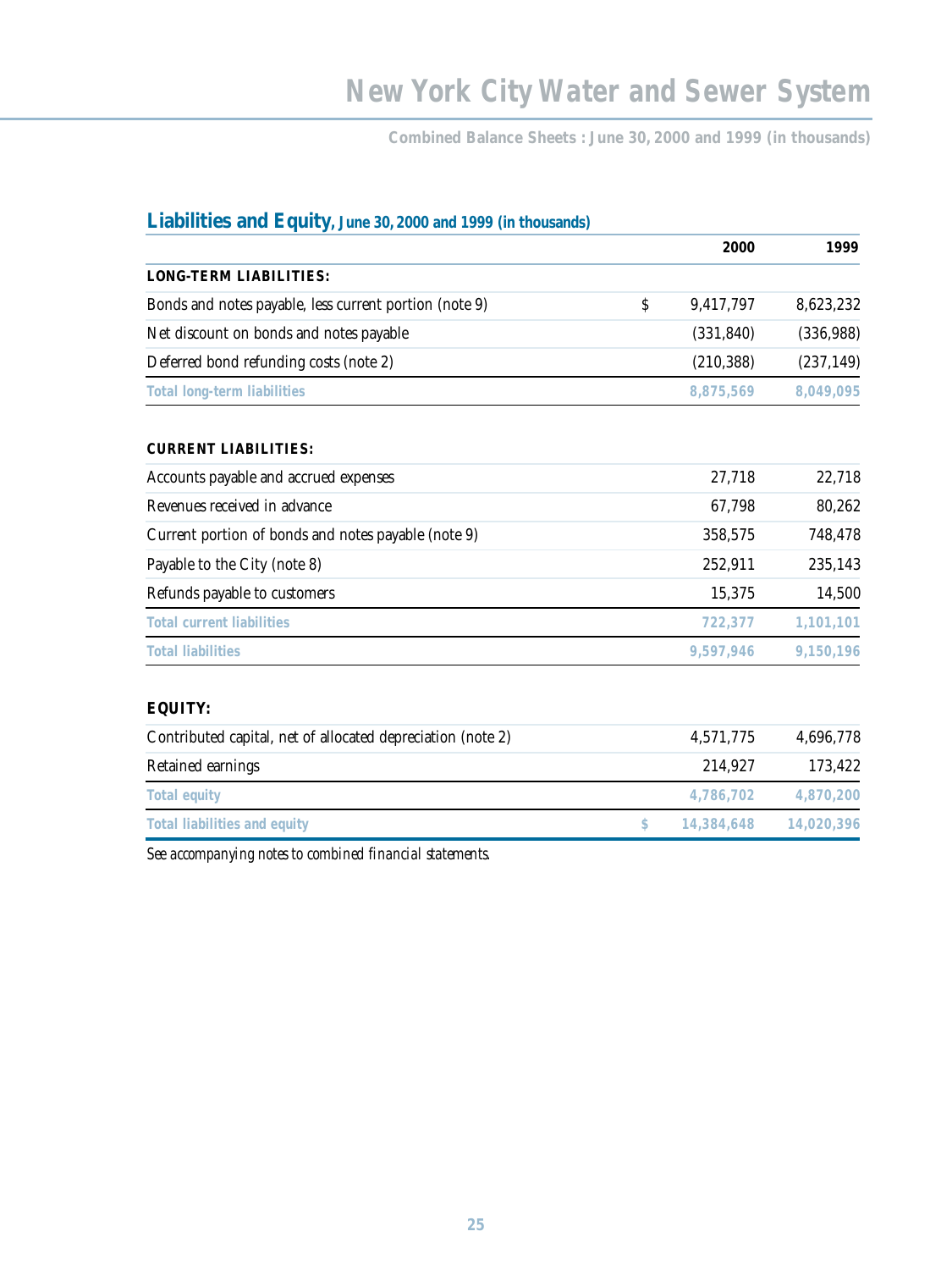# **New York City Water and Sewer System**

**Statement of Revenues, Expenses, and Changes in Retained Earnings** 

# **Years ended June 30, 2000 and 1999 (in thousands)**

|                                                        |    | 2000       | 1999       |
|--------------------------------------------------------|----|------------|------------|
| <b>OPERATING REVENUES:</b>                             |    |            |            |
| Water supply & distribution                            | Ś  | 610,949    | 583,394    |
| Sewer collection & treatment                           |    | 876,455    | 857,204    |
| Other operating revenues                               |    | 93,194     | 85,903     |
| <b>Total operating revenues</b>                        |    | 1,580,598  | 1,526,501  |
| <b>OPERATING EXPENSES:</b>                             |    |            |            |
| Operation & maintenance (notes $3 \& 7$ )              |    | 801,255    | 777,652    |
| Provision for bad debts                                |    | 89,062     | 103,960    |
| Administration & general                               |    | 10,092     | 10,879     |
| <b>Total operating expenses</b>                        |    | 900,409    | 892,491    |
| Excess of operating revenues over operating expenses   |    |            |            |
| before depreciation & amortization                     |    | 680,189    | 634,010    |
| Depreciation and amortization                          |    | 347,055    | 380,023    |
| Operating income                                       |    | 333,134    | 253,987    |
| <b>NONOPERATING REVENUES (EXPENSES):</b>               |    |            |            |
| Interest expense                                       |    | (492, 747) | (476, 675) |
| Investment income                                      |    | 70,478     | 81,465     |
| Net loss                                               |    | (89, 135)  | (141, 223) |
| Depreciation allocated to contributed capital (note 2) |    | 130,640    | 128,279    |
| Retained earnings at beginning of year                 |    | 173,422    | 186,366    |
| Retained earnings at end of year                       | \$ | 214,927    | 173,422    |

*See accompanying notes to combined financial statements.*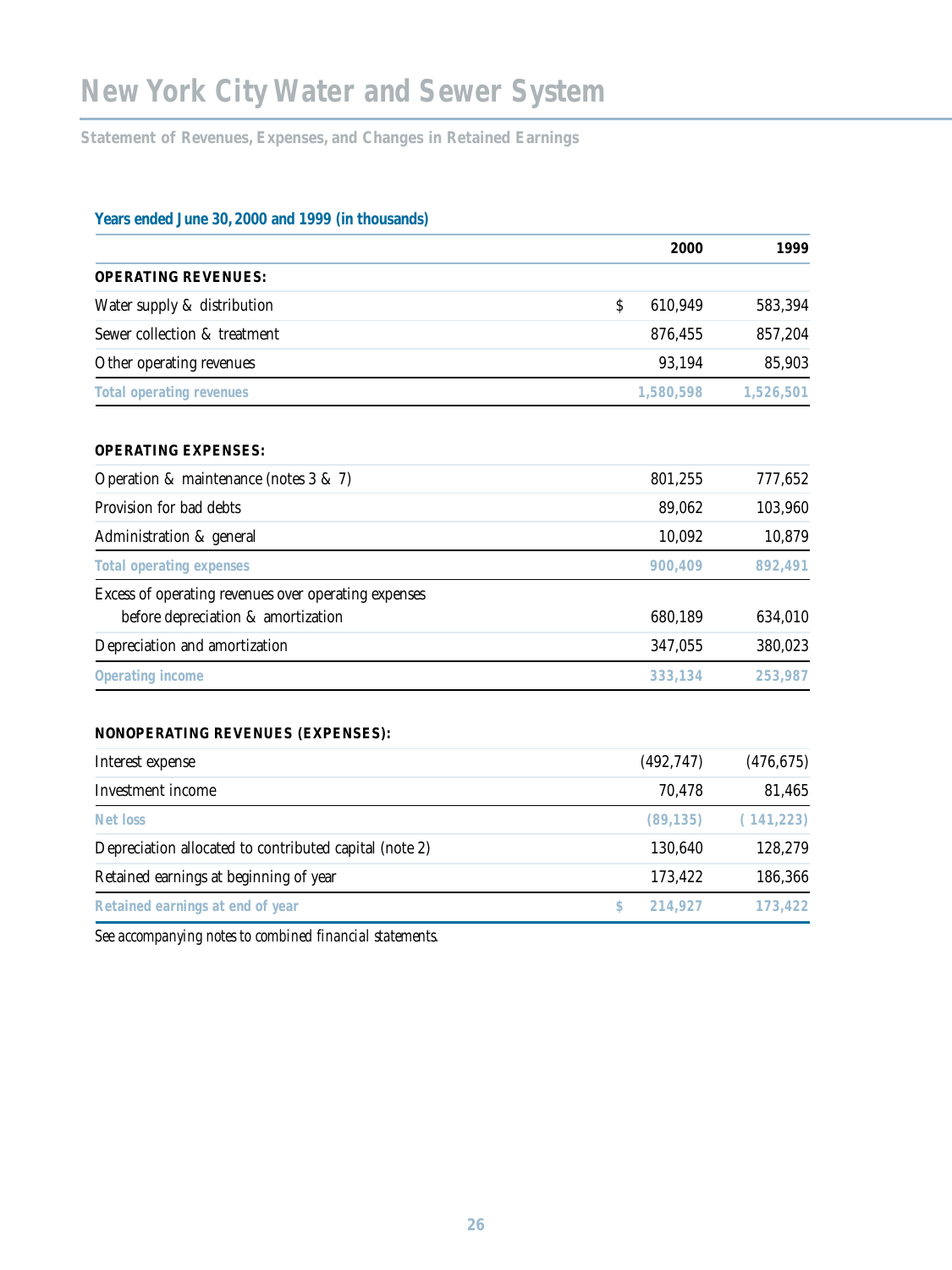**Combined Statement of Cash Flows**

| Years ended June 30, 2000 and 1999 (in thousands)                                                                         |                      |                         |
|---------------------------------------------------------------------------------------------------------------------------|----------------------|-------------------------|
|                                                                                                                           | 2000                 | 1999                    |
| <b>CASH FLOWS FROM OPERATING ACTIVITIES:</b>                                                                              |                      |                         |
| Operating income                                                                                                          | \$<br>333,134        | 253,987                 |
| ADJUSTMENTS TO RECONCILE OPERATING INCOME TO NET<br>CASH PROVIDED BY (USED IN) OPERATING ACTIVITIES:                      |                      |                         |
| Depreciation and amortization                                                                                             | 347,055              | 380,023                 |
| Provision for bad debts                                                                                                   | 89,062               | 103,960                 |
| <b>CHANGES IN ASSETS AND LIABILITIES:</b><br>(Increase) in receivables<br>Decrease (Increase) in receivable from the City | (119, 807)<br>22,533 | (113, 987)<br>(34, 300) |
| (Increase) decrease in other assets                                                                                       | (5,739)              | 965                     |
| Increase in payable to the City                                                                                           | 17,768               | 36,296                  |
| Increase (Decrease) in accounts payable and accrued expenses                                                              | 5,000                | (95)                    |
| (Decrease) in revenues received in advance                                                                                | (12, 464)            | (7,316)                 |
| Increase (Decrease) in refunds payable to customers                                                                       | 875                  | (2,000)                 |
| <b>Total adjustments</b>                                                                                                  | 344,283              | 363,546                 |
| Net cash provided by operating activities                                                                                 | 677,417              | 617,533                 |
|                                                                                                                           |                      |                         |

## **CASH FLOWS FROM CAPITAL AND RELATED FINANCING ACTIVITIES:**

# Proceeds from issuing bonds, notes and other

| borrowings, net of issue costs                            | 1,515,293     | 1,284,953  |
|-----------------------------------------------------------|---------------|------------|
| Repayments of bonds, notes and other borrowings           | (1, 112, 623) | (831, 343) |
| Interest paid on bonds, notes and other borrowings        | (481, 945)    | (464, 319) |
| Acquisition and construction of capital assets            | (739, 072)    | (822, 471) |
| Net cash used in capital and related financing activities | (818, 347)    | (833, 180) |

*—continued*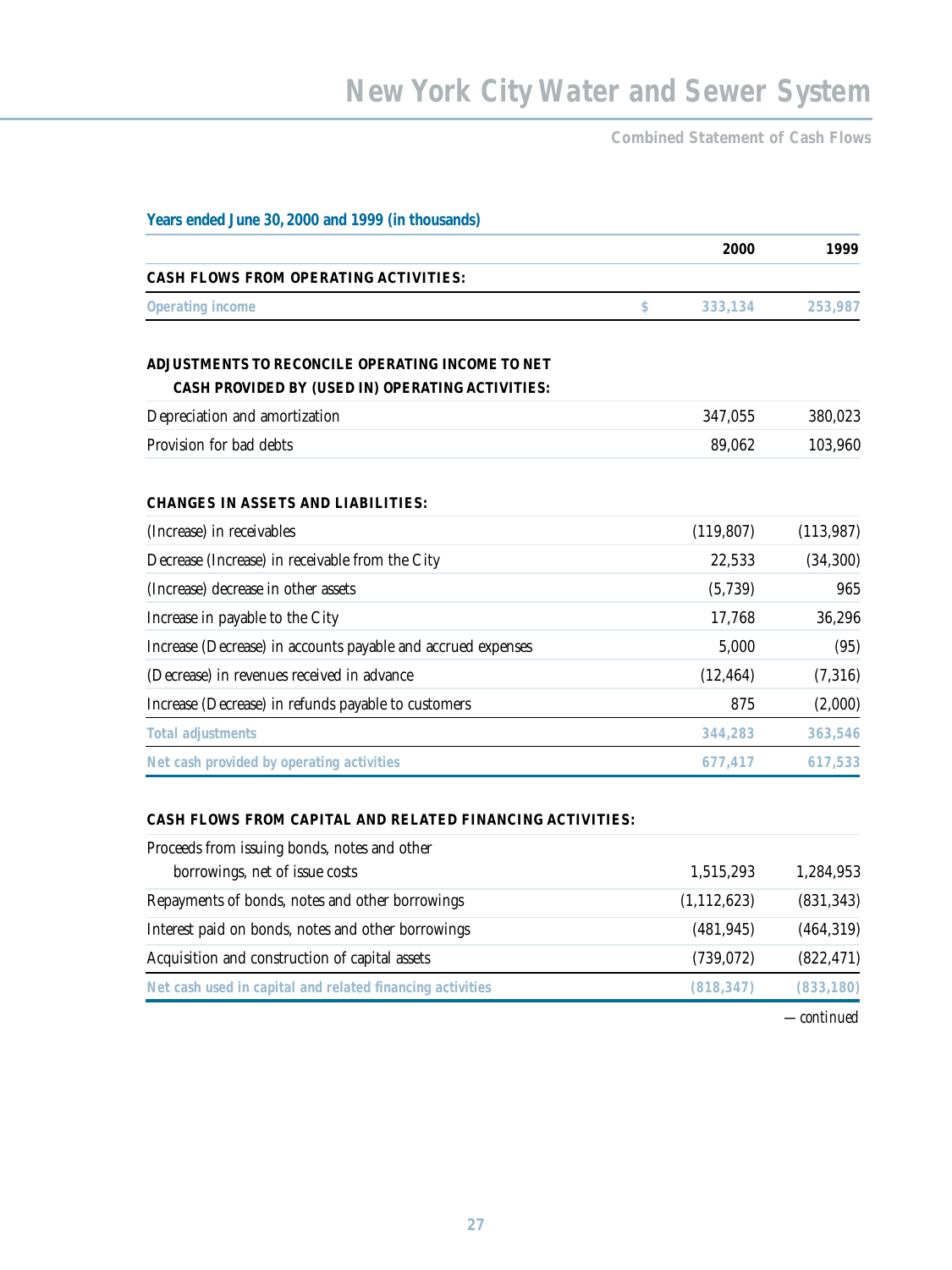**Combined Statement of Cash Flows** 

## **(continued),Years ended June 30, 2000 and 1999 (in thousands)**

|                                                      | 2000          | 1999          |
|------------------------------------------------------|---------------|---------------|
| <b>CASH FLOWS FROM INVESTING ACTIVITIES:</b>         |               |               |
| Proceeds from sales and maturities of investments    | \$<br>503,019 | 1,007,812     |
| Purchases of investments                             | (98, 333)     | (1, 107, 651) |
| Interest on investments                              | 74,468        | 83,604        |
| Net cash provided by (used in) investing activities  | 479.154       | (16, 235)     |
| Net increase (decrease) in cash and cash equivalents | 338,224       | (231, 882)    |
| Cash and cash equivalents, beginning of year         | 545,361       | 777,243       |
| Cash and cash equivalents, end of year               | \$<br>883,585 | 545,361       |

### **RECONCILIATION OF CASH AND CASH EQUIVALENTS PER STATEMENT OF CASH FLOWS TO THE BALANCE SHEET:**

|                                     |                     | <b>Assets</b>     |         |  |
|-------------------------------------|---------------------|-------------------|---------|--|
|                                     | <b>Unrestricted</b> | <b>Restricted</b> | Total   |  |
| Cash and cash equivalents—beginning | \$35,854            | 509,507           | 545,361 |  |
| Net increase (decrease)             | (27, 120)           | 365,344           | 338,224 |  |
| Cash and cash equivalents—ending    | \$8.734             | 874.851           | 883,585 |  |

## **The following are the noncash capital and related financing activities:**

- Interest expense includes the accretion of capital appreciation bonds discount in the amount of \$7,429 in 2000 and \$10,547 in 1999.
- Capital expenditures in the amount of \$252,911 and \$235,143 had been incurred but not paid at June 30, 2000 and 1999 respectively.
- The System received capital assets of \$5,637 in 2000 and \$7,389 in 1999 which represent capital contributed by the City.

*See accompanying notes to combined financial statements.*



**28**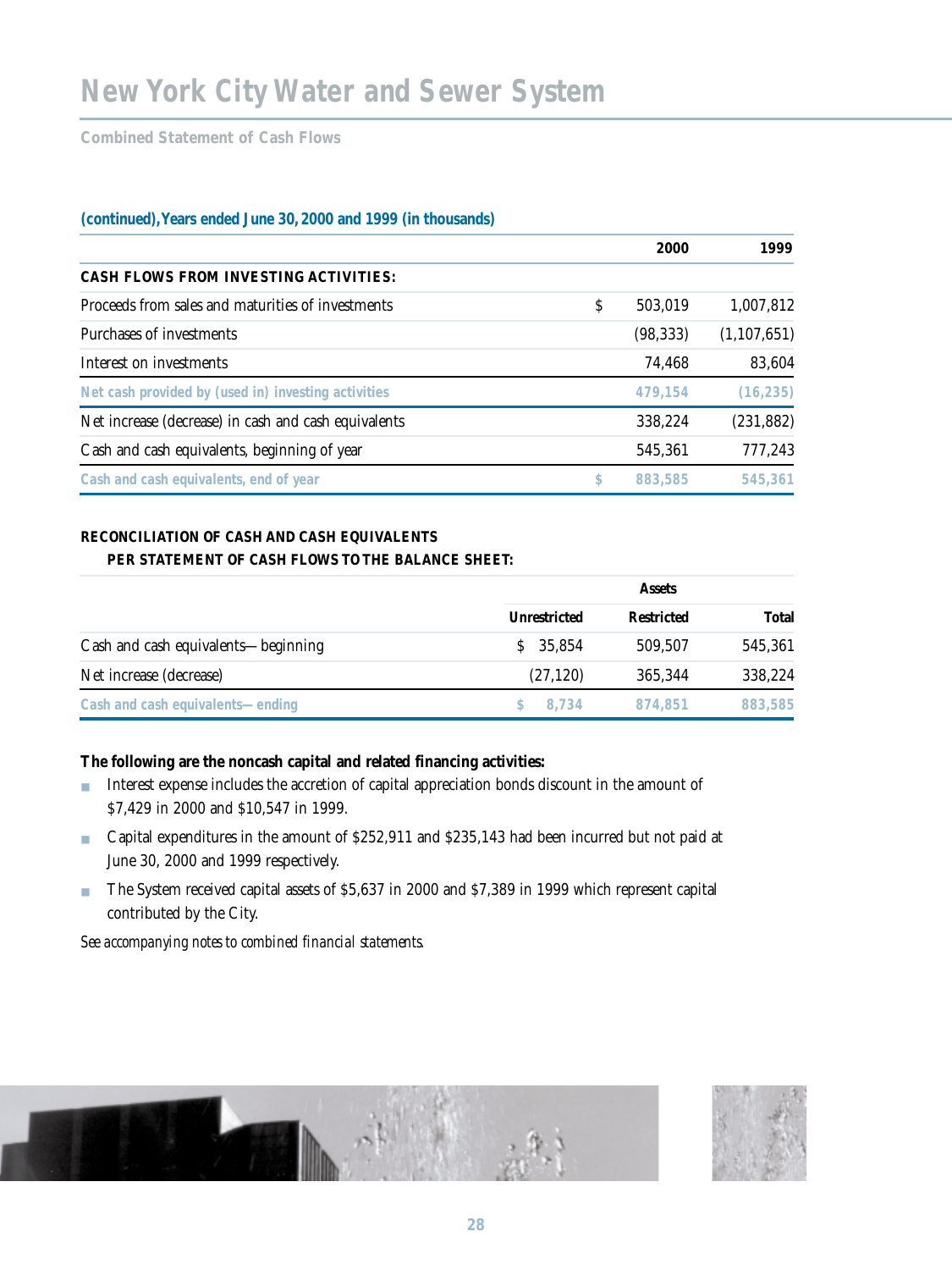**Notes to Combined Financial Statements: June 30, 2000 and 1999** 

# **1. Organization**

The New York City Water and Sewer System (the "System") provides water supply and distribution, and sewage collection, treatment, and disposal for The City of New York (the "City"). The System, as presented in the accompanying combined financial statements, began operations on July 1, 1985 and is a joint operation consisting of two legally separate and independent entities, the New York City Municipal Water Finance Authority (the "Authority") and the New York City Water Board (the "Board"). The Authority is a public benefit corporation created in accordance with the New York City Municipal Water Finance Act (the "Act"), duly enacted into law as Chapter 513 of the laws of 1984 of the State of New York, as amended by Chapter 514 of the laws of 1984 of the State of New York. The Board was created by Chapter 515 of the laws of 1984 of the State of New York. The Act empowers the Authority to issue bonds or notes to finance the cost of capital improvements to the System, and to refund any and all outstanding bonds and general obligation bonds of the City issued for water and sewer purposes. The Act empowers the Board to lease the System from the City and to fix and collect rates, fees, rents and other charges for the use of, or for services furnished, rendered, or made available by the System, to produce cash sufficient to pay debt service on the Authority's bonds and to place the System on a self-sustaining basis.

The physical operation and capital improvements of the System are performed by the City's Department of Environmental Protection subject to contractual agreements with the Authority and Board.

In accordance with Statement 14 of the Governmental Accounting Standards Board (GASB), the Board and the Authority are combined for general purpose external reporting purposes since the Board and the Authority are fiscally interdependent. The System, in turn, is included for reporting purposes as a discretely presented component unit in the City's financial statements.

# **2. Summary of Significant Accounting Policies**

The accompanying combined financial statements of the System have been prepared on the accrual basis of accounting. Revenues are recognized when earned and expenses recognized when incurred. GASB Statement 20, "Accounting and Financial Reporting for Proprietary Funds and Other Government Entities that Use Proprietary Funds," provides proprietary activities with a choice of authoritative guidance issued after November 30, 1989. The System has elected to follow GASB pronouncements exclusively after that date. Other significant accounting policies are:

## **A. Investments and Cash Equivalents**

Investments and cash equivalents consist principally of securities of the United States and its agencies, certificates of deposit, and repurchase agreements with maturity periods of one year or less, and are carried at amortized cost, which approximates fair value. For purposes of the combined statements of cash flows, the System generally considers all highly liquid debt instruments purchased with a maturity of three months or less to be cash equivalents.

## **B. Restricted Assets**

Proceeds from the issuance of debt and monies set aside for the operation and maintenance of the System are classified as restricted by applicable bond indentures.

## **C. Bond Discount and Bond Issuance Costs**

Bond discount and bond issuance costs are amortized over the life of the related bond issue, using the effective yield method of amortization for bond discount and the straight-line method for bond issuance costs.



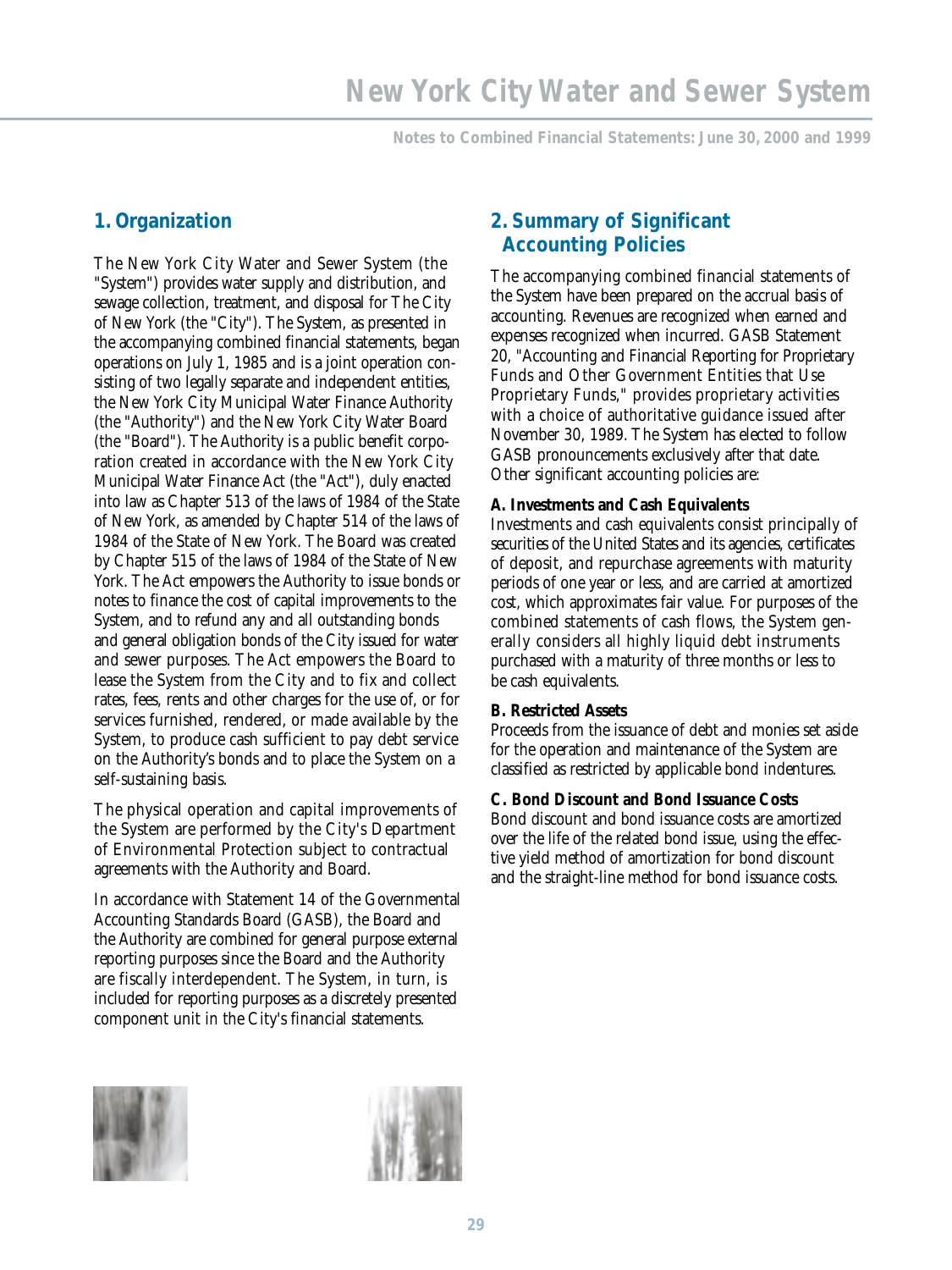

## **D. Utility Plant in Service**

Utility plant in service acquired through purchase or internal construction is recorded at cost net of retirements. Contributed utility plant in service is recorded at its estimated historical cost based on appraisals or other methods when historical cost information is not available, net of depreciation. Depreciation is computed using the straight-line method based upon estimated useful lives as follows:

|                                                | Years     |
|------------------------------------------------|-----------|
| <b>Buildings</b>                               | $40 - 50$ |
| Water supply & waste water treatment systems   | 15-50     |
| Water distribution & sewage collection systems | $15 - 75$ |
| Equipment                                      | $5 - 35$  |

Depreciation on contributed utility plant in service is allocated to contributed capital after the determination of net income.

Maintenance and repairs of property are charged to maintenance expense. Replacements and betterments are recorded as utility plant in service.

### **E. Operating Revenues**

Revenues are based on billing rates imposed by the Board based upon customers' water and sewer usage. The System records estimated unbilled revenue at its year end.

#### **F. Deferred Revenues**

Revenues received in advance of the period to which they relate are deferred and recorded as revenue when earned.

## **G. Deferred Bond Refunding Costs**

Deferred bond refunding costs represent the accounting loss incurred in advance refundings of outstanding bonds. In accordance with the provisions of GASB Statement 23, "Accounting and Financial Reporting of Debt Reported by Proprietary Activities", gains or losses arising from debt refundings are deferred and amortized over the lesser of the remaining life of the old debt or the life of the new debt.

#### **H. Contributed Capital**

In accordance with the lease of the System from the City to the Board, the City transferred its water and sewerrelated physical assets at historical cost, net of depreciation, and all work-in-progress, at cost, to the Board at July 1, 1985. Capital improvements financed by sources other than the proceeds of Authority revenue bonds (e.g., capital grants) are recorded as additions to contributed capital.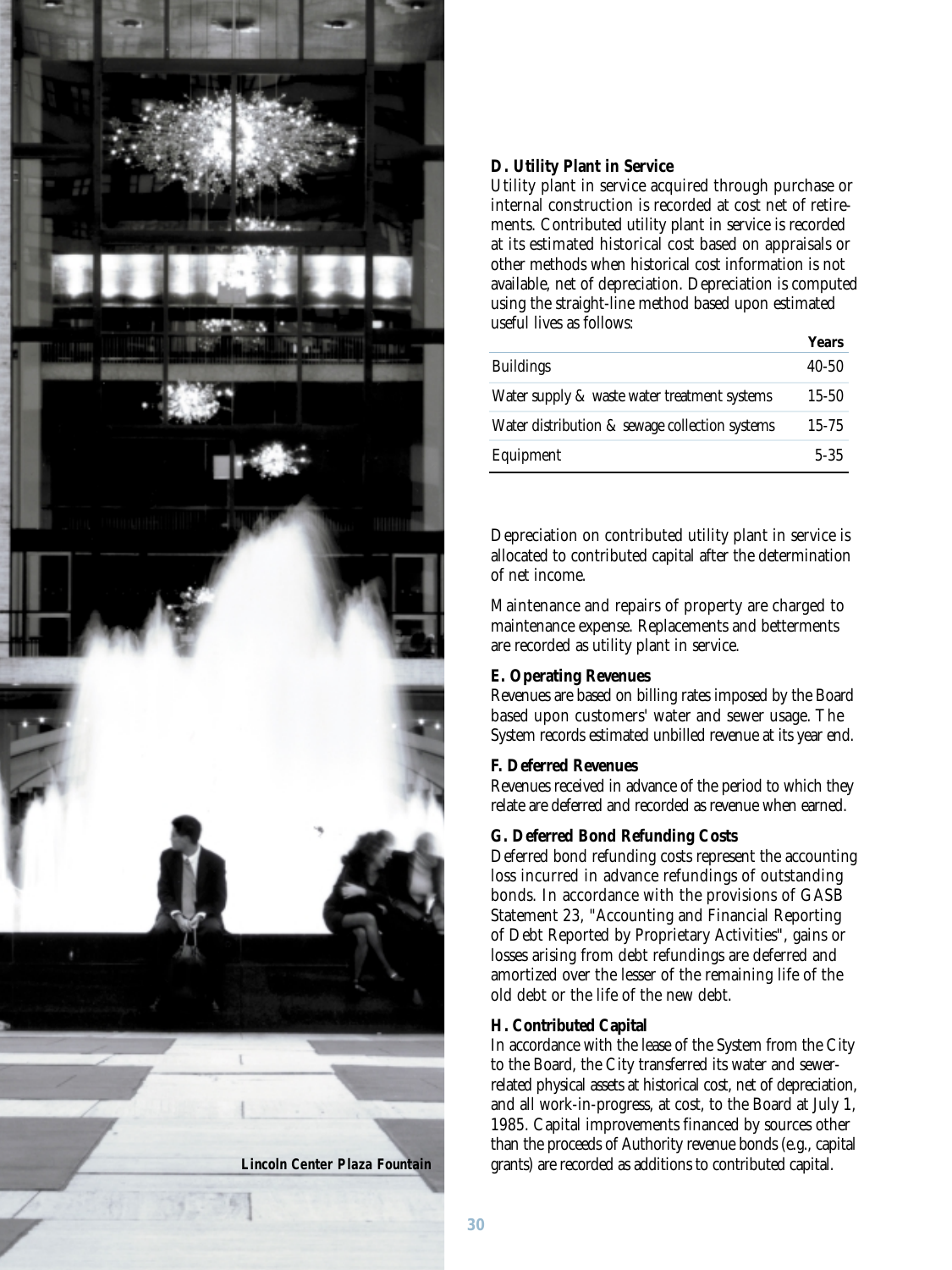Changes in contributed capital for the fiscal years ended June 30, 2000 and 1999 are as follows:

| (in thousands)                                   | 2000        | 1999       | lative deficit of approximately \$3,369 million and                                                                                                                     |      |      |
|--------------------------------------------------|-------------|------------|-------------------------------------------------------------------------------------------------------------------------------------------------------------------------|------|------|
| Contributed capital,<br>beginning of year        | \$4,696,778 | 4,817,668  | \$2,959 million, respectively, which amount is less that<br>the approximate \$3,584 million and \$3,133 millio<br>cumulative retained earnings of the Board at June 30, |      |      |
| Plant and equipment<br>contributed               | 5,637       | 7,389      | 2000 and 1999, respectively.                                                                                                                                            |      |      |
| Depreciation allocated to<br>contributed capital | (130, 640)  | (128, 279) | <b>5. Utility Plant in Service</b><br>Utility plant in service at June 30, 2000 and 1999 is                                                                             |      |      |
| Contributed capital,<br>end of year              | \$4,571,775 | 4,696,778  | comprised as follows:<br>(in thousands)                                                                                                                                 | 2000 | 1999 |

### **I. Reclassifications**

Certain reclassifications to the 1999 figures have been made in order to conform to the 2000 combined financial statement presentation.

### **J. Use of Estimates**

The preparation of financial statements requires management to make estimates and assumptions that affect the reported amounts of assets and liabilities and disclosure of contingent assets and liabilities at the date of the financial statements and the reported amounts of revenues and expenses during the reporting period. Actual amounts could differ from those estimates.

## **3. Financing Agreement**

The Financing Agreement (the "Agreement") provides that the Authority will issue bonds to finance the cost of capital investment in the water and sewer system serving the City. It also sets forth the funding priority for the debt service costs of the Authority, operating costs of the water and sewer system, and the rental payment to the City.

## **4. Cumulative Retained Earnings**

At June 30, 2000 and 1999, the Authority had a cumulative deficit of approximately \$3,369 million and \$2,959 million, respectively, which amount is less than the approximate \$3,584 million and \$3,133 million cumulative retained earnings of the Board at June 30, 2000 and 1999, respectively.

## **5. Utility Plant in Service**

| (in thousands)                                      |   | 2000        | 1999                  |
|-----------------------------------------------------|---|-------------|-----------------------|
| <b>Buildings</b>                                    | Ś | 5,677       | 5,677                 |
| Water supply and waste<br>water treatment systems   |   | 6,840,021   | 6,643,497             |
| Water distribution and<br>sewage collection systems |   | 6,955,100   | 6,758,577             |
| Equipment                                           |   | 129,253     | 129,253               |
|                                                     |   |             | 13,930,051 13,537,004 |
| Less accumulated<br>depreciation                    |   | 4,302,707   | 3,986,940             |
|                                                     |   | \$9.627.344 | 9,550,064             |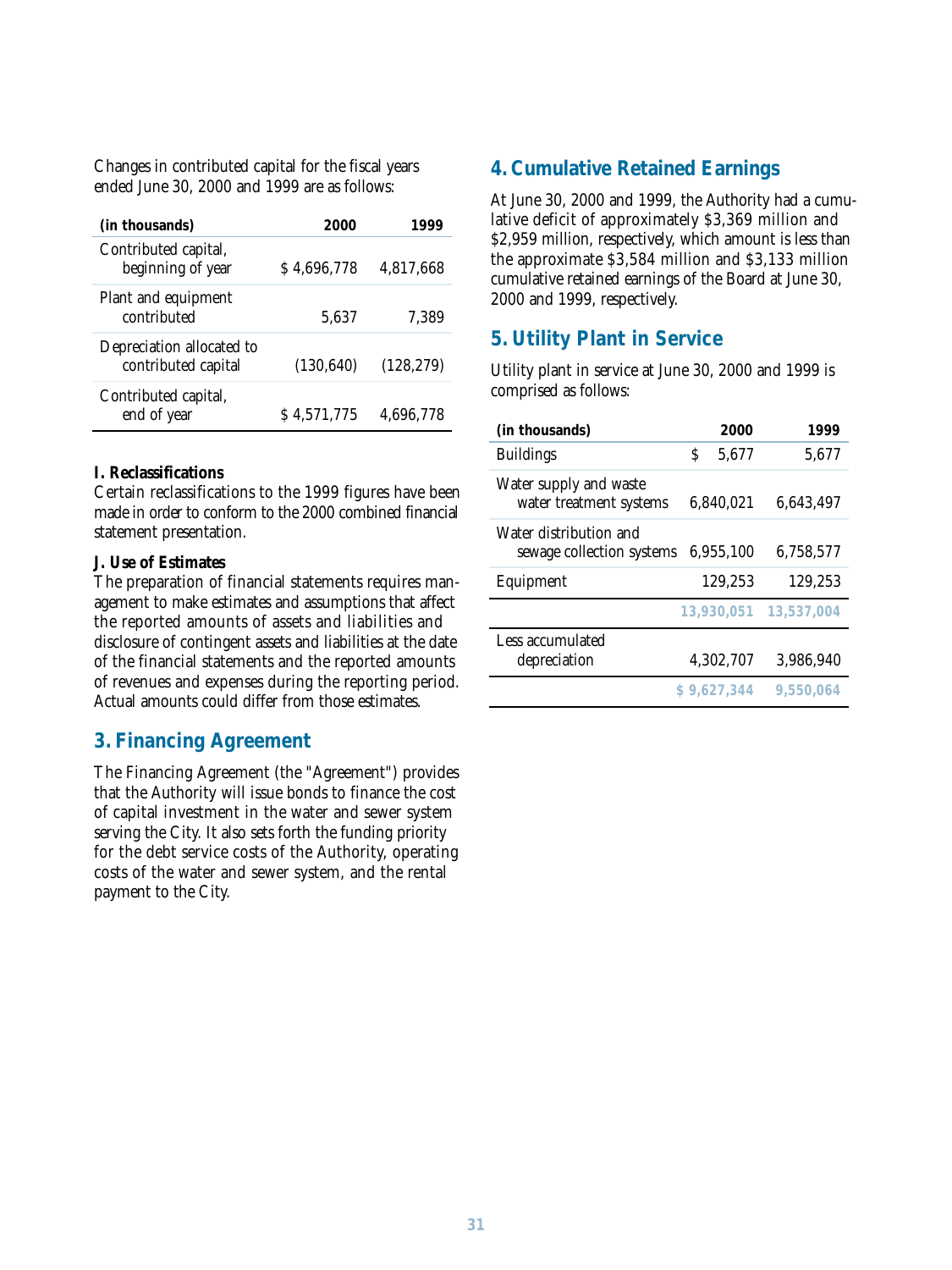# **6. Investments, Cash Equivalents and Cash Deposits**

The Water and Sewer General Revenue Bond Resolution (the "Resolution") authorizes the investment of bond proceeds. The guidelines issued by the Office of the New York State Comptroller and the Resolution establish the criteria for permissible investments of the System. In addition, the Water Board and the Water Authority have investment guidelines approved by their respective Boards of Directors. The System may invest in Federal government obligations or any subdivision or instrumentality thereof, obligations of the State of New York or any subdivision or instrumentality thereof provided that they are in the two highest rating categories of a rating agency, bankers' acceptances or certificates of deposit (CDs) issued by a New York State commercial bank with capital or surplus in excess of \$100 million, corporate securities or commercial paper rated highest by a rating agency when compared to similar-type securities, or repurchase agreements that are collateralized by obligations of the Federal government.

Investments and deposits held by the System at June 30, 2000 and 1999 comprised:

| (in thousands)                                                                    | 2000       | 1999      |
|-----------------------------------------------------------------------------------|------------|-----------|
| Unrestricted cash, cash<br>equivalents and investments<br>(plus accrued interest) | 8,734<br>Ŝ | 39,279    |
| Restricted cash, cash<br>equivalents and investments<br>(plus accrued interest)   | 974,660    | 1,010,876 |
|                                                                                   | \$983,394  | 1,050,155 |
| This amount is comprised of:                                                      |            |           |
| Carrying amount of deposits<br>(includes CDs)                                     | 4,803<br>S | 243,207   |
| Investments<br>(plus accrued interest)                                            | 978,591    | 806,948   |
|                                                                                   | \$983.394  | 1,050,155 |

### **Cash Deposits**

The System follows the New York City Banking Commission designations for the System's bank depositories. The Commission consists of the Comptroller, the Mayor, and the Finance Commissioner and uses independent bank rating agencies in part to assess the financial soundness of each bank, and the banking relationships are under constant operational and credit reviews. Each bank in which the System's cash is deposited is required to have its principal office in New York State and have capital stock, surplus, and undivided earnings aggregating at least \$100 million. The System had \$35.6 thousand and \$200 thousand on deposit at June 30, 2000 and 1999, respectively, which were covered by Federal depository insurance.

#### **Investments**

The System's investments are categorized to give an indication of the level of risk assumed by the System at year end. Category 1, the lowest risk, includes investments that are insured or registered, or for which the securities are held by the System or its agent in the System's name. Category 2 includes uninsured and unregistered investments for which the securities are held by the counterparty's trust department or agent in the System's name. Category 3, the highest risk, includes uninsured and unregistered investments for which the securities are held by the counterparty, or by its trust department or agent but not in the System's name.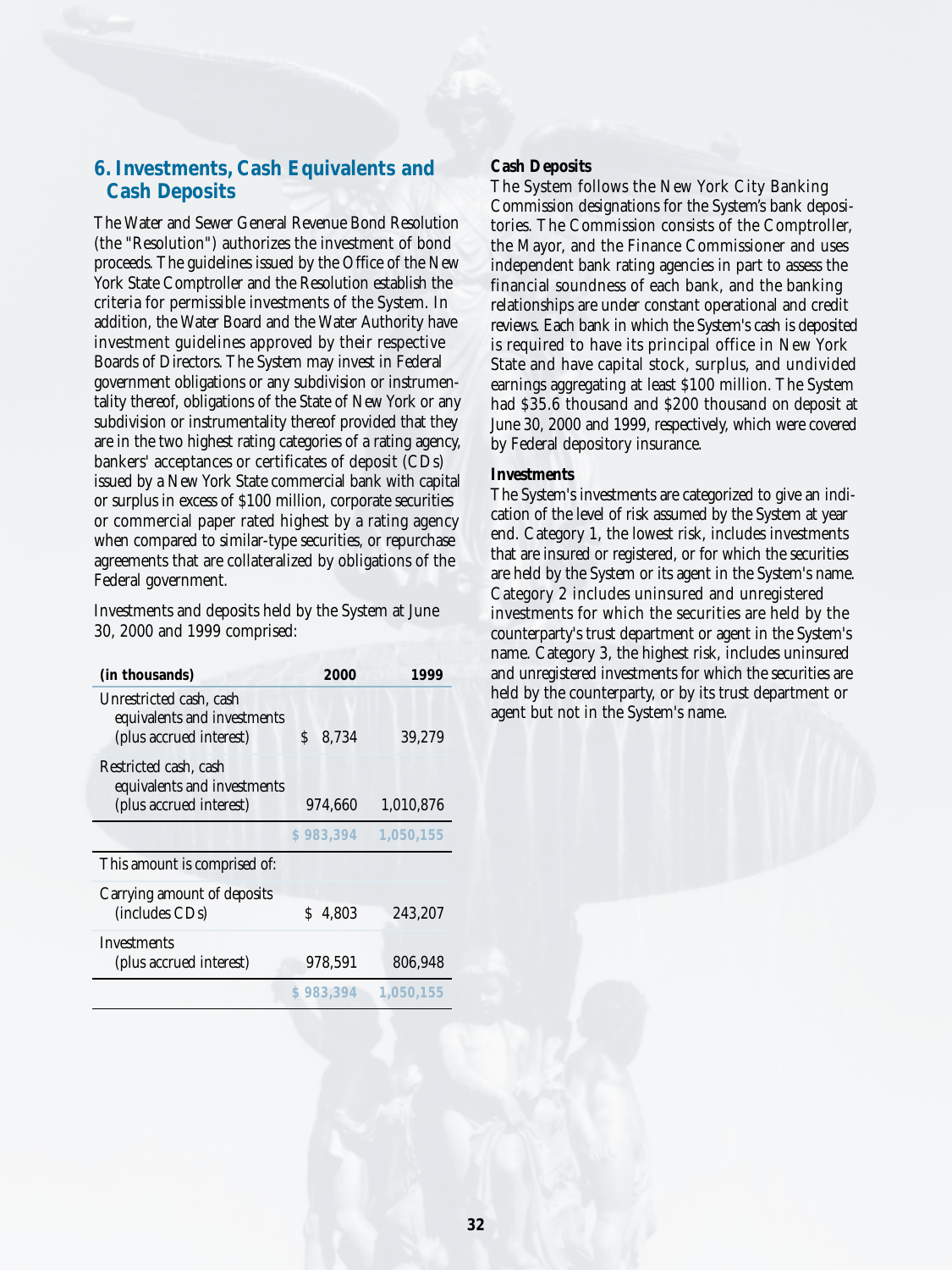Investments (inclusive of certain investments reported as cash equivalents) held by the System at June 30, 2000 and 1999 were classified as Category 1 investments and non-categorized investments, and are comprised of:

| (in thousands)                        | 2000*<br>Cost | $2000*$<br><b>Fair Value</b> | 1999*<br>Cost | 1999*<br><b>Fair Value</b> |
|---------------------------------------|---------------|------------------------------|---------------|----------------------------|
| <b>Categorized:</b>                   |               |                              |               |                            |
| U.S. Treasury securities              | \$            |                              | 49,397        | 49,398                     |
| Federal agency issues                 | 813,710       | 814,965                      | 647,923       | 649,514                    |
| Commercial paper                      |               |                              | 55,888        | 55,888                     |
| Repurchase agreements                 | 122,602       | 122,822                      |               |                            |
| Non-categorized:                      |               |                              |               |                            |
| <b>Mutual Funds</b>                   |               |                              | 11,162        | 11,162                     |
| <b>Guaranteed Investment Contract</b> | 40,803        | 40,803                       | 40,803        | 40,803                     |
|                                       | \$<br>977.115 | 978,590                      | 805,173       | 806,765                    |

*\*Includes \$878,783 at cost and \$879,345 at market (2000) and, \$302,154 at cost and \$302,154 at market (1999) of investments reported as cash equivalents.*

## **7. Lease Agreement**

The Board is party to a long-term lease (the "Lease") with the City, which transfers all the water and sewer related real and personal property to the Board for the term of the lease. The lease term commenced on July 1, 1985 and continues until the later of the fortieth anniversary of the commencement of the lease or the date on which all bonds, notes or other obligations of the Authority are paid in full or provisions for such payment have been made pursuant to the applicable debt instrument. The lease provides for payments to the City to cover the following:

A. an amount sufficient to pay the cost of administration, maintenance, repair and operation of the leased property, which includes overhead costs incurred by the City attributable to the leased property, net of the amount of any Federal, State, or other operating grants received by the City;

B. an amount sufficient to reimburse the City for capital costs incurred by the City for the construction of capital improvements to the leased property which are not paid or reimbursed from any other source, to the extent requested by the City;

C. an amount sufficient to pay the cost of other services provided by the City;

D. an amount sufficient to pay the cost of legal services provided by the City;

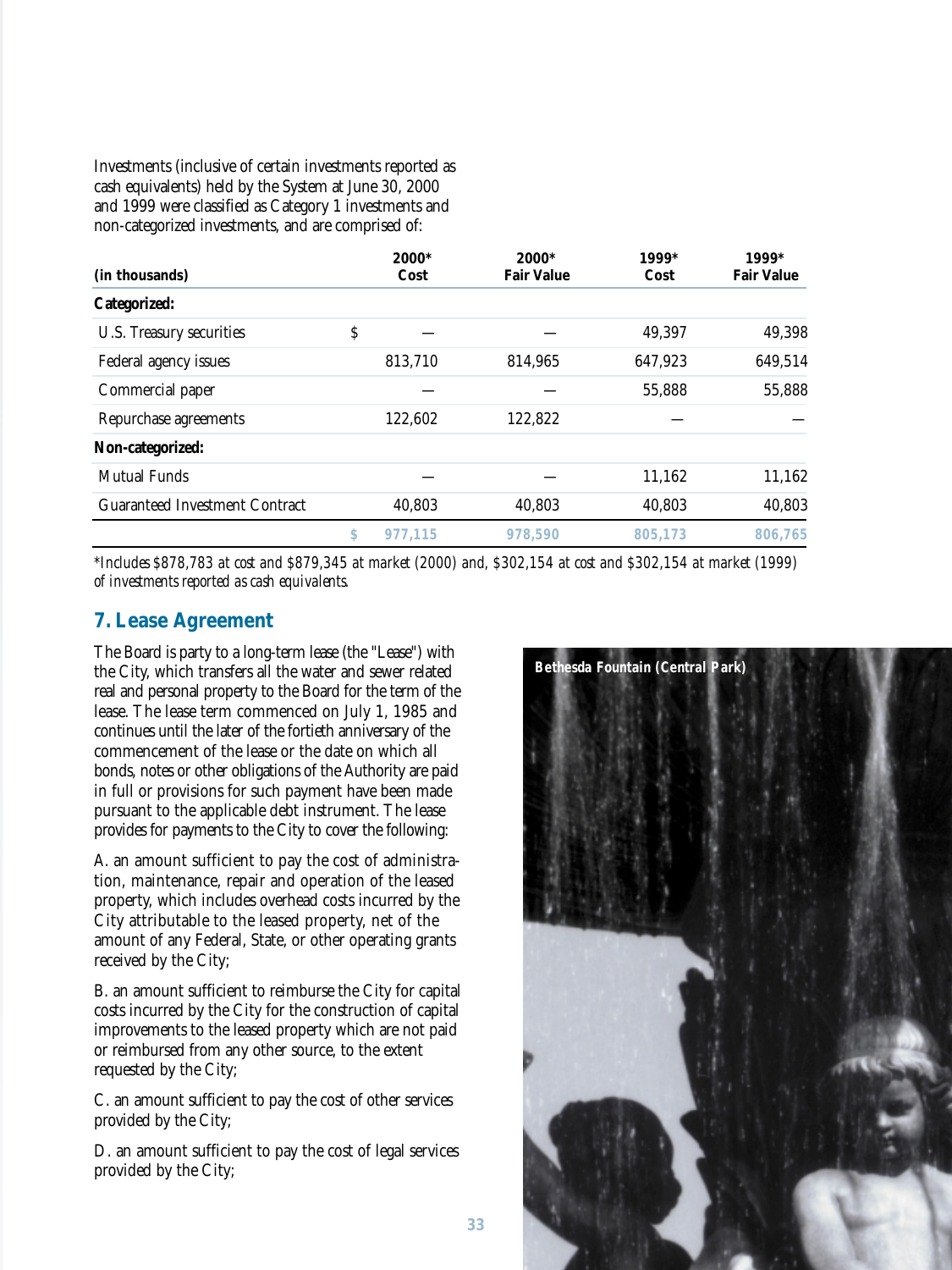E. an amount sufficient to reimburse the City for the costs of the services of any city officer and employee provided on a full-time or part-time basis to the Board; and

F. the amount of any reconciliation payments, as defined.

In addition to the payments described above, the Board pays rent to the City to the extent requested by the City in each fiscal year in an amount not to exceed the greater of (a) the principal and interest payable on general obligation bonds issued by the City for water and sewer purposes certified by the City to be paid within such fiscal year or (b) 15% of principal and interest payable on the bonds of the Authority to be paid within such fiscal year. After all amounts certified by the City have been paid and all other required payments have been made, any surplus funds received by the Board in the current fiscal year are to be placed into the Board's general account in the operating and maintenance reserve fund.

A summary of operation and maintenance expenses at June 30, 2000 and 1999 is as follows:

| (in thousands)                         | 2000      | 1999    |
|----------------------------------------|-----------|---------|
| Water transmission and<br>distribution | \$227,066 | 233,221 |
| Sewer collection systems               | 317,980   | 300,406 |
| City agency support cost               | 32,967    | 31,879  |
| Fringe benefits                        | 64,923    | 58,950  |
| Judgments and claims                   | 7.844     | 5,330   |
|                                        | 650,780   | 629,786 |
| Rental payments to the City            | 150,475   | 147,866 |
|                                        | \$801,255 | 777.652 |

# **8. Payable to and Receivable from the City**

As of June 30, 2000 and 1999, all construction workin-progress recorded by the System, which has not been reimbursed to the City, has been recorded as a payable to the City, net of the amount of any State or Federal capital grants received by the City.

As of June 30, 2000 and 1999, the System had a receivable from the City for overpayment of operations and maintenance expenses.

# **9. Bonds and Notes Payable**

The Authority issues revenue bonds to finance a portion of the costs of the capital renovation and improvements program to the System, to fund certain reserves, to pay costs of issuance and to advance refund certain outstanding principal amounts of bonds.

Bonds, notes payable, and commercial paper comprise the following for the year ended June 30, 2000:



**Untermyer Memorial Fountain**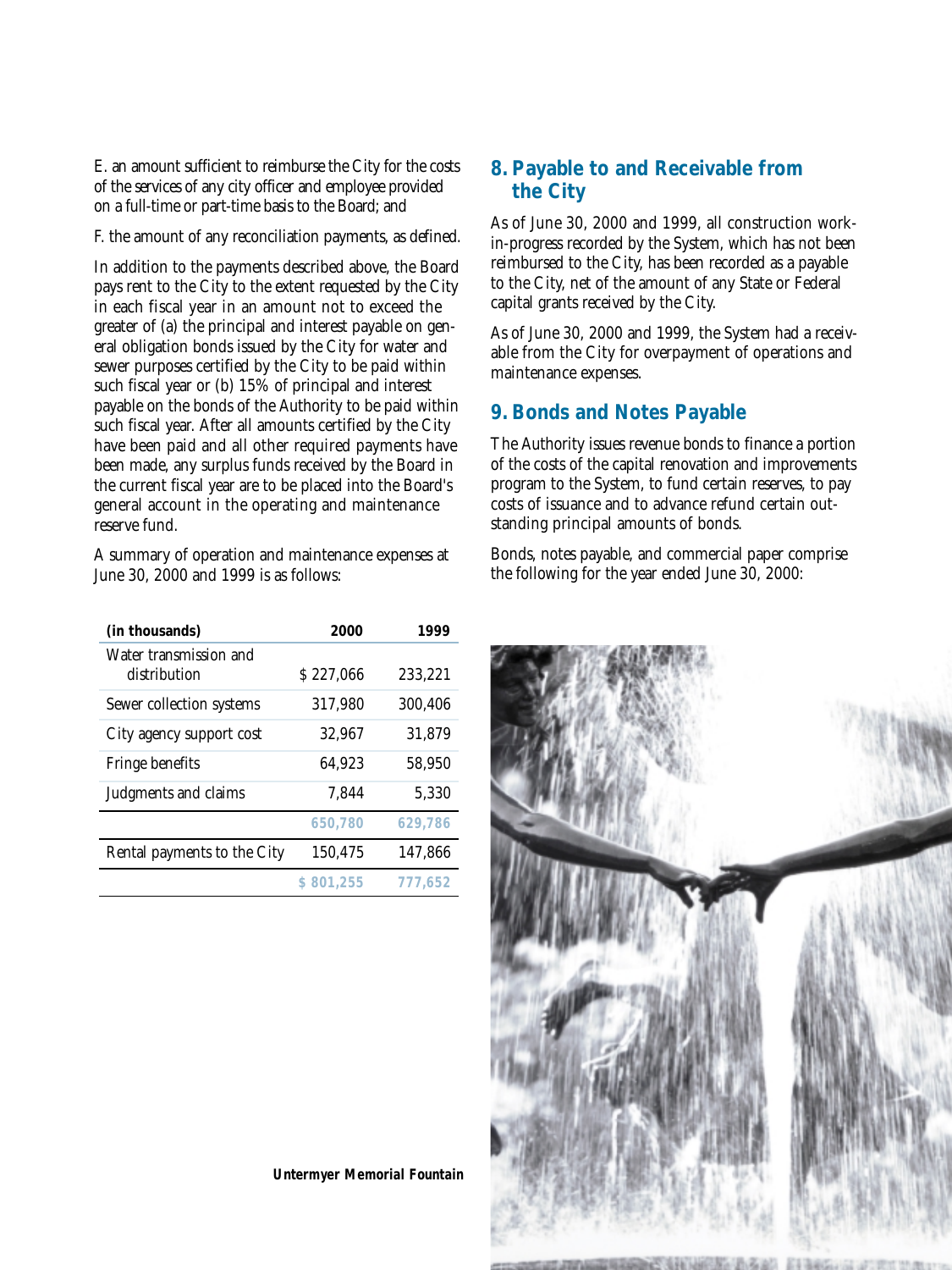| (in thousands)                                                                                                                                     | <b>Balance</b> at<br>June 30, 1999 | <b>Issued</b> | <b>Retired</b> | <b>Balance at</b><br>June 30, 2000 |
|----------------------------------------------------------------------------------------------------------------------------------------------------|------------------------------------|---------------|----------------|------------------------------------|
| 1987 Fiscal Series A - 5.00% to 7.00%                                                                                                              |                                    |               |                |                                    |
| <b>Serial and Term Bonds</b><br>maturing in varying installments through 2017                                                                      | 69,690                             |               |                | 69,690                             |
| 1987 Fiscal Series B - 5.00% to 7.90%<br>Serial and Capital Appreciation Bonds<br>maturing in varying installments through 2017                    | 13,255                             |               |                | 13,255                             |
| 1989 Fiscal Series B - 5.75% to 7.50%<br>Serial, Term, and Capital Appreciation Bonds<br>maturing in varying installments through 2013             | 6,506                              |               | 4,551          | 1,995                              |
| 1990 Fiscal Series A - 6.00% to 7.375%<br>Serial, Term, and Capital Appreciation Bonds<br>maturing in varying installments through 2019            | 9,628                              |               | 9,628          |                                    |
| 1990 Fiscal Series B - 6.70% to 7.60%<br>Serial and Term Bonds maturing in varying<br>installments through 2020                                    | 132,070                            |               | 6,390          | 125,680                            |
| 1991 Fiscal Series B - 6.00% to 7.25%<br><b>Serial and Term Bonds</b><br>maturing in varying installments through 2012                             | 51,165                             |               | 12,215         | 38,950                             |
| 1992 Fiscal Series A - 5.30% to 7.10%<br>Serial and Term Bonds maturing in<br>varying installments through 2021                                    | 182,945                            |               | 2,705          | 180,240                            |
| 1992 Fiscal Series B - 5.20% to 6.875%<br>Serial and Term Bonds maturing in varying<br>installments through 2014                                   | 56,338                             |               | 12,915         | 43,423                             |
| 1993 Fiscal Series A - 3.10% to 6.15%<br>Serial, Term, and Capital Appreciation Bonds<br>maturing in varying installments through 2020             | 1,053,165                          |               | 15,065         | 1,038,100                          |
| 1993 Fiscal Series C - Adjustable rate<br>Term Bonds maturing 2022                                                                                 | 100,000                            |               |                | 100,000                            |
| 1994 Fiscal Series 1 - 3.00% to 6.00%<br>Serial and Term Bonds maturing<br>in varying installments through 2015                                    | 542,474                            |               | 43,750         | 498,724                            |
| 1994 Fiscal Series B - 4.625% to 5.40%<br>Fixed Rate Bonds maturing in varying<br>installments through 2008                                        | 655,280                            |               | 50,630         | 604,650                            |
| 1994 Fiscal Series C - Adjustable<br>Rate term bonds maturing in 2023                                                                              | 200,000                            |               |                | 200,000                            |
| 1994 Fiscal Series D - Auction<br>Rate Bonds maturing in varying<br>installments through 2013                                                      | 83,500                             |               |                | 83,500                             |
| 1994 Fiscal Series E - Inverse<br>Rate Bonds maturing in varying<br>installments through 2013                                                      | 83,500                             |               |                | 83,500                             |
| 1994 Fiscal Series F - 4.75% to 6.00%<br>Serial Bonds maturing in varying<br>installments through 2021                                             | 212,950                            |               | 675            | 212,275                            |
| 1994 Fiscal Series G - 5.50% to 5.678%<br>Adjustable, Auction and Leveraged<br>Reverse Rate Bonds maturing in<br>varying installments through 2024 | 205,000                            |               |                | 205,000                            |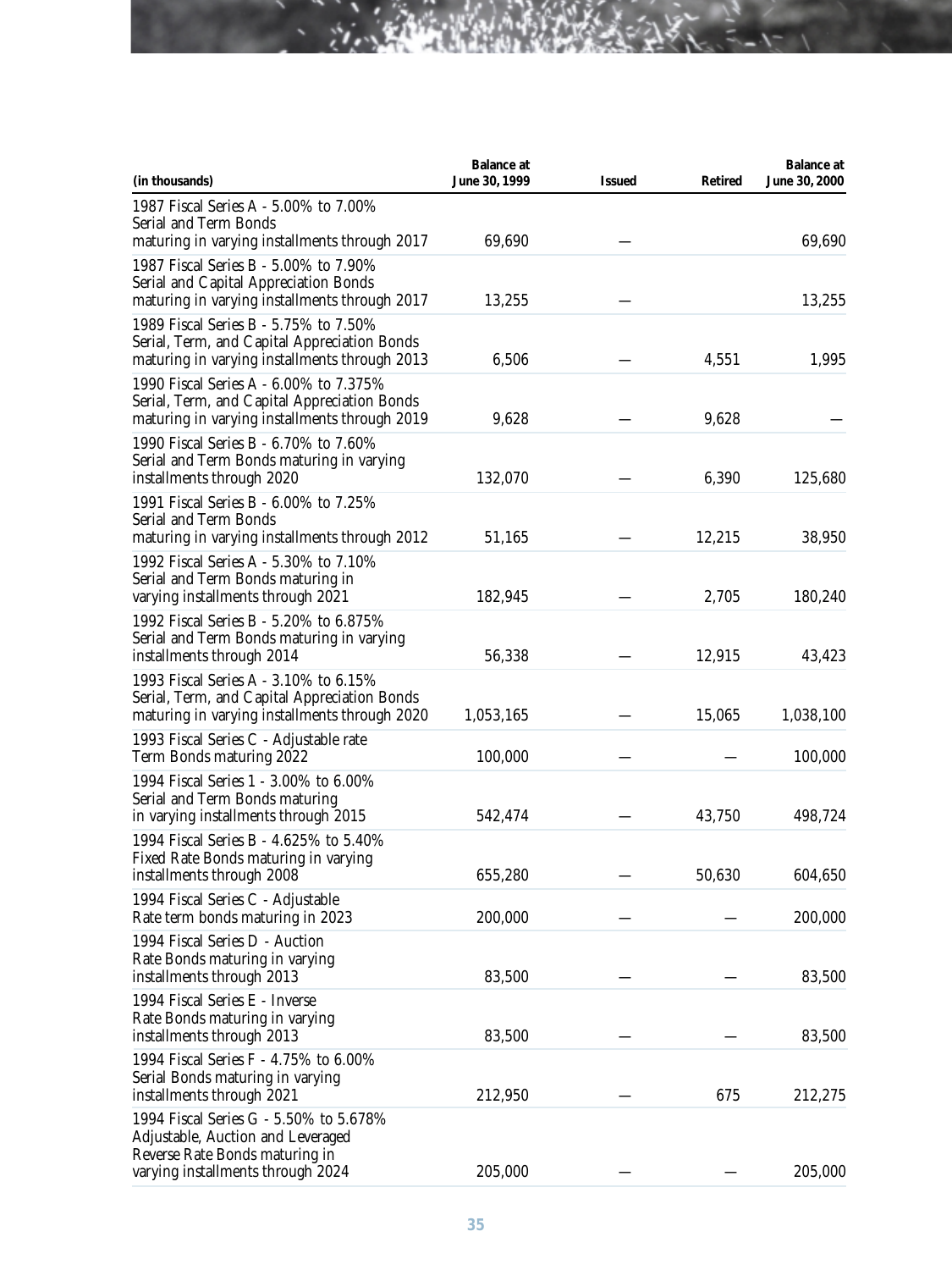| (in thousands)                                                                                                   | <b>Balance at</b><br>June 30, 1999 | <b>Issued</b> | <b>Retired</b> | <b>Balance</b> at<br>June 30, 2000 |
|------------------------------------------------------------------------------------------------------------------|------------------------------------|---------------|----------------|------------------------------------|
| 1995 Fiscal Series A - Adjustable<br>Rate Term Bonds maturing in varying<br>installments through 2025            | 216,700                            |               |                | 216,700                            |
| 1995 Fiscal Series 1 - 5.25% to 6.875%<br>Serial and Term Bonds maturing in<br>varying installments through 2016 | 56,056                             |               | 5,132          | 50,924                             |
| 1996 Fiscal Series 1 - 4.3% to 6.00%<br>Serial Bonds maturing in varying<br>installments through 2017            | 101,790                            |               | 4,115          | 97,675                             |
| 1996 Fiscal Series 2 - 2.95% to 5.20%<br>Serial Bonds maturing in varying<br>installments through 2017           | 25,875                             |               | 1,125          | 24,750                             |
| 1996 Fiscal Series 3 - 3.60% to 5.85%<br>Serial Bonds maturing in varying<br>installments through 2015           | 40,205                             |               | 1,465          | 38,740                             |
| 1996 Fiscal Series A - 4.1% to 6.00%<br>Serial Bonds maturing in varying<br>installments through 2009            | 238,740                            |               | 9,410          | 229,330                            |
| 1996 Fiscal Series B - 5.75% to 6.25%<br>Serial Bonds maturing in varying<br>installments through 2026           | 520,100                            |               |                | 520,100                            |
| 1996 Fiscal Series C - 4.2% to 5.75%<br>Serial Bonds maturing in varying<br>installments through 2012            | 77,900                             |               | 295            | 77,605                             |
| 1997 Fiscal Series A - 4.85% to 6.00%<br>Serial Bonds maturing in varying<br>installments through 2026           | 365,125                            |               |                | 365,125                            |
| 1997 Fiscal Series B - 5.50% to 5.75%<br>Serial Bonds maturing in varying<br>installments through 2029           | 700,000                            |               |                | 700,000                            |
| 1998 Fiscal Series 1 - 4.00% to 5.35%<br>Serial Bonds maturing in varying<br>installments through 2017           | 42,465                             |               | 1,480          | 40,985                             |
| 1998 Fiscal Series 2 - 4.00% to 6.00%<br>Serial Bonds maturing in varying<br>installments through 2019           | 108,420                            |               | 3,389          | 105,031                            |
| 1998 Fiscal Series 3 - 4.30% to 6.00%<br>Serial Bonds maturing in varying<br>installments through 2016           | 450,035                            |               |                | 450,035                            |
| 1998 Fiscal Series 4 - 3.60% to 5.20%<br>Serial Bonds maturing in varying<br>installments through 2018           | 15,179                             |               | 644            | 14,535                             |
| 1998 Fiscal Series 5 - 4.61% to 5.10%<br>Serial Bonds maturing in varying<br>installments through 2019           | 286,790                            |               | 2,985          | 283,805                            |
| 1998 Fiscal Series 6 - 4.70% to 5.10%<br>Serial Bonds maturing in varying<br>installments through 2019           | 18,669                             |               | 647            | 18,022                             |
| 1998 Fiscal Series A - 4.25% to 5.125%<br>Serial Bonds maturing in varying<br>installments through 2022          | 283,850                            |               |                | 283,850                            |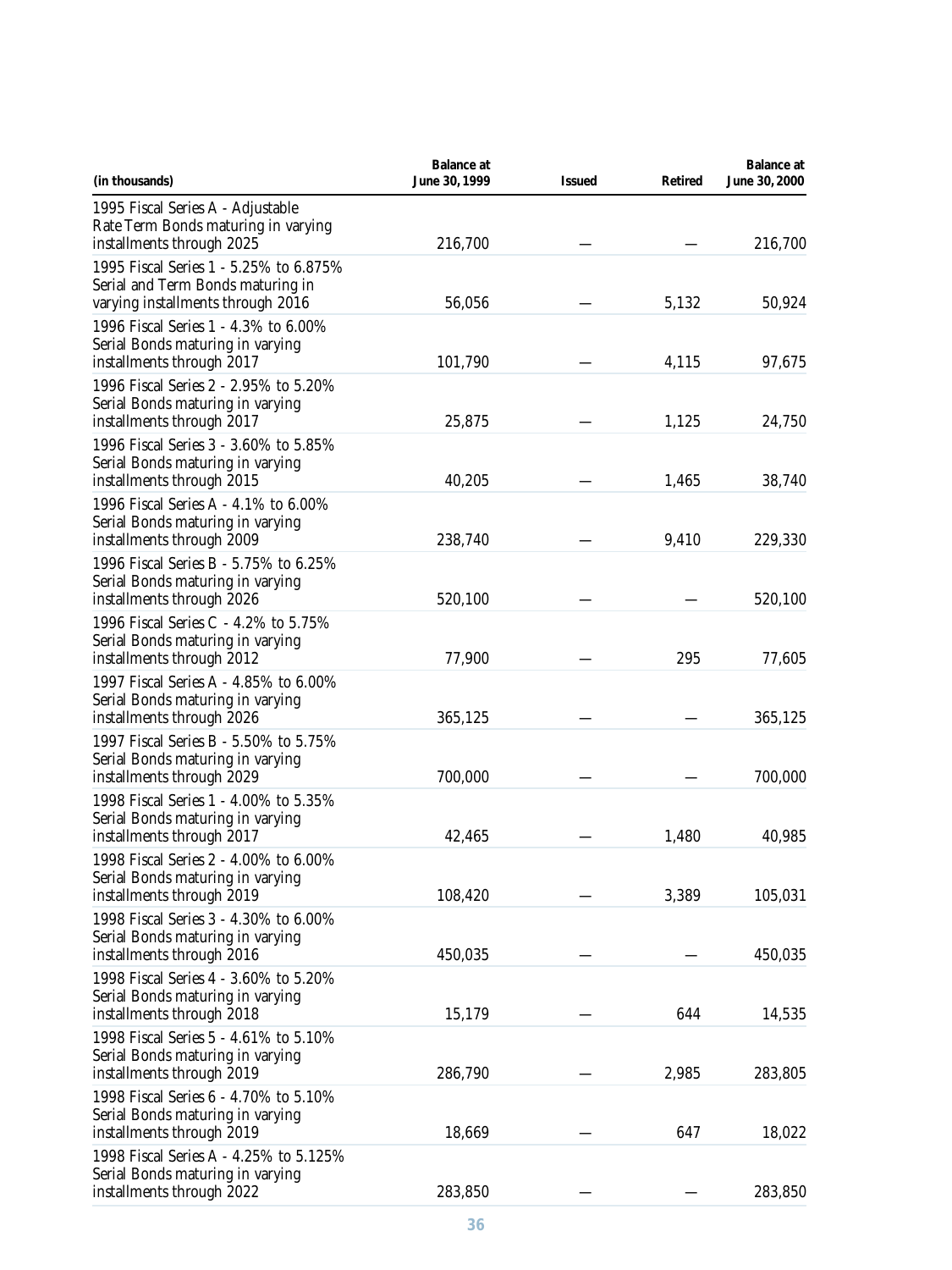| (in thousands)                                                                                                                  | <b>Balance at</b><br>June 30, 1999 | <b>Issued</b> | <b>Retired</b> | <b>Balance at</b><br>June 30, 2000 |
|---------------------------------------------------------------------------------------------------------------------------------|------------------------------------|---------------|----------------|------------------------------------|
| 1998 Fiscal Series B - 5.125% to 5.25%<br>Serial Bonds maturing in varying<br>installments through 2030                         | 449,525                            |               |                | 449,525                            |
| 1998 Fiscal Series C - 4.00% to 5.125%<br>Serial Bonds maturing in varying<br>installments through 2021                         | 88,075                             |               | 240            | 87,835                             |
| 1998 Fiscal Series D - 4.25% to 5.00%<br>Serial Bonds maturing in varying<br>installments through 2025                          | 397,120                            |               | 2,985          | 394,135                            |
| 1999 Fiscal Series 1 - 4.00% to 5.25%<br>Serial Bonds maturing in varying<br>installments through 2020                          | 118,583                            |               | 3,462          | 115,121                            |
| 1999 Fiscal Series 2 - 4.00% to 5.25%<br>Serial Bonds maturing in varying<br>installments through 2020                          | 158,203                            |               | 372            | 157,831                            |
| 1999 Fiscal Series A - 4.75% to 5.00%<br>Serial Bonds maturing in varying<br>installments through 2031                          | 301,470                            |               |                | 301,470                            |
| 1999 Fiscal Series B - 3.80% to 5.25%<br>Serial and Capital Appreciation Bonds<br>maturing in varying installments through 2020 | 245,865                            |               |                | 245,865                            |
| 1999 Fiscal Series C - 5.00% to 5.75%<br>Serial Bonds maturing in varying<br>installments through 2001                          | 8,770                              |               | 4,145          | 4,625                              |
| 2000 Fiscal Series A - 5.50% to 5.75%<br>Serial Bonds maturing in varying<br>installments through 2032                          |                                    | 275,735       |                | 275,735                            |
| 2000 Fiscal Series B - 6.00% to 6.50%<br>Serial Bonds maturing in varying<br>installments through 2033                          |                                    | 323,730       |                | 323,730                            |
| 2000 Fiscal Series C - Adjustable Rate<br>Term Bonds maturing in 2033                                                           |                                    | 107,500       |                | 107,500                            |
| 2000 Fiscal Series 1 - 2.56%<br>Direct Loan maturing in 2022                                                                    |                                    | 286,801       | 945            | 285,886                            |
| 2000 Fiscal Series 2 - 3.80% to 5.96%<br>Serial Bonds maturing in varying<br>installments through 2020                          |                                    | 12,689        | 400            | 12,289                             |
| Commercial Paper Series 1 - Variable Rate,<br>Short-term Rolling Maturity Backed by L.O.C.                                      | 200,000                            |               | 200,000        |                                    |
| Commercial Paper Series 3 - Variable Rate,<br>Short-term Rolling Maturity Backed by L.O.C.                                      | 75,000                             |               |                | 75,000                             |
| Commercial Paper Series 4 - Variable Rate,<br>Short-term Rolling Maturity Backed by L.O.C.                                      | 125,000                            |               |                | 125,000                            |
| Commercial Paper Series 5 - Variable Rate,<br>Short-term Rolling Maturity Backed by L.O.C.                                      | 200,000                            |               | 200,000        |                                    |
| Total debt payable                                                                                                              | 9,371,710                          | 1,006,455     | 601,793        | 9,776,372                          |
| Current portion of bonds and notes payable                                                                                      | 748,478                            | 5,415         | (395, 318)     | 358,575                            |
| Bonds and notes payable, less current portion                                                                                   | \$8,623,232                        | 1,001,040     | 206,475        | 9,417,797                          |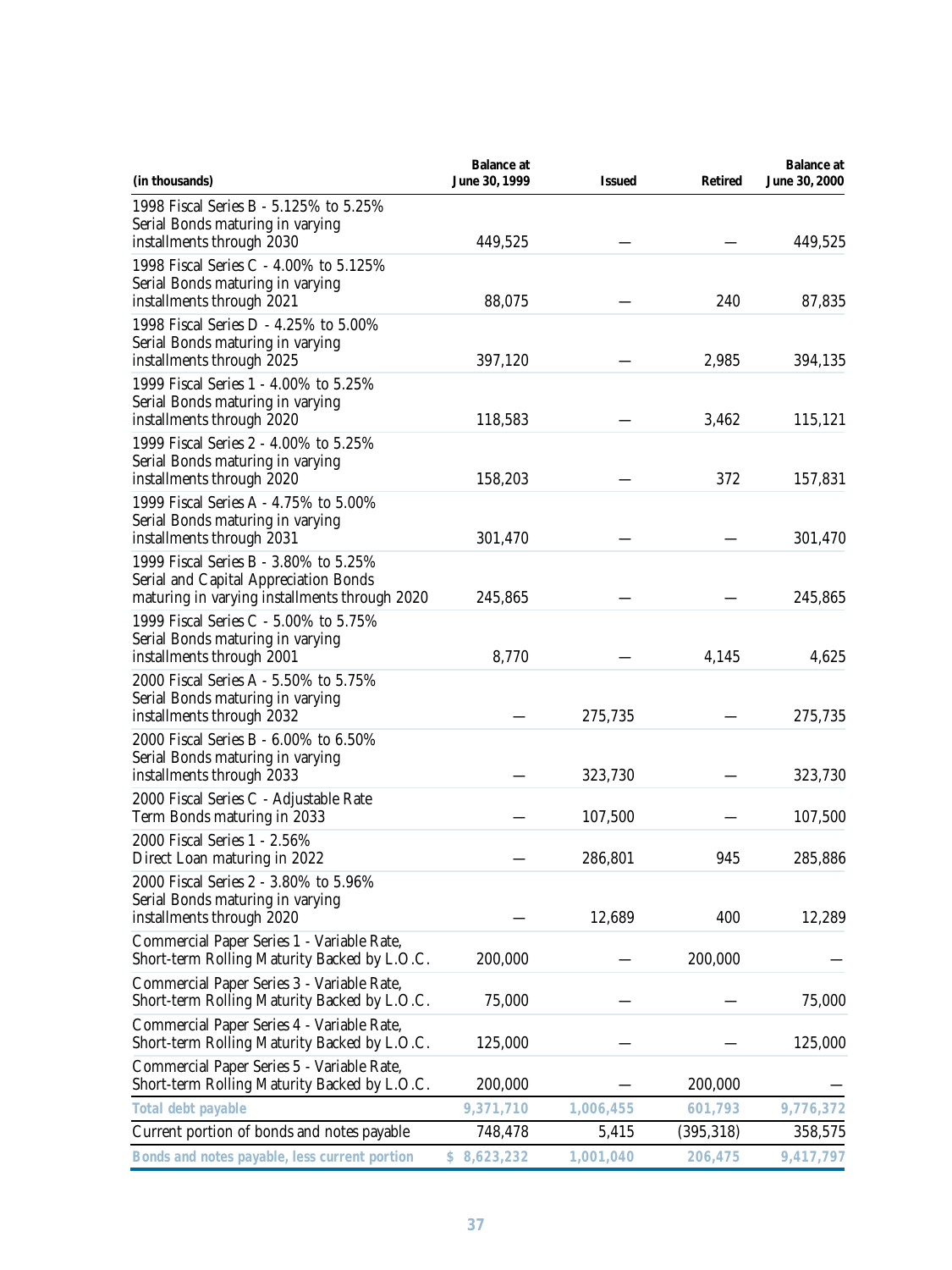With respect to all series, the Board has agreed to maintain rates and charges to provide revenues at levels sufficient to pay principal and interest requirements as well as to meet certain debt service coverage and operating cost funding requirements. All series are specific obligations of the Authority payable solely from and secured by a pledge of and lien on the gross revenue of the System, as defined.

Certain bonds issued by the Authority involve the concurrent issuance of long-term variable rate securities that are matched with long-term floating rate securities. These obligations, taken together as a whole, yield a fixed rate of interest at all times. These securities have been issued to achieve a lower prevailing fixed rate of interest in relation to traditional fixed rate bonds.

During 2000 the Authority defeased \$41.8 million of oustanding bonds with \$40 million of current revenue. During 1999, the Authority issued \$259.2 million of bonds to advance refund \$213 million of outstanding bonds. The advance refundings resulted in an accounting gain of \$729 thousand and a loss of \$17.1 million for the years ended June 30, 2000 and June 30, 1999, respectively, the Authority in effect reduced its aggregate debt service by approximately \$56.6 million and \$143.9 million respectively, and obtained an economic gain of \$1.8 million and \$100.8 million respectively.

The Authority has defeased cumulatively \$4.129 billion and \$4.087 billion of outstanding bonds as of June 30, 2000 and 1999, respectively, by placing proceeds of refunding bonds issued in an irrevocable escrow account to provide for all future debt service payments. Proceeds were used to purchase U.S. Government Securities that were placed in the irrevocable escrow account. The investments and fixed earnings from the investments are sufficient to fully service the defeased debt until the debt is called or matured. Accordingly, the escrow account assets and liability for the defeased bonds are not included in the Authority's financial statements.

As of June 30, 2000 and 1999, \$2.702 billion and \$2.435 billion of the defeased bonds respectively had been retired from the assets of the escrow accounts.

Debt service requirements to maturity at June 30, 2000 are as follows:

**Year ending June 30 (in thousands)**

|                          | Principal    | <b>Interest</b> | Total      |
|--------------------------|--------------|-----------------|------------|
| 2001                     | 358,575<br>S | 502,993         | 861,568    |
| 2002                     | 170,492      | 494,438         | 664,930    |
| 2003                     | 181,986      | 485,498         | 667,484    |
| 2004                     | 191,875      | 475,924         | 667,799    |
| 2005                     | 208,869      | 465,656         | 674,525    |
| Thereafter until<br>2033 | 8,664,575    | 6,879,880       | 15,544,455 |
| Total                    | \$9,776,372  | 9.304.389       | 19,080,761 |

## **10. Segment Information**

The System is comprised of two entities, the Water Authority which issues bonds to finance the cost of capital improvements, and the Water Board which leases the System from the City and fixes and collects rates, fees and other charges for the use of the System. Segment information for these entities as of June 30, 2000 is as follows:

|                                 |                                     | New York City                                      |
|---------------------------------|-------------------------------------|----------------------------------------------------|
| (in thousands)                  | New York City<br><b>Water Board</b> | <b>Municipal Water</b><br><b>Finance Authority</b> |
| <b>Total Operating Revenues</b> | 1,534,862                           | 45,736                                             |
| Depreciation and                |                                     |                                                    |
| Amortization                    | 326,601                             | 20,454                                             |
| <b>Income from Operations</b>   | 316,366                             | 16,768                                             |
| Net Income (Loss)               | 320,305                             | (409, 440)                                         |
| <b>Utility Plant in</b>         |                                     |                                                    |
| <b>Service Additions</b>        | 403,882                             |                                                    |
| <b>Utility Plant in</b>         |                                     |                                                    |
| <b>Service Deletions</b>        | 10,835                              |                                                    |
| Long Term Liabilitiers          | 5,180,710                           | 8,875,569                                          |
| <b>Total Equity</b>             | 8,155,401                           | (3,368,699)                                        |
| Net Working Capital             | 394,259                             | (274, 636)                                         |
| <b>Total Assets</b>             | 13,419,522                          | 6.145.836                                          |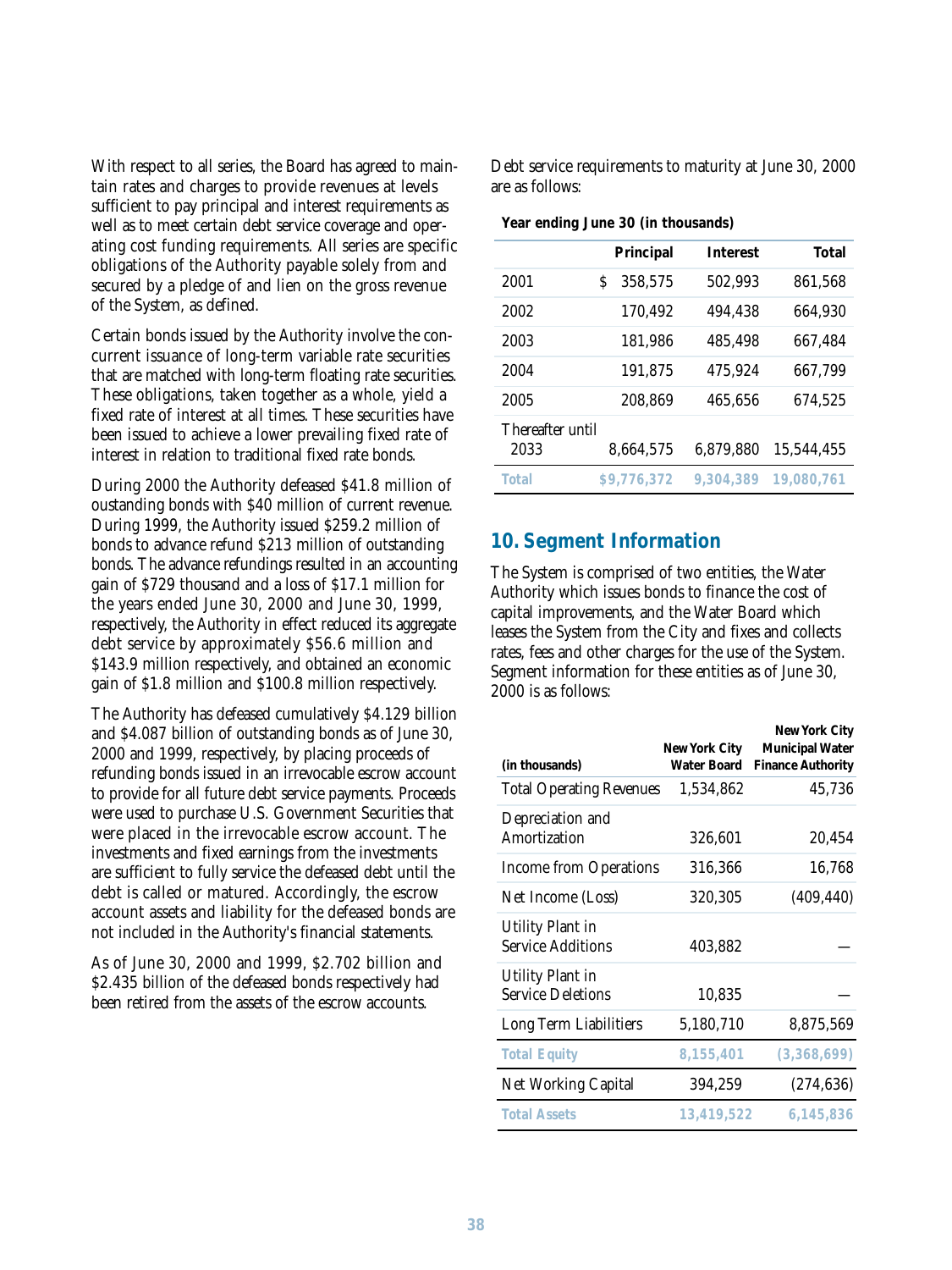# **11. Restricted Assets**

Certain cash and investments, plus accrued interest, of the System are restricted as follows:

| (in thousands)                                       | 2000      | 1999    |
|------------------------------------------------------|-----------|---------|
| <b>THE BOARD</b>                                     |           |         |
| Operation and maintenance<br>reserve account         | \$118,196 | 116,243 |
| Operation and maintenance<br>reserve general account | 10        | 10      |
|                                                      | 118.206   | 116,253 |

**THE AUTHORITY**

|                           | \$974,660 | 1,010,876 |
|---------------------------|-----------|-----------|
|                           | 856,454   | 894,623   |
| Arbitrage rebate fund     | 6,501     |           |
| Construction fund         | 144,466   | 321,309   |
| Debt service reserve fund | 580,775   | 540,511   |
| Revenue fund              | 124,712   | 32,803    |

The operation and maintenance reserve account is established as a depository to hold the operations and maintenance reserve fund as required by the General Bond Resolution. It is required to hold one-sixth of the operating expenses as set forth in the annual budget. It is funded through the cash receipts of the Board. The operation and maintenance reserve general account is established as a depository to hold all excess funds of the Board after all legally mandated transfers have been made. It is available to meet any deficiencies in the flow of funds including debt service and alternatively can be used as a financing source for capital expenditures.

The revenue fund is established as a depository to fund the debt service, Authority expense, debt service reserve and arbitrage funds. It is funded through cash transfers from the Water Board. The debt service reserve fund is established as a depository to hold the maximum annual debt service requirement for the next current or any future fiscal year. It is funded through revenue bond proceeds and the revenue fund. The debt service fund is established as a depository to pay all principal and interest payments on the Authority's debt for the current fiscal year. It is funded through the revenue fund. The construction fund is established as a depository to pay all capital construction costs incurred by the City and reimbursed by the Authority. It is funded through the proceeds of bond and note sales. The arbitrage rebate fund is established to provide for arbitrage rebate payments to the U.S. Department of Treasury. It is funded through the revenue fund.

# **12. Commitments and Contingencies**

### **Construction**

The System has contractual commitments of approximately \$2.389 and \$2.319 billion at June 30, 2000 and June 30, 1999, respectively, for water and sewer projects.

# **Contingencies**

## *Claims and Litigation*

In accordance with the lease, the Board is required to reimburse the City for any judgment or settlement paid by the City arising out of a tort claim to the extent that the City's liability is related to capital improvements and the operation or maintenance of the System. However, in no event shall the payment made to the City, in any fiscal year, exceed an amount equal to 5% of the aggregate revenues shown on the last year-end audited financial statements of the System. In addition, the System is required to reimburse the City, to the extent requested by the City, for the payment of any judgment or settlement arising out of a contract claim with respect to the construction of capital improvements. In addition, the City has agreed, subject to certain conditions, to indemnify the Authority, the Board and their staffs against any and all liability in connection with any act done or omitted in the exercise of their powers which is taken or omitted in good faith in pursuance of their purposes under the Act. Currently, the City is a defendant in a significant number of lawsuits pertaining to the System. The litigation includes, but is not limited to, actions commenced and claims asserted against the City arising out of alleged torts, alleged breaches of contract, condemnation proceedings and other alleged violations of law. As of June 30, 2000, the potential future liability attributable to the System for claims outstanding against the City was estimated to be \$ 8.2 million. This amount is included in the City's General Long-Term Obligations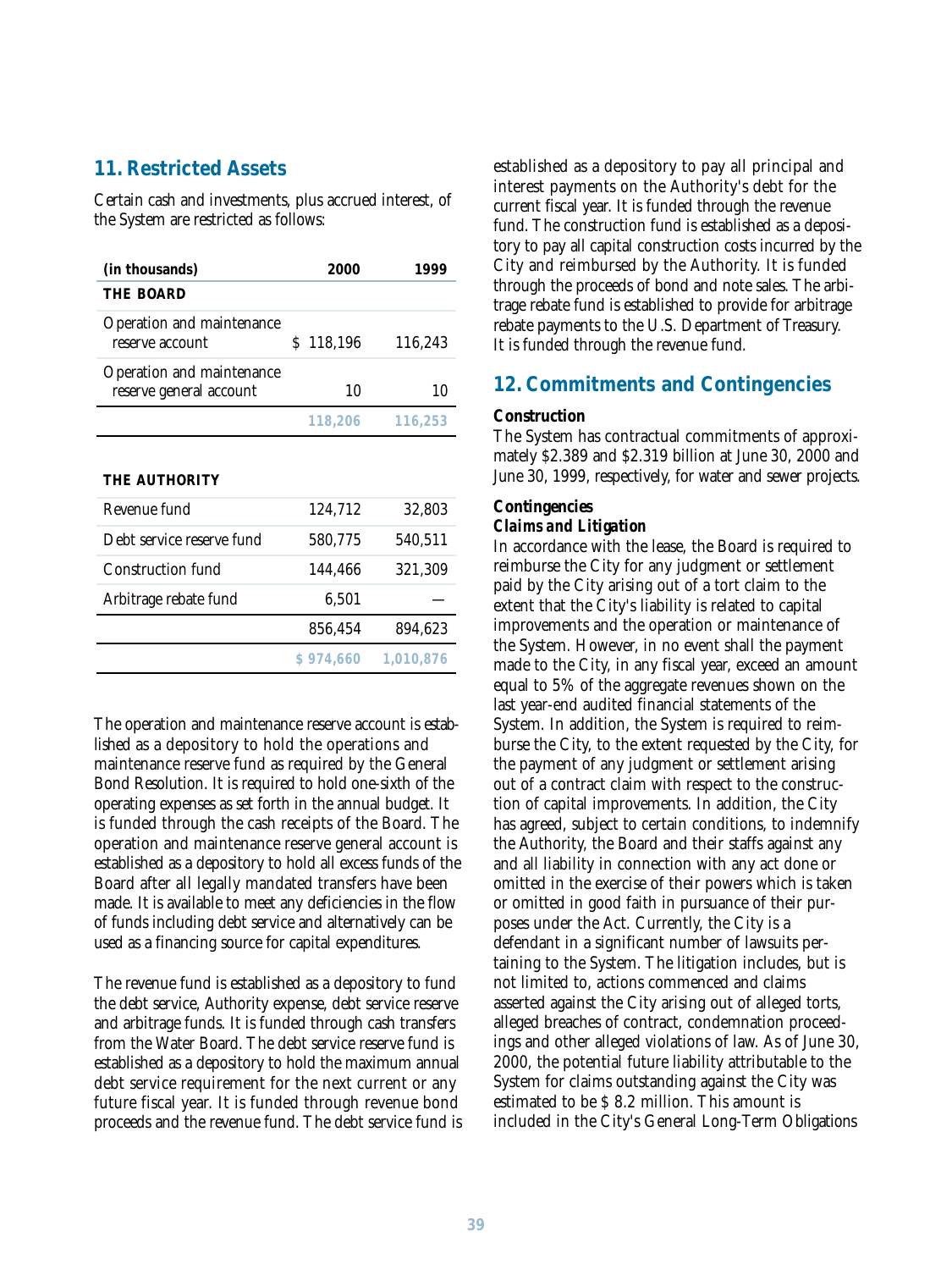

Account Group. The potential future liability is the City's best estimate based on available information. The estimate may be revised as further information is obtained and as pending cases are litigated.

## *Arbitrage Rebate*

To maintain the exemption from Federal income tax of interest on bonds issued subsequent to January 1, 1986, the System will fund amounts required to be rebated to the Federal Government pursuant to Section 148 of the Internal Revenue Code of 1986, as amended ("the Code"). The Code requires the payment to the United States Treasury of the excess of the amount earned on all non-purpose obligations over the amount that would have been earned if the gross proceeds of the issue were invested at a rate equal to the yield on the issue, together with any earnings attributable to such excess. Construction funds, debt service funds or any other funds or accounts funded with proceeds of such bonds, including earnings, or pledged to or expected to be used to pay interest on such bonds are subject to this requirement. Issues with respect to which all gross proceeds are expended for the governmental purpose of the issue within six months after the date of issue and debt service funds with annual gross earnings of less than \$100,000 are exempt from this requirement. Payment is to be made after the end of the fifth bond year and after every fifth bond year thereafter, and within 60 days after retirement of the bonds. At June 30, 2000 and 1999, the System has accrued \$3.7 million and \$0 for such liability.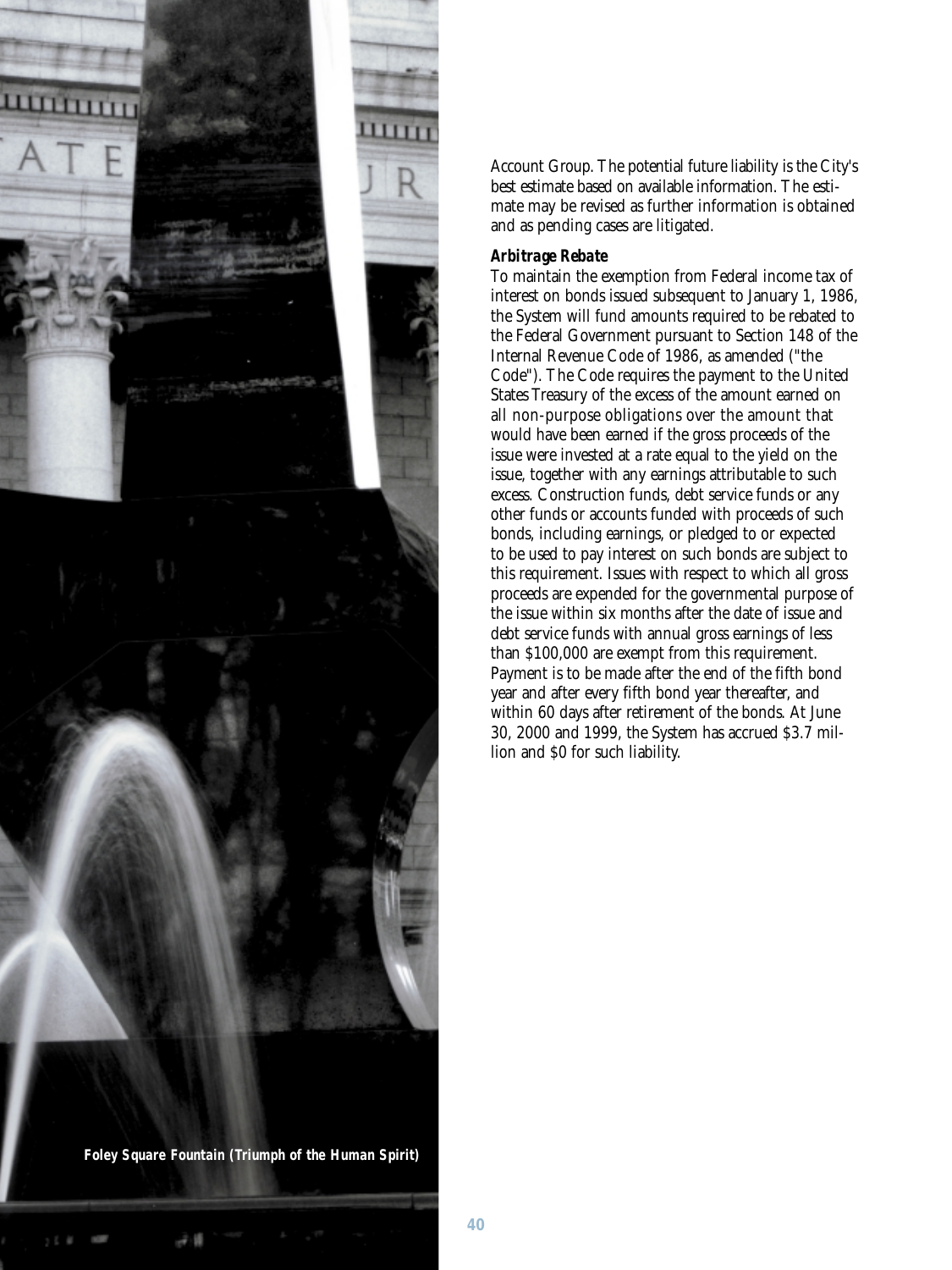**Schedule I Combined Schedule of Receipts and Disbursements** 

### **Years ended June 30, 2000 and 1999 (in thousands)**

|                                                                       | 2000            | 1999       |
|-----------------------------------------------------------------------|-----------------|------------|
| <b>CASH RECEIPTS:</b>                                                 |                 |            |
| Water supply & distribution & sewer collection & treatment            | 1,326,802<br>\$ | 1,279,729  |
| Other operating revenues                                              | 47,458          | 40,075     |
| Revenues received in advance                                          | 42,882          | 54,386     |
| Investment income                                                     | 74,468          | 83,604     |
| Subsidy income                                                        | 45,736          | 45,828     |
| <b>Total cash receipts</b>                                            | 1,537,346       | 1,503,622  |
| <b>CASH DISBURSEMENTS:</b>                                            |                 |            |
| Operation & maintenance                                               | 777,025         | 814,316    |
| Administration & general                                              | 10,018          | 10,836     |
| Interest payments                                                     | 481,945         | 464,319    |
| Amounts refunded to customers                                         | 15,375          | 14,454     |
| <b>Total cash disbursements</b>                                       | 1,284,363       | 1,303,925  |
| Excess of cash receipts over cash disbursements before financing uses | 252,983         | 199,697    |
| <b>FINANCING SOURCES (USES):</b>                                      |                 |            |
| Proceeds from bond & note sales, net of issuance cost                 | 1,515,293       | 1,284,953  |
| Investments                                                           | 38,531          | 162,150    |
| <b>Construction payments</b>                                          | (721, 305)      | (786, 175) |
| Repayment of bonds & notes                                            | (1, 112, 622)   | (831, 343) |
| <b>Total financing uses</b>                                           | (280, 103)      | (170, 415) |
| Excess (deficiency) of cash receipts over cash disbursements          | (27, 120)       | 29,282     |
| Unrestricted cash & cash equivalents at beginning of year             | 35,854          | 6,572      |
| Unrestricted cash & cash equivalents at end of year                   | \$<br>8,734     | 35,854     |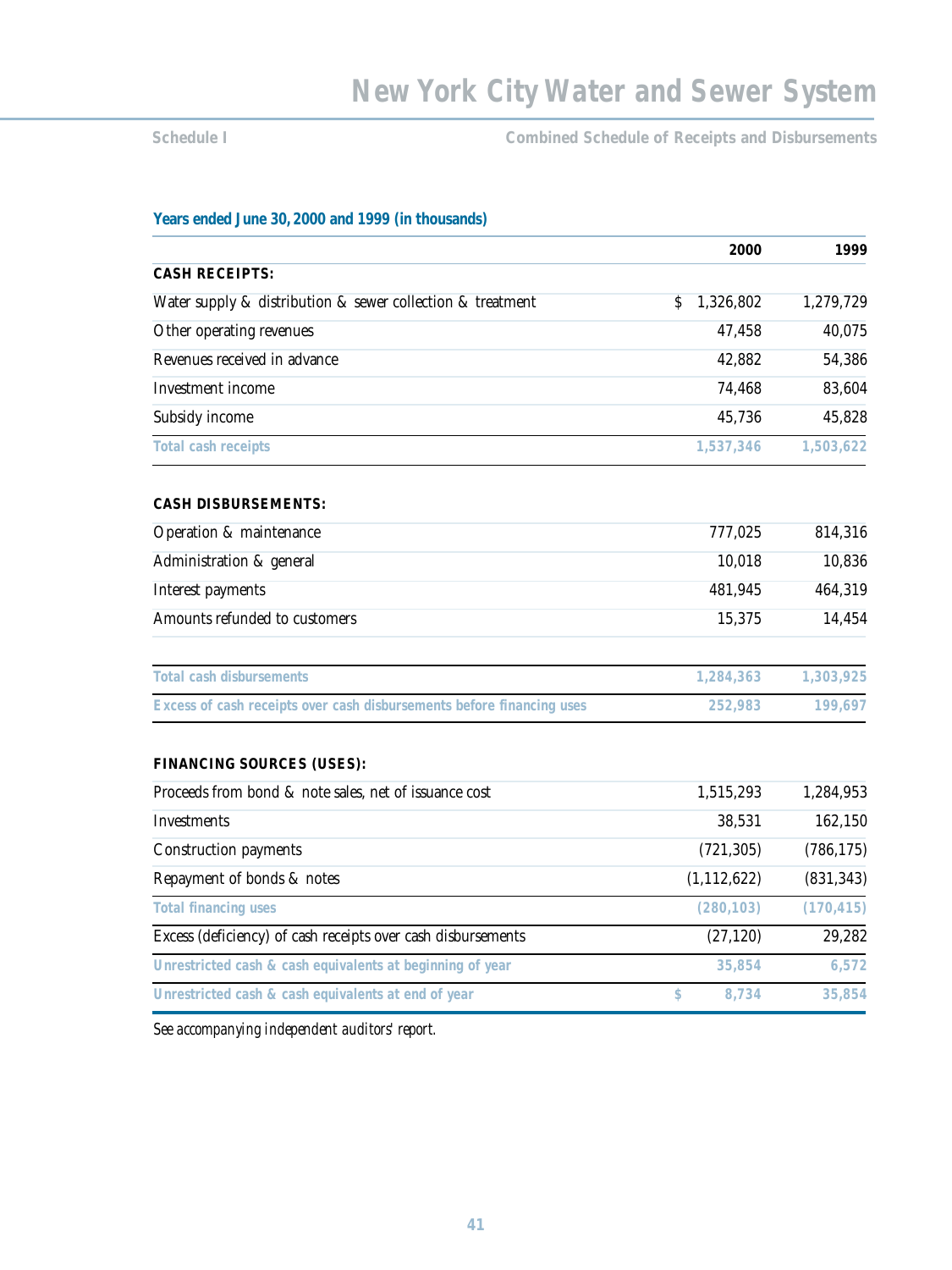# **New York City Water and Sewer System**

Combining Balance Sheets: June 30, 2000 (in thousands) Schedule II

|                                          | <b>Water Board</b> | <b>Finance Authority</b> | Eliminations  | <b>Total</b> |
|------------------------------------------|--------------------|--------------------------|---------------|--------------|
| Utility plant in service, less           |                    |                          |               |              |
| accumulated depreciation                 |                    |                          |               |              |
| of \$4,302,707                           | 9,627,344<br>\$    |                          |               | 9,627,344    |
| Construction work-in-progress            | 3,196,302          |                          |               | 3,196,302    |
|                                          | 12,823,646         |                          |               | 12,823,646   |
| <b>CURRENT ASSETS:</b>                   |                    |                          |               |              |
| Unrestricted cash and cash equivalents   | 8,730              | $\overline{\mathbf{4}}$  |               | 8,734        |
| <b>ACCOUNTS RECEIVABLE:</b>              |                    |                          |               |              |
| Billed, less allowance for uncollectible |                    |                          |               |              |
| water & sewer receivables of \$293,888   | 316,800            |                          |               | 316,800      |
| Unbilled                                 | 105,000            |                          |               | 105,000      |
| Receivable from the city                 | 47,140             |                          |               | 47,140       |
| Other                                    |                    | 5,751                    |               | 5,751        |
| <b>Total current assets</b>              | 477,670            | 5,755                    |               | 483,425      |
| <b>RESTRICTED ASSETS:</b>                |                    |                          |               |              |
| Cash & cash equivalents                  | 117,985            | 756,866                  |               | 874,851      |
| Investments                              |                    | 98,333                   |               | 98,333       |
| Accrued interest receivable              | 221                | 1,255                    |               | 1,476        |
| <b>Total restricted assets</b>           | 118,206            | 856,454                  |               | 974,660      |
| Revenue requirement to be billed by      |                    |                          |               |              |
| & received from the Board                |                    | 5,180,710                | (5,180,710)   |              |
| Deferred bond & financing expenses       |                    | 102,917                  |               | 102,917      |
| <b>Total Assets</b>                      | \$13,419,522       | 6,145,836                | (5, 180, 710) | 14,281,731   |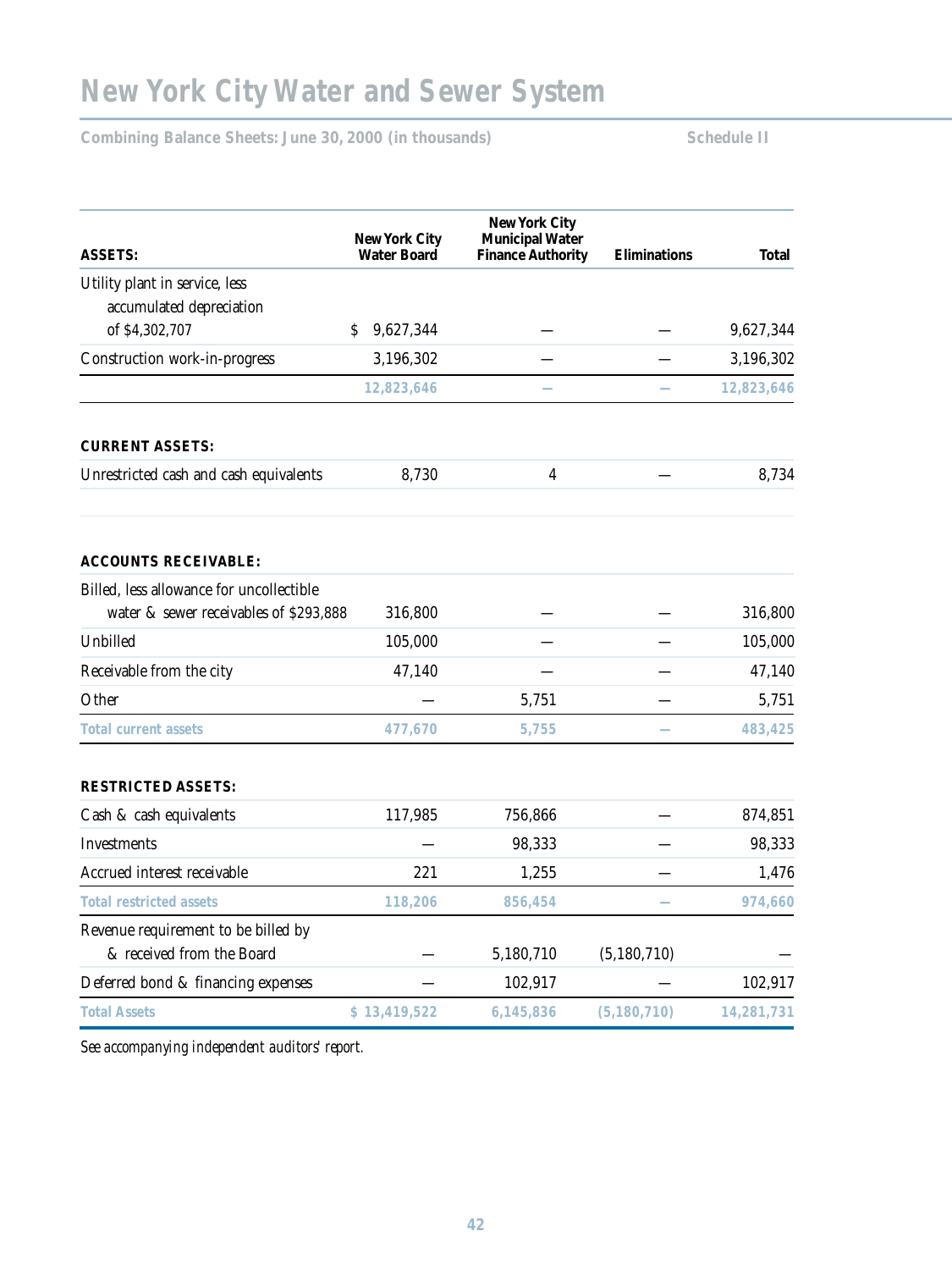**Schedule II Combining Balance Sheets: June 30, 2000 (in thousands)** 

| <b>LIABILITIES AND EQUITY</b>                    | <b>New York City</b><br><b>Water Board</b> | <b>New York City</b><br><b>Municipal Water</b><br><b>Finance Authority</b> | Eliminations  | <b>Total</b> |
|--------------------------------------------------|--------------------------------------------|----------------------------------------------------------------------------|---------------|--------------|
| <b>LONG-TERM LIABILITIES:</b>                    |                                            |                                                                            |               |              |
| Bonds & notes payable, less                      |                                            |                                                                            |               |              |
| current portion                                  | \$                                         | 9,417,797                                                                  |               | 9,417,797    |
| Net discount on bonds & notes payable            |                                            | (331, 840)                                                                 |               | (331, 840)   |
| Deferred bond refunding costs                    |                                            | (210, 388)                                                                 |               | (210, 388)   |
| Revenue requirements payable to<br>the Authority | 5,180,710                                  |                                                                            | (5, 180, 710) |              |
| <b>Total long-term liabilities</b>               | 5,180,710                                  | 8,875,569                                                                  | (5, 180, 710) | 8,875,569    |
| <b>CURRENT LIABILITIES:</b>                      |                                            |                                                                            |               |              |
| Accounts payable & accrued expenses              | 238                                        | 27,480                                                                     |               | 27,718       |
| Revenues received in advance                     | 67,798                                     |                                                                            |               | 67,798       |
| Current portion of bonds & notes payable         |                                            | 358,575                                                                    |               | 358,575      |
| Payable to the city                              |                                            | 252,911                                                                    |               | 252,911      |
| Refunds payable to customers                     | 15,375                                     |                                                                            |               | 15,375       |
| <b>Total current liabilities</b>                 | 83,411                                     | 638,966                                                                    |               | 722,377      |
| <b>Total liabilities</b>                         | 5,264,121                                  | 9,514,535                                                                  | (5, 180, 710) | 9,597,946    |
| EQUITY:                                          |                                            |                                                                            |               |              |
| Contributed capital, net of                      |                                            |                                                                            |               |              |
| allocated depreciation                           | 4,571,775                                  |                                                                            |               | 4,571,775    |
| Retained earnings (deficit)                      | 3,583,626                                  | (3,368,699)                                                                |               | 214,927      |
| <b>Total equity</b>                              | 8,155,401                                  | (3,368,699)                                                                |               | 4,786,702    |
| Total liabilities & equity                       | \$13,419,522                               | 6,145,836                                                                  | (5, 180, 710) | 14,384,648   |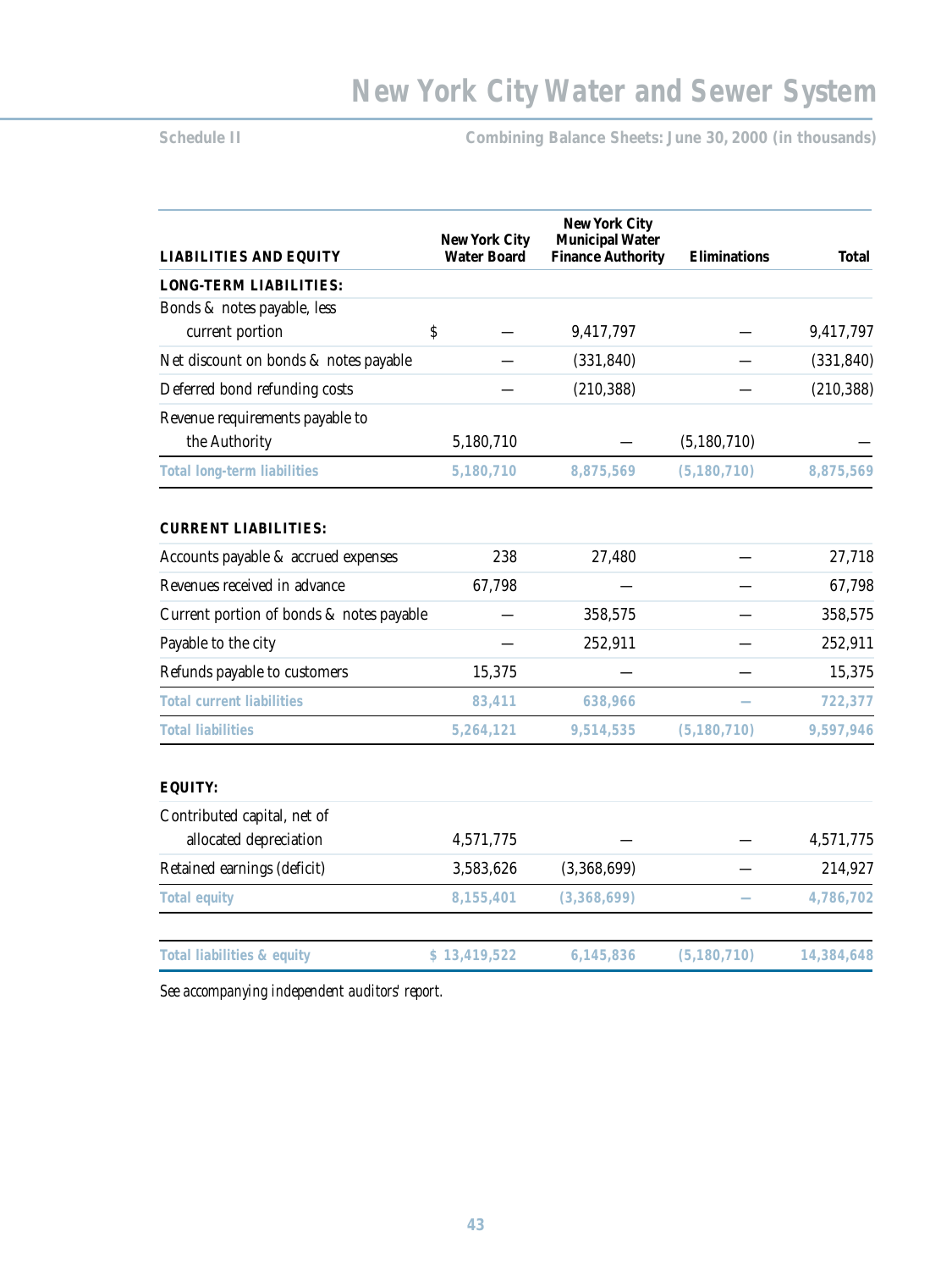Combining Balance Sheets: June 30, 1999 (in thousands) Schedule III

| <b>ASSETS</b>                            | <b>New York City</b><br><b>Water Board</b> | <b>New York City</b><br><b>Municipal Water</b><br><b>Finance Authority</b> | <b>Eliminations</b> | Total      |
|------------------------------------------|--------------------------------------------|----------------------------------------------------------------------------|---------------------|------------|
| Utility plant in service, less           |                                            |                                                                            |                     |            |
| accumulated depreciation                 |                                            |                                                                            |                     |            |
| of \$3,986,940                           | 9,550,064<br>\$                            |                                                                            |                     | 9,550,064  |
| Construction work-in-progress            | 2,855,474                                  |                                                                            |                     | 2,855,474  |
|                                          | 12,405,538                                 |                                                                            |                     | 12,405,538 |
| <b>CURRENT ASSETS:</b>                   |                                            |                                                                            |                     |            |
| Unrestricted cash & cash equivalents     | 35,851                                     | 3                                                                          |                     | 35,854     |
| Investments                              | 3,425                                      |                                                                            |                     | 3,425      |
| <b>ACCOUNTS RECEIVABLE:</b>              |                                            |                                                                            |                     |            |
| Billed, less allowance for uncollectible |                                            |                                                                            |                     |            |
| water & sewer receivables of \$287,805   | 286,055                                    |                                                                            |                     | 286,055    |
| Unbilled                                 | 105,000                                    |                                                                            |                     | 105,000    |
| Receivable from the city                 | 69,673                                     |                                                                            |                     | 69,673     |
| Other                                    |                                            | 12                                                                         |                     | 12         |
| <b>Total current assets</b>              | 500,004                                    | 15                                                                         |                     | 500,019    |
| <b>RESTRICTED ASSETS:</b>                |                                            |                                                                            |                     |            |
| Cash & cash equivalents                  | 116,111                                    | 393,396                                                                    |                     | 509,507    |
| Investments                              |                                            | 499,594                                                                    |                     | 499,594    |
| Accrued interest receivable              | 142                                        | 1,633                                                                      |                     | 1,775      |
| <b>Total restricted assets</b>           | 116,253                                    | 894,623                                                                    |                     | 1,010,876  |
| Revenue requirement to be billed by      |                                            |                                                                            |                     |            |
| & received from the Board                |                                            | 5,097,277                                                                  | (5,097,277)         |            |
| Deferred bond & financing expenses       |                                            | 103,963                                                                    |                     | 103,963    |
| <b>Total Assets</b>                      | \$13,021,795                               | 6,095,878                                                                  | (5,097,277)         | 14,020,396 |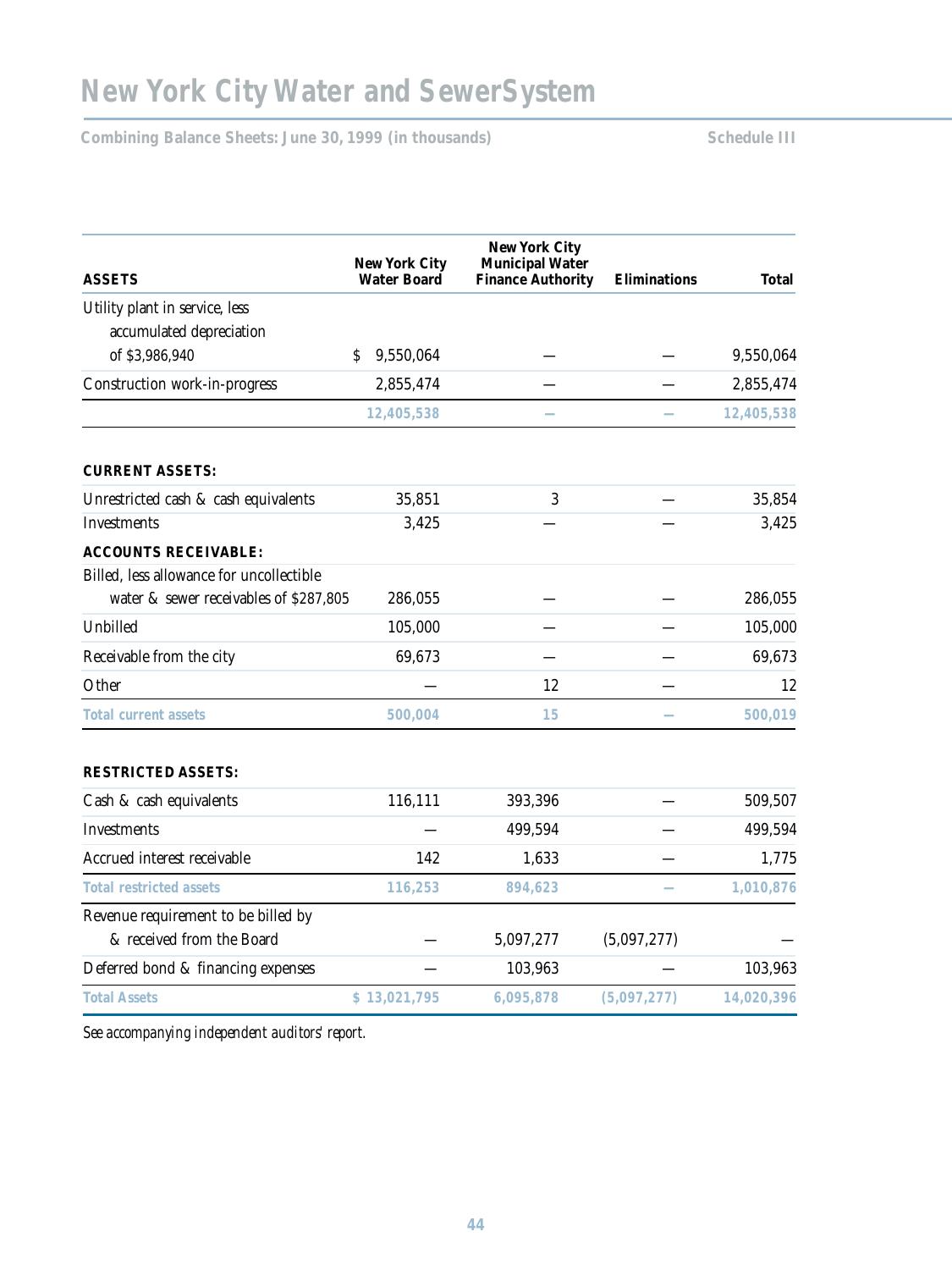# **Schedule III Combining Balance Sheets: June 30, 1999 (in thousands)**

| <b>LAIBILITIES AND EQUITY</b>            | <b>New York City</b><br><b>Water Board</b> | <b>New York City</b><br><b>Municipal Water</b><br><b>Finance Authority</b> | Eliminations | <b>Total</b> |
|------------------------------------------|--------------------------------------------|----------------------------------------------------------------------------|--------------|--------------|
| <b>LONG-TERM LIABILITIES:</b>            |                                            |                                                                            |              |              |
| Bonds & notes payable, less              |                                            |                                                                            |              |              |
| current portion                          | \$                                         | 8,623,232                                                                  |              | 8,623,232    |
| Net discount on bonds & notes payable    |                                            | (336, 988)                                                                 |              | (336, 988)   |
| Deferred bond refunding costs            |                                            | (237, 149)                                                                 |              | (237, 149)   |
| Revenue requirements payable to          |                                            |                                                                            |              |              |
| the Authority                            | 5,097,277                                  |                                                                            | (5,097,277)  |              |
| <b>Total long-term liabilities</b>       | 5,097,277                                  | 8,049,095                                                                  | (5,097,277)  | 8,049,095    |
| <b>CURRENT LIABILITIES:</b>              |                                            |                                                                            |              |              |
| Accounts payable & accrued expenses      | 297                                        | 22,421                                                                     |              | 22,718       |
| Revenues received in advance             | 80,262                                     |                                                                            |              | 80,262       |
| Current portion of bonds & notes payable |                                            | 748,478                                                                    |              | 748,478      |
| Payable to the city                      |                                            | 235,143                                                                    |              | 235,143      |
| Refunds payable to customers             | 14,500                                     |                                                                            |              | 14,500       |
| <b>Total current liabilities</b>         | 95,059                                     | 1,006,042                                                                  |              | 1,101,101    |
| <b>Total liabilities</b>                 | 5,192,336                                  | 9,055,137                                                                  | (5,097,277)  | 9,150,196    |
| <b>EQUITY:</b>                           |                                            |                                                                            |              |              |
| Contributed capital, net of              |                                            |                                                                            |              |              |
| allocated depreciation                   | 4,696,778                                  |                                                                            |              | 4,696,778    |
| Retained earnings (deficit)              | 3,132,681                                  | (2,959,259)                                                                |              | 173,422      |
| <b>Total equity</b>                      | 7,829,459                                  | (2,959,259)                                                                |              | 4,870,200    |
| Total liabilities & equity               | \$13,021,795                               | 6,095,878                                                                  | (5,097,277)  | 14,020,396   |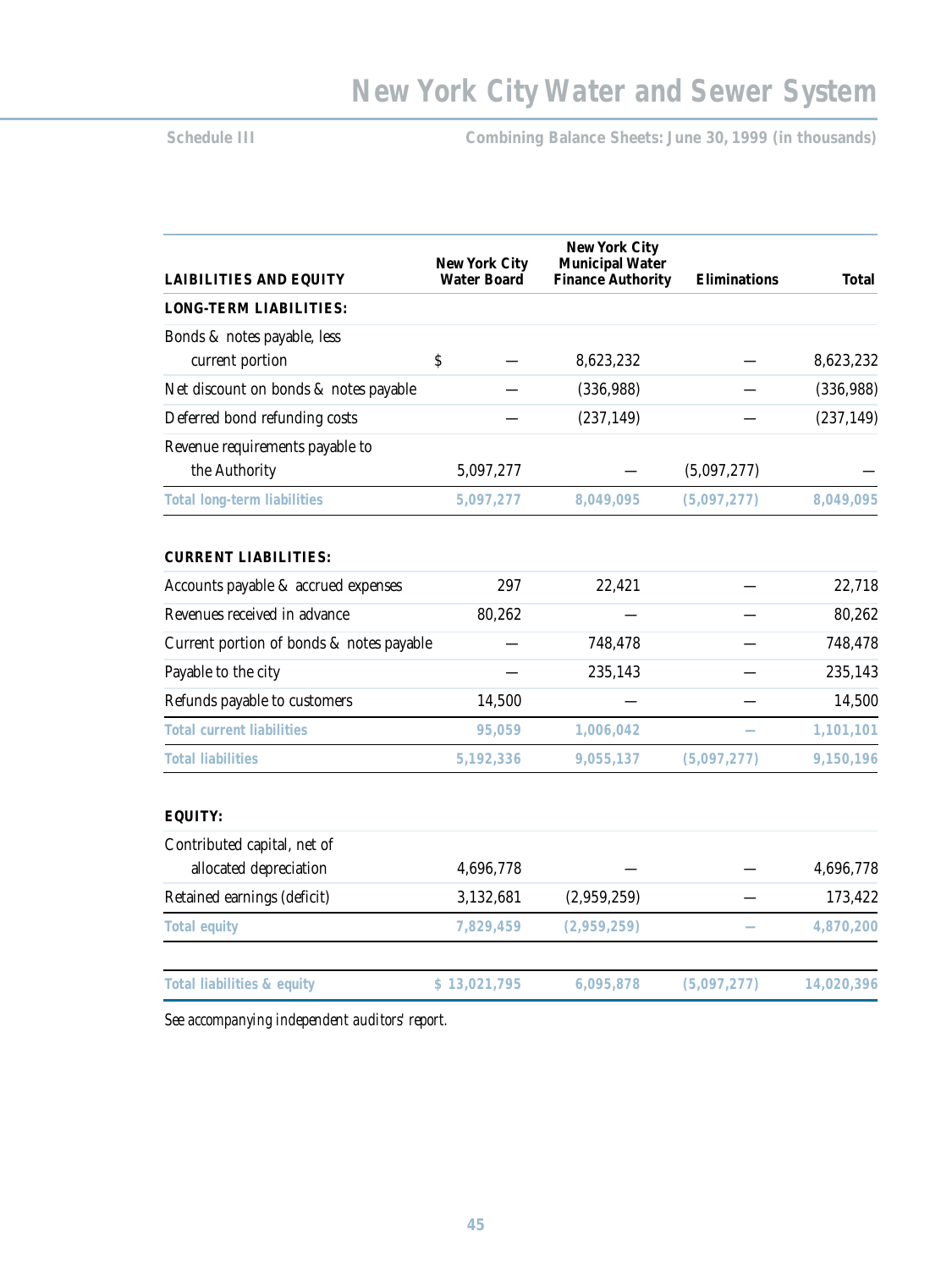# **New York City Water and SewerSystem**

**Combining Statement of Revenues, Expenses, and Changes in Retained Earnings Schedule IV Year ended June 30, 2000 (in thousands)**

|                                                                                                 | <b>New York City</b><br><b>Water Board</b> | <b>New York City</b><br><b>Municipal Water</b><br><b>Finance Authority</b> | <b>Eliminations</b> | <b>Total</b> |
|-------------------------------------------------------------------------------------------------|--------------------------------------------|----------------------------------------------------------------------------|---------------------|--------------|
| <b>OPERATING REVENUES:</b>                                                                      |                                            |                                                                            |                     |              |
| Water supply and distribution<br>\$                                                             | 610,949                                    |                                                                            |                     | 610,949      |
| Sewer collection and treatment                                                                  | 876,455                                    |                                                                            |                     | 876,455      |
| Other operating revenues                                                                        | 47,458                                     | 45,736                                                                     |                     | 93,194       |
| <b>Total operating revenues</b>                                                                 | 1,534,862                                  | 45,736                                                                     |                     | 1,580,598    |
| <b>OPERATING EXPENSES:</b>                                                                      |                                            |                                                                            |                     |              |
| Operation and maintenance                                                                       | 801,255                                    |                                                                            |                     | 801,255      |
| Provision for bad debts                                                                         | 89,062                                     |                                                                            |                     | 89,062       |
| Administration and general                                                                      | 1,578                                      | 8,514                                                                      |                     | 10,092       |
| <b>Total operating expenses</b>                                                                 | 891,895                                    | 8,514                                                                      |                     | 900,409      |
| Excess of operating revenues over<br>operating expenses before<br>depreciation and amortization | 642,967                                    | 37,222                                                                     |                     | 680,189      |
| Depreciation and amortization                                                                   | 326,601                                    | 20,454                                                                     |                     | 347,055      |
| Operating income                                                                                | 316,366                                    | 16,768                                                                     |                     | 333,134      |
| NONOPERATING REVENUE (EXPENSE):                                                                 |                                            |                                                                            |                     |              |
| Interest expense                                                                                |                                            | (492, 747)                                                                 |                     | (492, 747)   |
| Investment income                                                                               | 3,939                                      | 66,539                                                                     |                     | 70,478       |
| Net income (loss)                                                                               | 320,305                                    | (409, 440)                                                                 |                     | (89, 135)    |
| Depreciation allocated to<br>contributed capital                                                | 130,640                                    |                                                                            |                     | 130,640      |
| Retained earnings (deficit) at<br>beginning of year                                             | 3,132,681                                  | (2,959,259)                                                                |                     | 173,422      |
| Retained earnings (deficit) at<br>end of year<br>\$                                             | 3,583,626                                  | (3,368,699)                                                                |                     | 214,927      |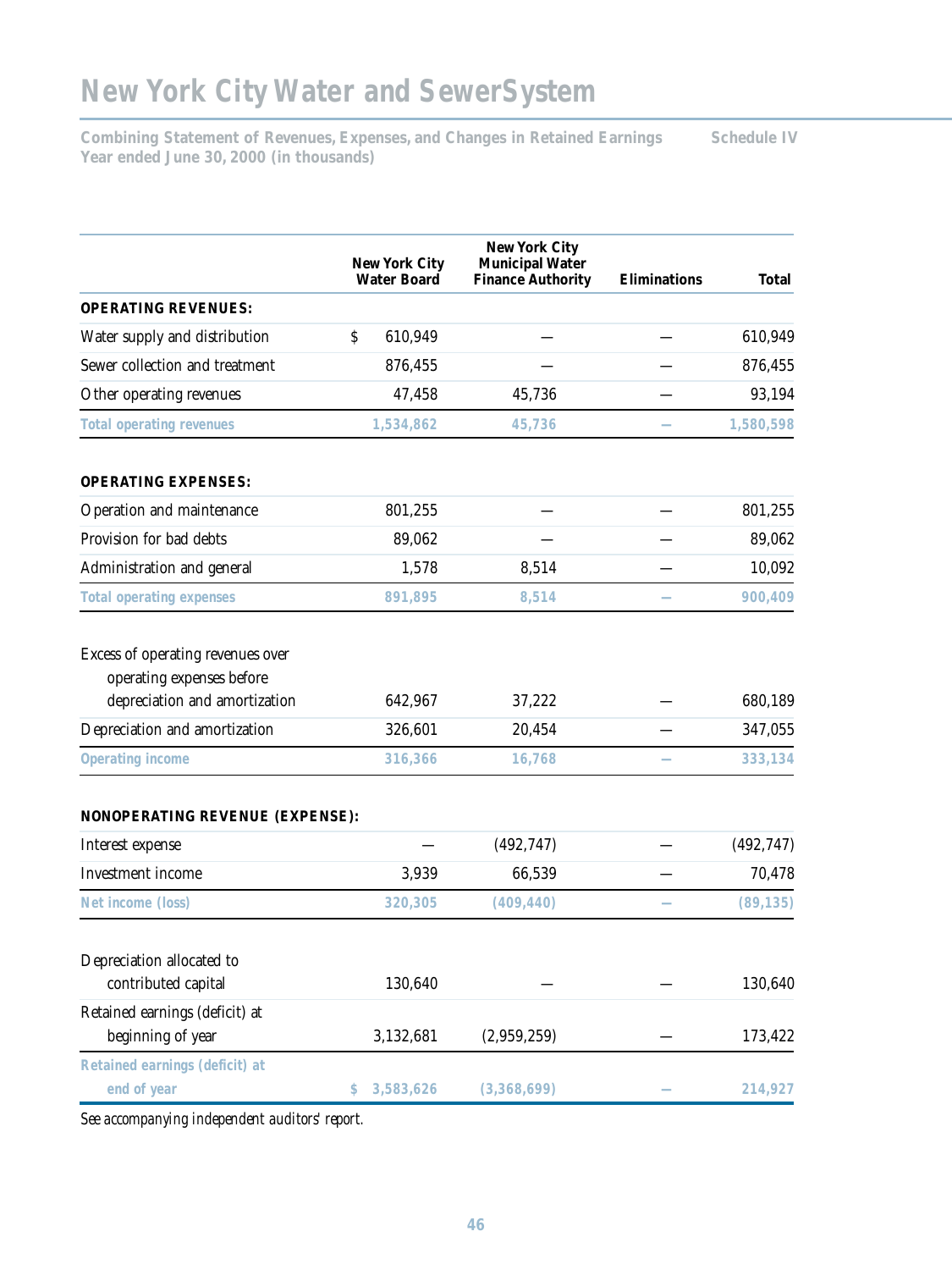Schedule V Combining Statement of Revenues, Expenses, and Changes in Retained Earnings **Year ended June 30, 1999 (in thousands)**

|                                                                | <b>New York City</b><br><b>Water Board</b> | <b>New York City</b><br><b>Municipal Water</b><br><b>Finance Authority</b> | <b>Eliminations</b> | <b>Total</b> |
|----------------------------------------------------------------|--------------------------------------------|----------------------------------------------------------------------------|---------------------|--------------|
| <b>OPERATING REVENUES:</b>                                     |                                            |                                                                            |                     |              |
| Water supply and distribution                                  | \$<br>583,394                              |                                                                            |                     | 583,394      |
| Sewer collection and treatment                                 | 857,204                                    |                                                                            |                     | 857,204      |
| Other operating revenues                                       | 40,075                                     | 45,828                                                                     |                     | 85,903       |
| <b>Total operating revenues</b>                                | 1,480,673                                  | 45,828                                                                     |                     | 1,526,501    |
| <b>OPERATING EXPENSES:</b>                                     |                                            |                                                                            |                     |              |
| Operation and maintenance                                      | 777,652                                    |                                                                            |                     | 777,652      |
| Provision for bad debts                                        | 103,960                                    |                                                                            |                     | 103,960      |
| Administration and general                                     | 1,891                                      | 8,988                                                                      |                     | 10,879       |
| <b>Total operating expenses</b>                                | 883,503                                    | 8,988                                                                      |                     | 892,491      |
| Excess of operating revenues over<br>operating expenses before |                                            |                                                                            |                     |              |
| depreciation and amortization                                  | 597,170                                    | 36,840                                                                     |                     | 634,010      |
| Depreciation and amortization                                  | 354,353                                    | 25,670                                                                     |                     | 380,023      |
| Operating income                                               | 242,817                                    | 11,170                                                                     |                     | 253,987      |
| <b>NONOPERATING REVENUE (EXPENSES):</b>                        |                                            |                                                                            |                     |              |
| Interest expense                                               |                                            | (476, 675)                                                                 |                     | (476, 675)   |
| Investment income                                              | 3,174                                      | 78,291                                                                     |                     | 81,465       |
| Net income (loss)                                              | 245,991                                    | (387, 214)                                                                 |                     | (141, 223)   |
| Depreciation allocated to<br>contributed capital               | 128,279                                    |                                                                            |                     | 128,279      |
| Retained earnings (deficit) at                                 |                                            |                                                                            |                     |              |
| beginning of year                                              | 2,758,411                                  | (2,572,045)                                                                |                     | 186,366      |
| Retained earnings (deficit) at<br>end of year                  | 2,889,864<br>\$.                           | (2,959,259)                                                                |                     | 173,422      |
|                                                                |                                            |                                                                            |                     |              |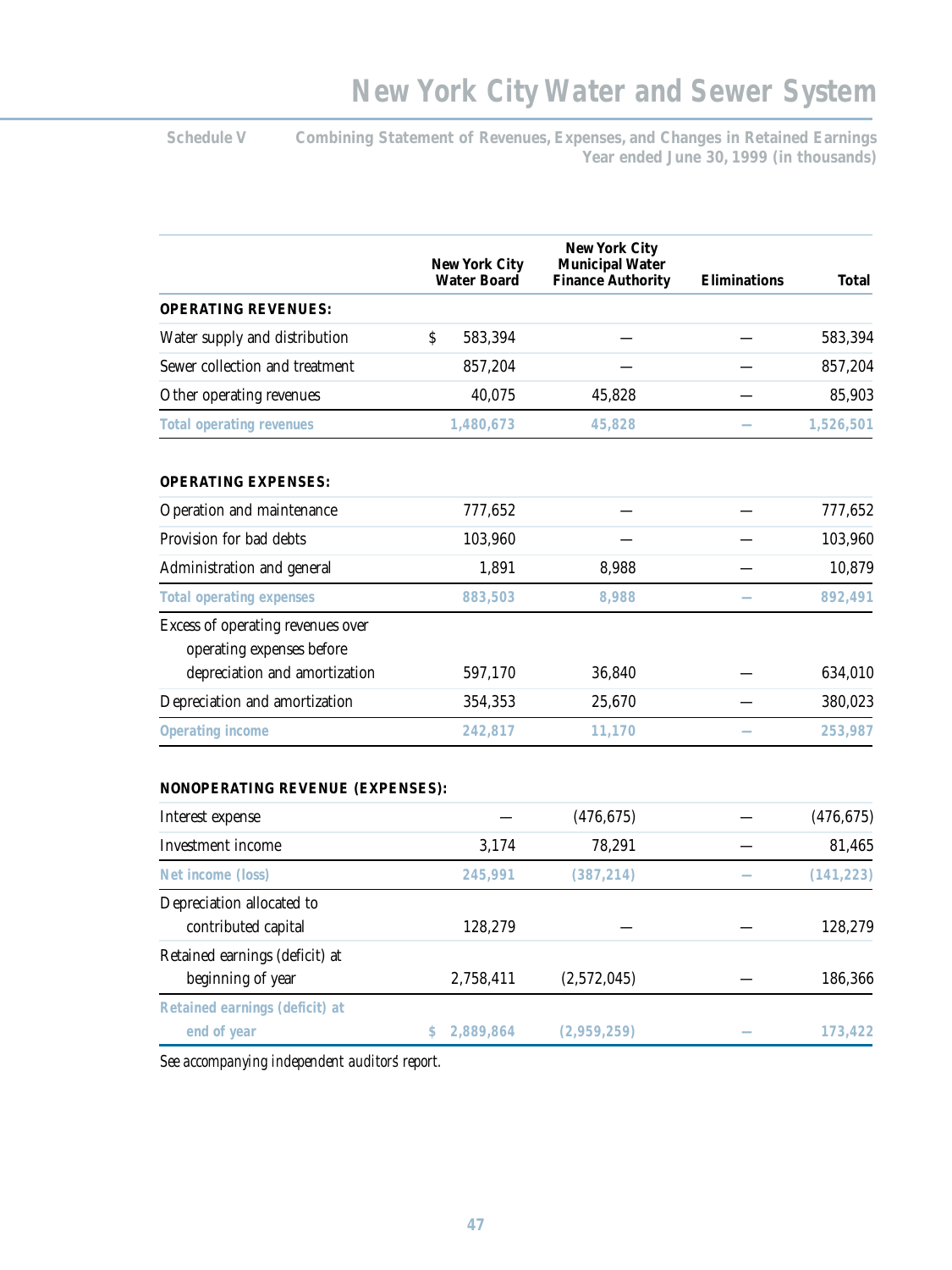Combining Statement of Cash Flows: Year ended June 30, 2000 (in thousands) Schedule VI

| New York City<br><b>Water Board</b>                                                                  |               | <b>New York City</b><br><b>Municipal Water</b><br><b>Finance Authority</b> | Total      |  |
|------------------------------------------------------------------------------------------------------|---------------|----------------------------------------------------------------------------|------------|--|
| <b>CASH FLOWS FROM OPERATING ACTIVITIES:</b>                                                         |               |                                                                            |            |  |
| Operating income                                                                                     | \$<br>316,366 | 16,768                                                                     | 333,134    |  |
| ADJUSTMENTS TO RECONCILE OPERATING INCOME<br>TO NET CASH PROVIDED BY (USED IN) OPERATING ACTIVITIES: |               |                                                                            |            |  |
| Depreciation and amortization                                                                        | 326,601       | 20,454                                                                     | 347,055    |  |
| Provision for uncollectible accounts                                                                 | 89,062        |                                                                            | 89,062     |  |
| <b>CHANGES IN ASSETS AND LIABILITIES:</b>                                                            |               |                                                                            |            |  |
| (Increase) in receivables                                                                            | (119, 807)    |                                                                            | (119, 807) |  |
| Decrease in receivable from the City                                                                 | 22,533        |                                                                            | 22,533     |  |
| (Increase) in other                                                                                  |               | (5,739)                                                                    | (5,739)    |  |
| Increase in payable to the City                                                                      |               | 17,768                                                                     | 17,768     |  |
| (Decrease) increase in accounts payable and accrued expenses                                         | (59)          | 5,059                                                                      | 5,000      |  |
| (Decrease) in revenues received in advance                                                           | (12, 464)     |                                                                            | (12, 464)  |  |
| Increase in refunds payable to customers                                                             | 875           |                                                                            | 875        |  |
| Increase (decrease) in payable to the Authority                                                      |               |                                                                            |            |  |
| (receivable from the Board)                                                                          | 83,433        | (83, 433)                                                                  |            |  |
| Total adjustments                                                                                    | 390,174       | (45,891)                                                                   | 344,283    |  |

Net cash provided by (used in) operating activities **706,540** (29,123) 677,417

#### **CASH FLOWS FROM CAPITAL AND RELATED FINANCING ACTIVITIES:**

| Proceeds from issuing bonds, notes and other borrowings, |            |               |               |
|----------------------------------------------------------|------------|---------------|---------------|
| net of issuance costs                                    |            | 1,515,293     | 1,515,293     |
| Repayments of bonds, notes and other borrowings          |            | (1, 112, 623) | (1, 112, 623) |
| Interest paid on bonds, notes and other borrowings       |            | (481, 945)    | (481, 945)    |
| Acquisition and construction of capital assets           | (739, 072) |               | (739, 072)    |
| Net cash (used in) capital and                           |            |               |               |
| related financing activities                             | (739, 072) | (79, 275)     | (818, 347)    |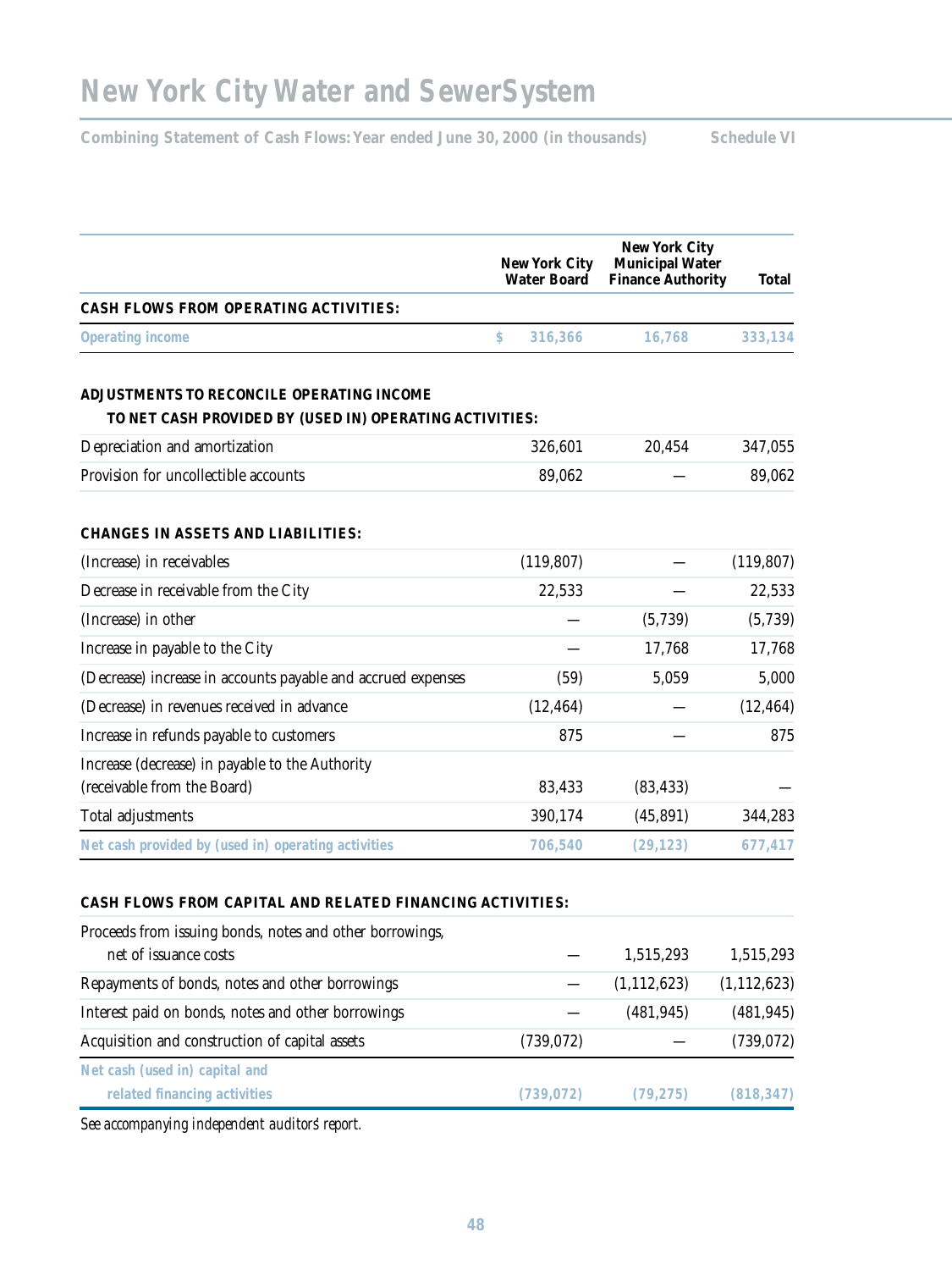Schedule VI Combining Statement of Cash Flows: Year ended June 30, 2000 (in thousands)

|                                                      | New York City<br><b>Water Board</b> | New York City<br><b>Municipal Water</b><br><b>Finance Authority</b> | Total     |
|------------------------------------------------------|-------------------------------------|---------------------------------------------------------------------|-----------|
| <b>CASH FLOWS FROM INVESTING ACTIVITIES:</b>         |                                     |                                                                     |           |
| Proceeds from sales and maturities of investments    | 3,425                               | 499,594                                                             | 503,019   |
| Purchases of investments                             |                                     | (98, 333)                                                           | (98, 333) |
| Interest on investments                              | 3,860                               | 70,608                                                              | 74,468    |
| Net cash provided by investing activities            | 7,285                               | 471.869                                                             | 479,154   |
| Net (decrease) increase in cash and cash equivalents | (25, 247)                           | 363,471                                                             | 338,224   |
| Cash and cash equivalents, beginning of year         | 151,962                             | 393,399                                                             | 545,361   |
| Cash and cash equivalents, end of year               | \$<br>126,715                       | 756,870                                                             | 883,585   |

# **RECONCILIATION OF CASH AND CASH EQUIVALENTS PER**

|                                     | <b>Assets</b> |            |         |
|-------------------------------------|---------------|------------|---------|
|                                     | Unrestricted  | Restricted | Total   |
| Cash and cash equivalents—beginning | 35,854        | 509,507    | 545,361 |
| Net (decrease) increase             | (27, 120)     | 365,344    | 338,224 |
| Cash and cash equivalents—ending    | 8.734         | 874.851    | 883,585 |

## **The following are the noncash capital and related financing activities:**

- Interest expense includes the accretion of capital appreciation bonds discount in the amount of \$7,429.
- Capital expenditures in the amount of \$252,911 had been incurred but not paid at June 30, 2000.
- The Water Board received capital assets of \$5,637 in 2000 which represent capital contributed by the City.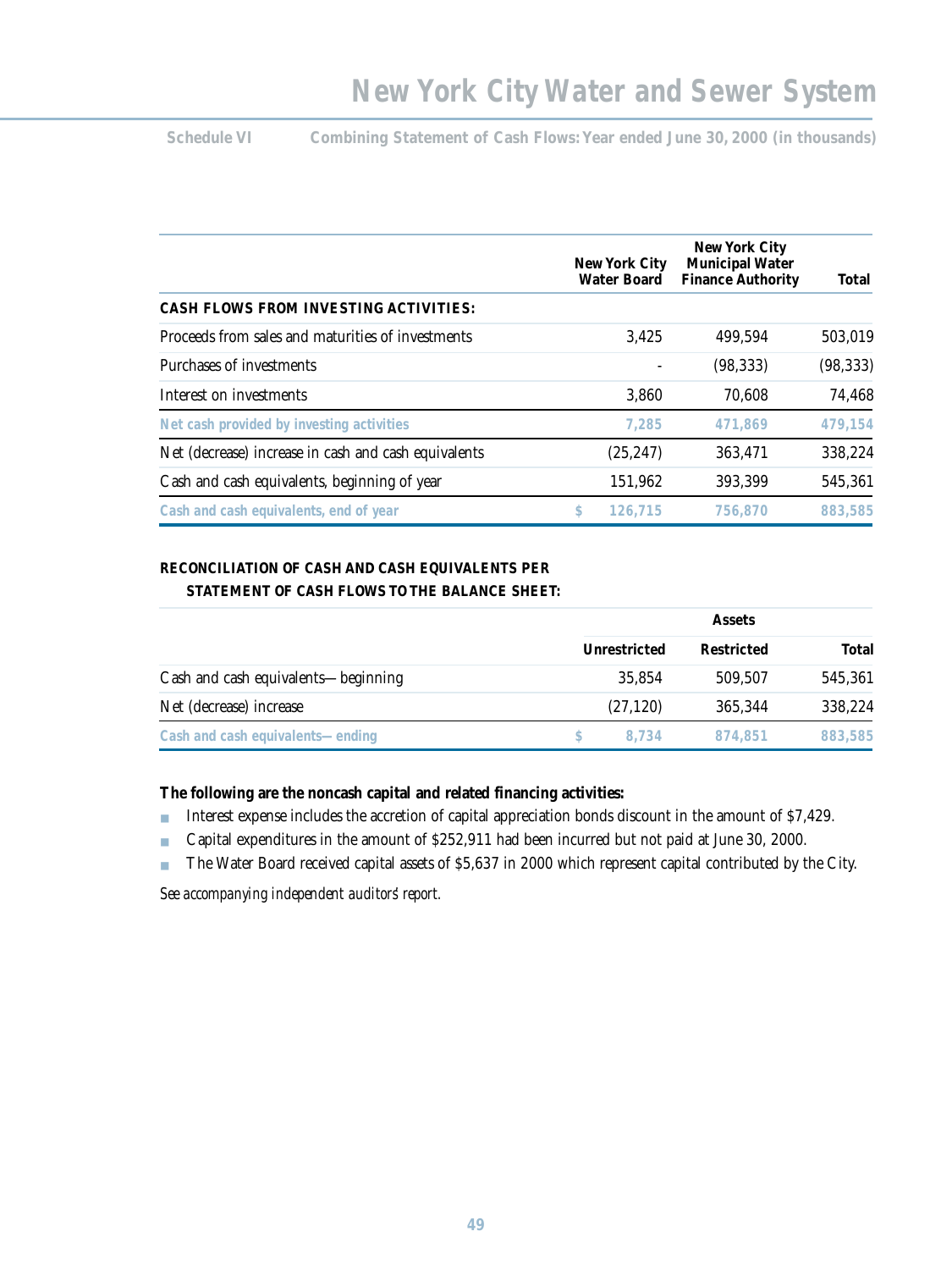Combining Statement of Cash Flows: Year ended June 30, 1999 (in thousands) Schedule VII

|                                                                                                                | <b>New York City</b><br><b>Water Board</b> | New York City<br><b>Municipal Water</b><br><b>Finance Authority</b> | Total      |
|----------------------------------------------------------------------------------------------------------------|--------------------------------------------|---------------------------------------------------------------------|------------|
| <b>CASH FLOWS FROM OPERATING ACTIVITIES:</b>                                                                   |                                            |                                                                     |            |
| Operating income                                                                                               | \$242,817                                  | 11,170                                                              | 253,987    |
| ADJUSTMENTS TO RECONCILE OPERATING<br>INCOME TO NET CASH PROVIDED BY (USED IN)<br><b>OPERATING ACTIVITIES:</b> |                                            |                                                                     |            |
| Depreciation and amortization                                                                                  | 354,353                                    | 25,670                                                              | 380,023    |
| Provision for bad debts                                                                                        | 103,960                                    |                                                                     | 103,960    |
| <b>CHANGES IN ASSETS AND LIABILITIES:</b>                                                                      |                                            |                                                                     |            |
| (Increase) in receivables                                                                                      | (113, 987)                                 |                                                                     | (113, 987) |
| (Increase) in receivable from the City                                                                         | (34, 300)                                  |                                                                     | (34, 300)  |
| Decrease in other                                                                                              |                                            | 965                                                                 | 965        |
| Increase in payable to the City                                                                                |                                            | 36,296                                                              | 36,296     |
| Increase (Decrease) in accounts payable and accrued expenses                                                   | 164                                        | (259)                                                               | (95)       |
| (Decrease) in revenues received in advance                                                                     | (7,316)                                    |                                                                     | (7,316)    |
| (Decrease) in refunds payable to customers                                                                     | (2,000)                                    |                                                                     | (2,000)    |
| Increase in payable to the Authority<br>(receivable from the Board)                                            | 313,412                                    | (313, 412)                                                          |            |
| Total adjustments                                                                                              | 614,286                                    | (250,740)                                                           | 363,546    |
| Net cash provided by (used in) operating activities                                                            | 857,103                                    | (239, 570)                                                          | 617,533    |
| CASH FLOWS FROM CAPITAL AND RELATED<br><b>FINANCING ACTIVITIES:</b>                                            |                                            |                                                                     |            |
| Proceeds from issuing bonds, notes and other borrowings,<br>net of issuance cost                               |                                            | 1,284,953                                                           | 1,284,953  |
| Repayments of bonds, notes and other borrowings                                                                |                                            | (831, 343)                                                          | (831, 343) |
| Interest paid on bonds, notes and other borrowings                                                             |                                            | (464, 319)                                                          | (464, 319) |
| Acquisition and construction of capital assets                                                                 | (822, 471)                                 |                                                                     | (822, 471) |
| Net cash (used in) capital and related<br>financing activities                                                 | (822, 471)                                 | (10, 709)                                                           | (833, 180) |
| assempandas independent auditors report                                                                        |                                            |                                                                     |            |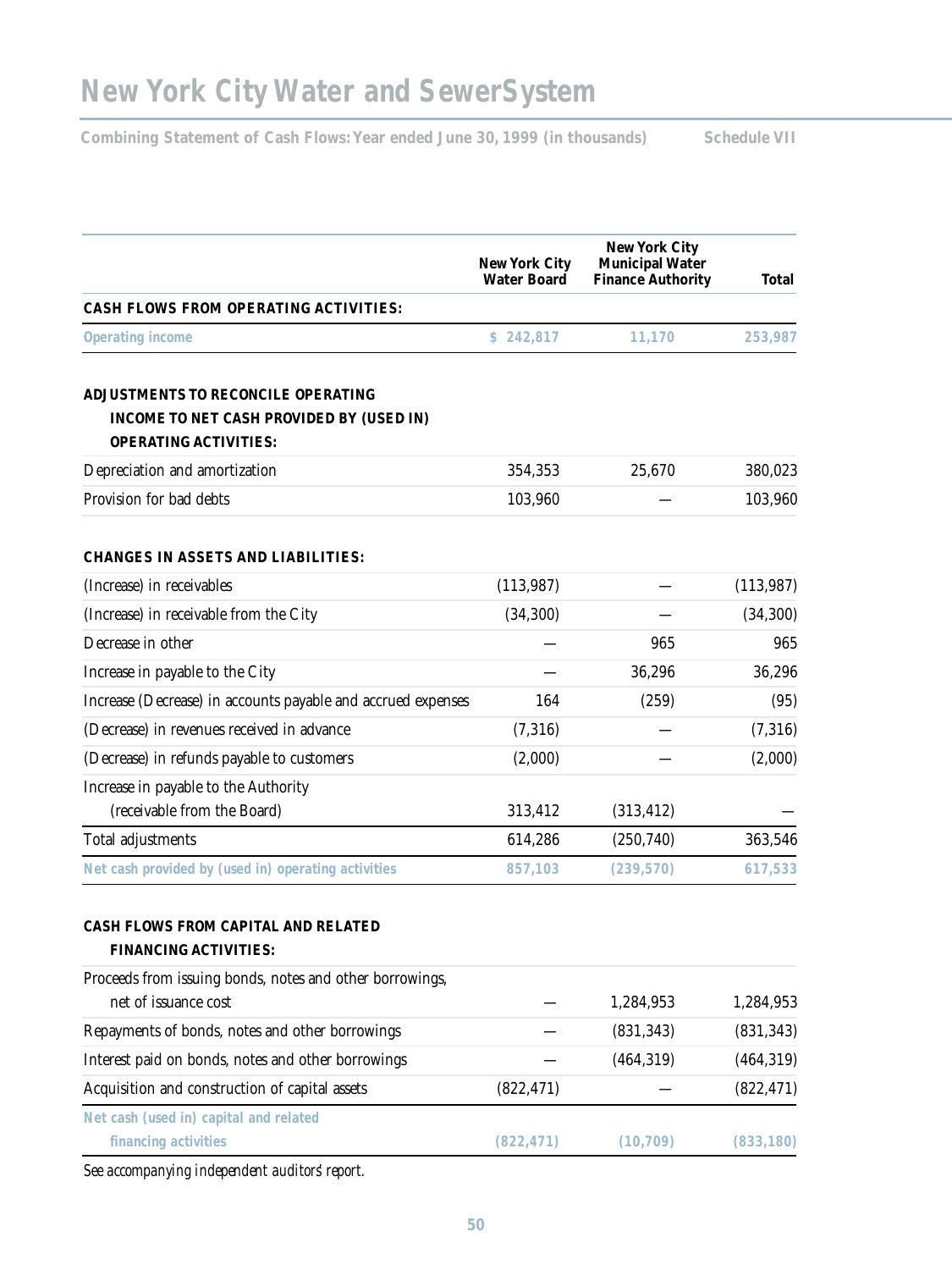**Schedule VII Combining Statement of Cash Flows:Year ended June 30,1999 (in thousands)**

|                                                      | New York City      | <b>New York City</b><br><b>Municipal Water</b> |               |  |
|------------------------------------------------------|--------------------|------------------------------------------------|---------------|--|
|                                                      | <b>Water Board</b> | <b>Finance Authority</b>                       | Total         |  |
| <b>CASH FLOWS FROM INVESTING ACTIVITIES:</b>         |                    |                                                |               |  |
| Proceeds from sales and maturities of investments    |                    | 1,007,812                                      | 1,007,812     |  |
| Purchases of investments                             | (3, 425)           | (1, 104, 226)                                  | (1, 107, 651) |  |
| Interest on investments                              | 3.218              | 80,386                                         | 83,604        |  |
| Net cash provided by (used in) investing activities  | (207)              | (16, 028)                                      | (16, 235)     |  |
| Net (decrease) increase in cash and cash equivalents | 34,425             | (266, 307)                                     | (231, 882)    |  |
| Cash and cash equivalents, beginning of year         | 117,537            | 659,706                                        | 777,243       |  |
| Cash and cash equivalents, end of year               | \$151.962          | 393.399                                        | 545,361       |  |

## **RECONCILIATION OF CASH AND CASH EQUIVALENTS PER STATEMENT OF CASH FLOWS TO THE BALANCE SHEET:**

|                                     |              | <b>Assets</b>     |              |  |
|-------------------------------------|--------------|-------------------|--------------|--|
|                                     | Unrestricted | <b>Restricted</b> | <b>Total</b> |  |
| Cash and cash equivalents—beginning | 6.572        | 770,671           | 777,243      |  |
| Net (decrease) increase             | 29,282       | (261, 164)        | (231, 882)   |  |
| Cash and cash equivalents—ending    | \$35,854     | 509,507           | 545,361      |  |

## **The following are the noncash capital and related financing activities:**

- Interest expense includes the accretion of capital appreciation bonds discount in the amount of \$10,547.
- Capital expenditures in the amount of \$235,143 had been incurred but not paid at June 30, 1999.
- The Water Board received capital assets of \$7,389 in 1999 which represent capital contributed by the City.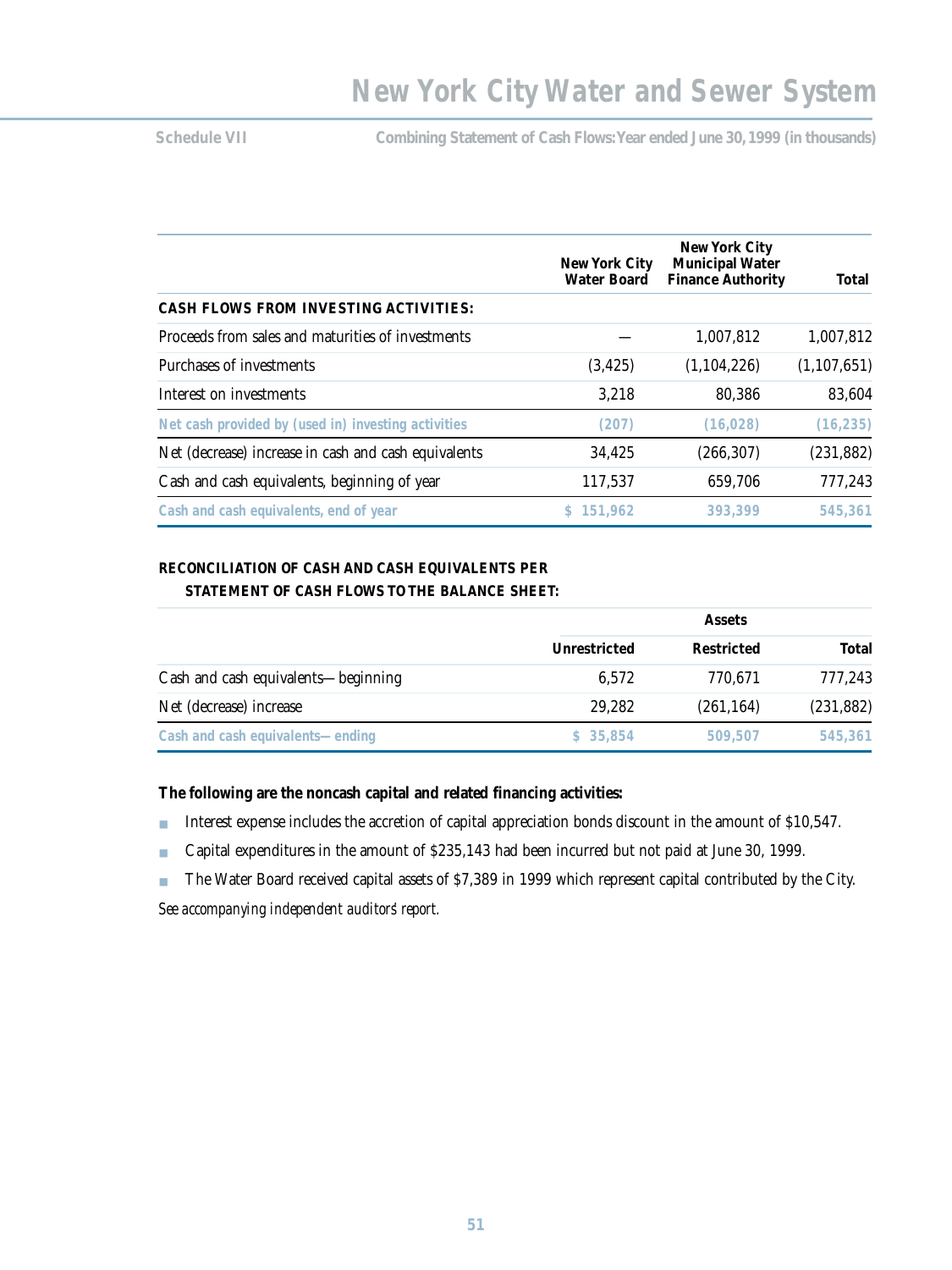**Combining Statement of Cash Receipts and Disbursements: Schedule VIII Year ended June 30, 2000 (in thousands)**

|                                                                     | <b>New York City</b><br><b>Water Board</b> | <b>New York City</b><br><b>Municipal Water</b><br><b>Finance Authority</b> | <b>Eliminations</b> | Total         |
|---------------------------------------------------------------------|--------------------------------------------|----------------------------------------------------------------------------|---------------------|---------------|
| <b>CASH RECEIPTS:</b>                                               |                                            |                                                                            |                     |               |
| Water supply & distribution                                         |                                            |                                                                            |                     |               |
| & sewer collection & treatment                                      | 1,326,802<br>S.                            |                                                                            |                     | 1,326,802     |
| Other operating revenues                                            | 47,458                                     |                                                                            |                     | 47,458        |
| Revenues received in advance                                        | 42,882                                     |                                                                            |                     | 42,882        |
| Investment income                                                   | 3,860                                      | 70,608                                                                     |                     | 74,468        |
| Subsidy income                                                      |                                            | 45,736                                                                     |                     | 45,736        |
| Total cash receipts                                                 | 1,421,002                                  | 116,344                                                                    |                     | 1,537,346     |
| <b>CASH DISBURSEMENTS:</b>                                          |                                            |                                                                            |                     |               |
| Operation & maintenance                                             | 777,025                                    |                                                                            |                     | 777,025       |
| Administration & general                                            | 1,636                                      | 8,382                                                                      |                     | 10,018        |
| Interest payments                                                   |                                            | 481,945                                                                    |                     | 481,945       |
| Amounts refunded to customers                                       | 15,375                                     |                                                                            |                     | 15,375        |
| <b>Total cash disbursements</b>                                     | 794,036                                    | 490,327                                                                    |                     | 1,284,363     |
| Excess (deficit) of cash receipts over<br>cash disbursements before |                                            |                                                                            |                     |               |
| financing sources (uses)                                            | 626,966                                    | (373,983)                                                                  |                     | 252,983       |
| <b>FINANCING SOURCES (USES):</b>                                    |                                            |                                                                            |                     |               |
| Proceeds from bond & note sales,                                    |                                            |                                                                            |                     |               |
| net of issuance cost                                                |                                            | 1,515,293                                                                  |                     | 1,515,293     |
| Transfers from the Board, net                                       |                                            | 655,639                                                                    | (655, 639)          |               |
| Investments                                                         | 1,552                                      | 36,979                                                                     |                     | 38,531        |
| <b>Construction payments</b>                                        |                                            | (721, 305)                                                                 |                     | (721, 305)    |
| Repayment of bonds & notes                                          |                                            | (1, 112, 622)                                                              |                     | (1, 112, 622) |
| Transfers to the Authority, net                                     | (655, 639)                                 |                                                                            | 655,639             |               |
| Total financing sources (uses)                                      | (654, 087)                                 | 373,984                                                                    |                     | (280, 103)    |
| (Deficit) of cash receipts                                          |                                            |                                                                            |                     |               |
| over cash disbursements                                             | (27, 121)                                  | 1                                                                          |                     | (27, 120)     |
| Unrestricted cash & cash equivalents<br>at beginning of year        | 35,851                                     | $\boldsymbol{3}$                                                           |                     | 35,854        |
|                                                                     |                                            |                                                                            |                     |               |
| Unrestricted cash & cash equivalents<br>at end of year              | 8,730<br>\$                                | $\overline{4}$                                                             |                     | 8,734         |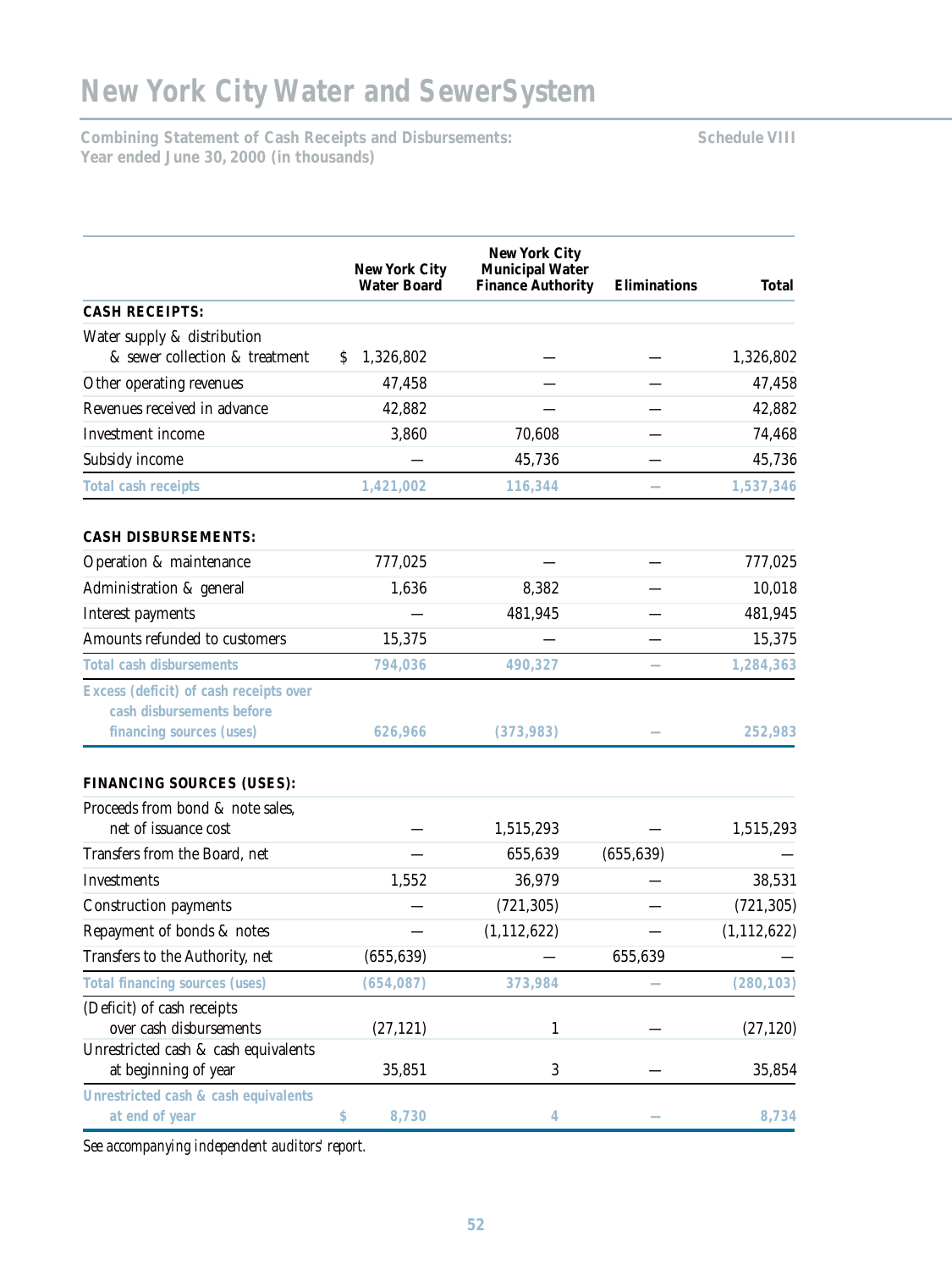Schedule IX **Combining Statement of Cash Receipts and Disbursements Year ended June 30, 1999 (in thousands)**

|                                                                          | <b>New York City</b><br><b>Water Board</b> | <b>New York City</b><br><b>Municipal Water</b><br><b>Finance Authority</b> | <b>Eliminations</b> | <b>Total</b> |
|--------------------------------------------------------------------------|--------------------------------------------|----------------------------------------------------------------------------|---------------------|--------------|
| <b>CASH RECEIPTS:</b>                                                    |                                            |                                                                            |                     |              |
| Water supply and distribution and<br>sewer collection and treatment      | 1,279,729<br>\$                            |                                                                            |                     | 1,279,729    |
| Other operating revenues                                                 | 40,075                                     |                                                                            |                     | 40,075       |
| Revenues received in advance                                             | 54,386                                     |                                                                            |                     | 54,386       |
| Investment income                                                        | 3,218                                      | 80,386                                                                     |                     | 83,604       |
| Subsidy income                                                           |                                            | 45,828                                                                     |                     | 45,828       |
| Total cash receipts                                                      | 1,377,408                                  | 126,214                                                                    |                     | 1,503,622    |
| <b>CASH DISBURSEMENTS:</b>                                               |                                            |                                                                            |                     |              |
| Operation and maintenance                                                | 814,316                                    |                                                                            |                     | 814,316      |
| Administration and general                                               | 1,727                                      | 9,109                                                                      |                     | 10,836       |
| Interest payments                                                        |                                            | 464,319                                                                    |                     | 464,319      |
| Amounts refunded to customers                                            | 14,454                                     |                                                                            |                     | 14,454       |
| <b>Total cash disbursements</b>                                          | 830,497                                    | 473,428                                                                    |                     | 1,303,925    |
| Excess (deficit) of cash receipts over<br>disbursements before financing |                                            |                                                                            |                     |              |
| sources (uses)                                                           | 546,911                                    | (347, 214)                                                                 |                     | 199,697      |
| <b>FINANCING SOURCES (USES):</b>                                         |                                            |                                                                            |                     |              |
| Proceeds from bond and note sales.                                       |                                            |                                                                            |                     |              |
| net of issuance costs                                                    |                                            | 1,284,953                                                                  |                     | 1,284,953    |
| Transfers from the Board, net                                            |                                            | 509,060                                                                    | (509,060)           |              |
| Investments                                                              | (8,570)                                    | 170,720                                                                    |                     | 162,150      |
| <b>Construction payments</b>                                             |                                            | (786, 175)                                                                 |                     | (786, 175)   |
| Repayment of bonds and notes                                             |                                            | (831, 343)                                                                 |                     | (831, 343)   |
| Transfers to the Authority, net                                          | (509,060)                                  |                                                                            | 509,060             |              |
| Total financing sources (uses)                                           | (517, 630)                                 | 347,215                                                                    |                     | (170, 415)   |
| Excess of cash receipts over<br>cash disbursements                       | 29,281                                     | $\mathbf{1}$                                                               |                     | 29,282       |
| Unrestricted cash and cash<br>equivalents at beginning of year           | 6,570                                      | $\boldsymbol{2}$                                                           |                     | 6,572        |
| Unrestricted cash and cash<br>equivalents at end of year                 | 35,851                                     | $\mathbf{3}$                                                               |                     | 35,854       |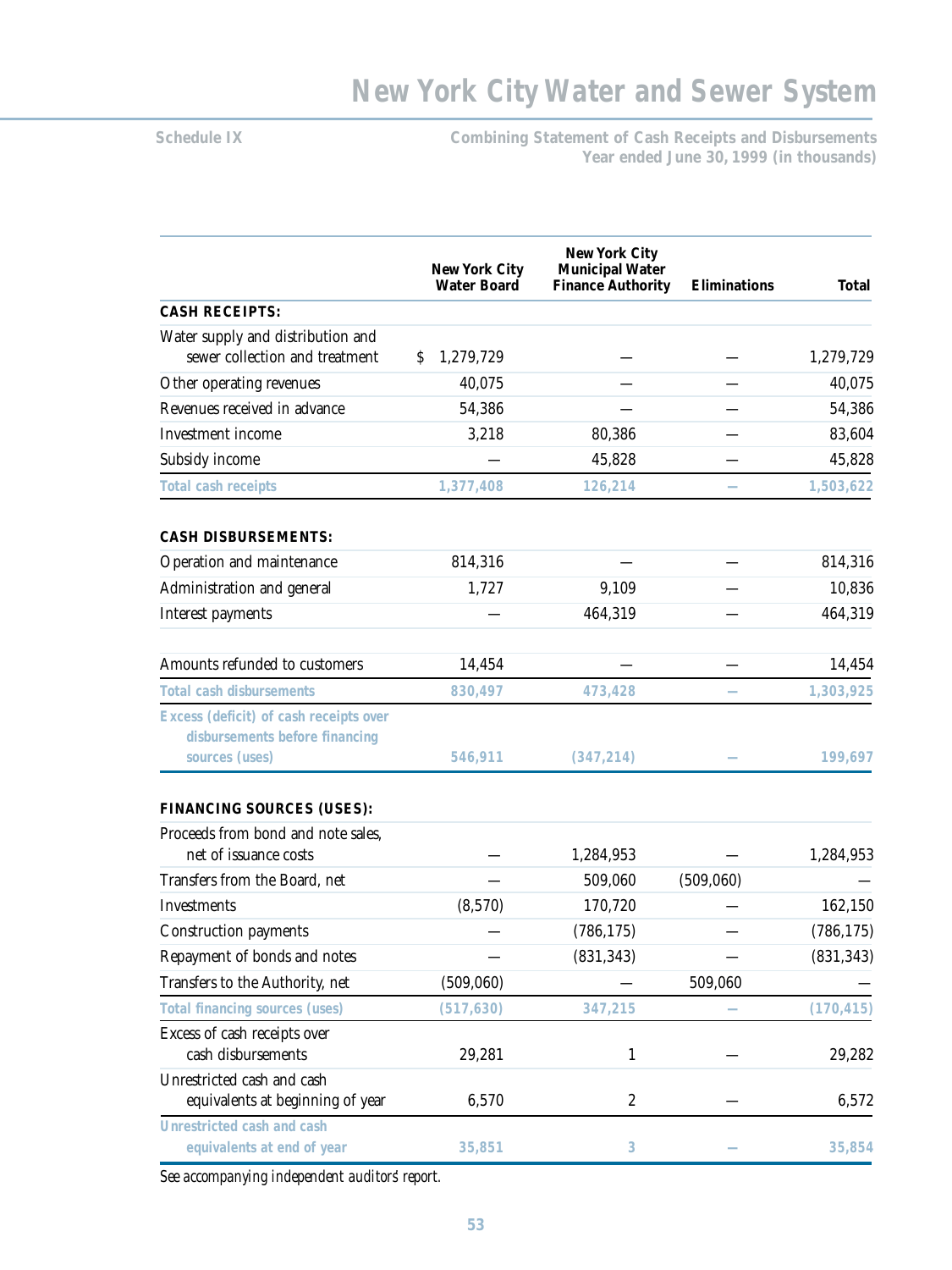# **Statistics**

**New York City Water and Sewer System** 

| <b>Revenues Last Ten FIscal Years</b> , Years Ended June 30, 1991-2000 (in thousands) |                                                   |                                                    |                                       |                      |           |  |  |
|---------------------------------------------------------------------------------------|---------------------------------------------------|----------------------------------------------------|---------------------------------------|----------------------|-----------|--|--|
| Year                                                                                  | <b>Water Supply</b><br>and<br><b>Distribution</b> | Sewer<br><b>Collection and</b><br><b>Treatment</b> | Other<br>Operating<br><b>Revenues</b> | Investment<br>Income | Total     |  |  |
| 1991                                                                                  | 402,860                                           | 487,895                                            | 17,527                                | 49,912               | 958,194   |  |  |
| 1992                                                                                  | 455,554                                           | 583,696                                            | 42,816                                | 53,711               | 1,135,777 |  |  |
| 1993                                                                                  | 444,764                                           | 591,978                                            | 50,627                                | 45,433               | 1,132,802 |  |  |
| 1994                                                                                  | 468,957                                           | 676,924                                            | 58,542                                | 32,955               | 1,237,378 |  |  |
| 1995                                                                                  | 504,596                                           | 717,533                                            | 78,326                                | 57,511               | 1,357,966 |  |  |
| 1996                                                                                  | 532,171                                           | 765,808                                            | 72,251                                | 67,646               | 1,437,876 |  |  |
| 1997                                                                                  | 543,928                                           | 789,516                                            | 93,243                                | 68,192               | 1,494,879 |  |  |
| 1998                                                                                  | 560,956                                           | 819,662                                            | 102,540                               | 93,883               | 1,577,041 |  |  |
| 1999                                                                                  | 583,394                                           | 857,204                                            | 85,903                                | 81,465               | 1,607,966 |  |  |
| 2000                                                                                  | \$610,949                                         | 876,455                                            | 93.194                                | 70.478               | 1,651,076 |  |  |

# **Revenues Last Ten Fiscal Years, Years Ended June 30, 1991-2000 (in thousands)**

# **Expenses Last Ten Fiscal Years, Years Ended June 30, 1991-2000 (in thousands)**

| Year | Operation<br>and<br>Maintenance | <b>Provision</b><br>for<br><b>Uncollectibles</b> | Administration<br>and<br>General | Depreciation<br>and<br>Amortization | <b>Interest</b><br><b>Expense</b> | Loss from Early<br>Extinguishment<br>of Debt | Total     |
|------|---------------------------------|--------------------------------------------------|----------------------------------|-------------------------------------|-----------------------------------|----------------------------------------------|-----------|
| 1991 | 596,540                         | 59,869                                           | 1,625                            | 94,036                              | 199,756                           |                                              | 951,826   |
| 1992 | 644,265                         | 67,662                                           | 4,444                            | 153,674                             | 256,735                           | 26,034                                       | 1,152,814 |
| 1993 | 709,360                         | (28, 580)                                        | 9,811                            | 166,080                             | 281,226                           | 109,423                                      | 1,247,320 |
| 1994 | 718,650                         | 51,586                                           | 17,290                           | 208,078                             | 296,083                           |                                              | 1,291,687 |
| 1995 | 738,561                         | 95,989                                           | 15,047                           | 293,052                             | 328,364                           |                                              | 1,471,013 |
| 1996 | 730,963                         | 317,051                                          | 14,490                           | 240,949                             | 368,422                           |                                              | 1,671,875 |
| 1997 | 775,318                         | 189,775                                          | 13,374                           | 287,546                             | 407,997                           |                                              | 1,674,010 |
| 1998 | 822,791                         | 149,748                                          | 11,217                           | 281,943                             | 465,819                           |                                              | 1,731,518 |
| 1999 | 777,652                         | 103,960                                          | 10,879                           | 380,023                             | 476,675                           |                                              | 1,749,189 |
| 2000 | \$801,255                       | 89,062                                           | 10.092                           | 347.055                             | 492.747                           |                                              | 1,740,211 |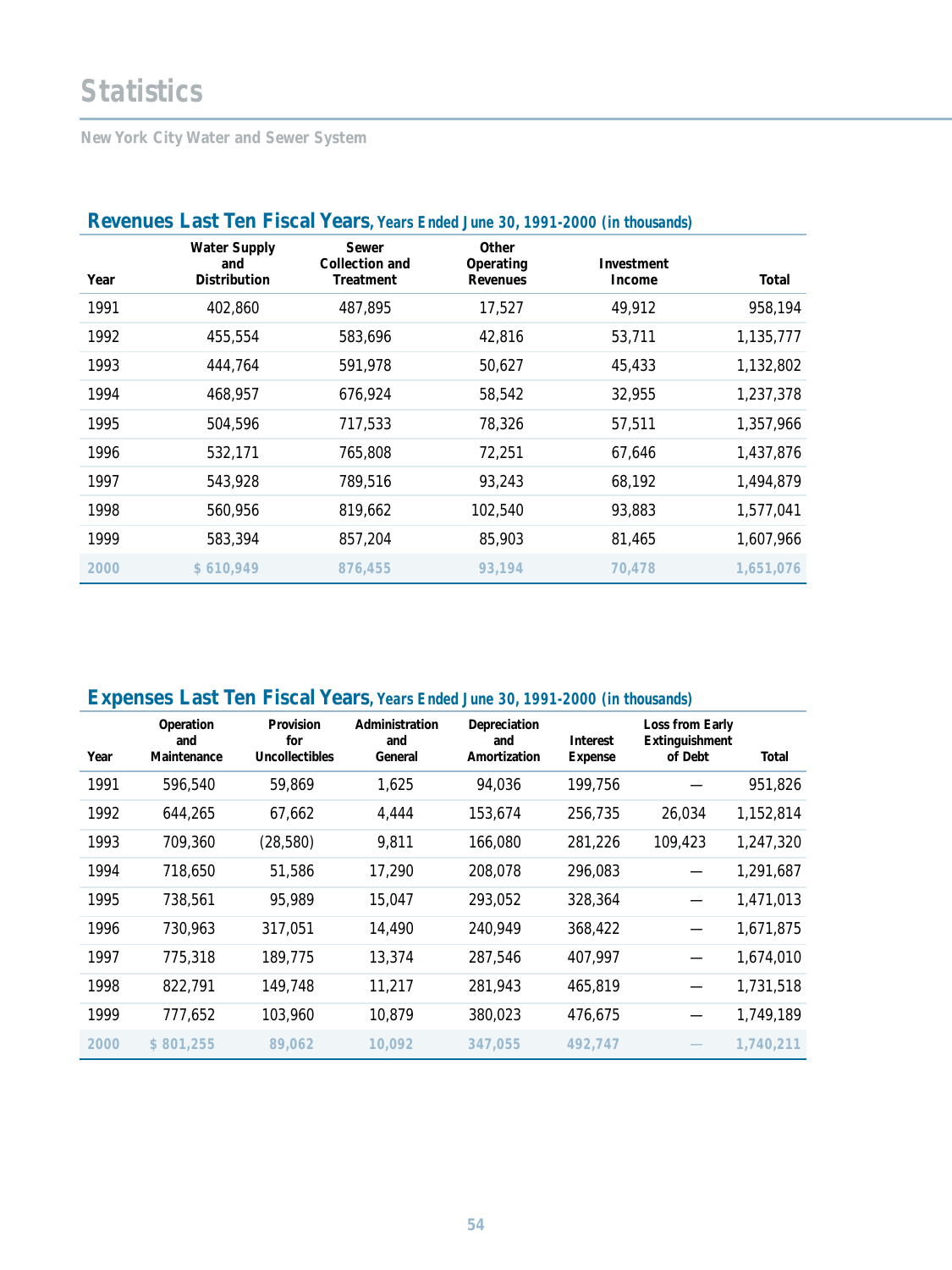## **New York City Water and Sewer System**

| Fiscal<br>Year | Cash $(1)$<br><b>Receipts</b> | Principal | -Debt Service Requirements (2)-<br>Interest | Total   | <b>First Resolution</b><br><b>Debt Service</b><br>Coverage | <b>Debt Service</b><br>Coverage |
|----------------|-------------------------------|-----------|---------------------------------------------|---------|------------------------------------------------------------|---------------------------------|
| 1991           | 813,415                       | 42,080    | 178,693                                     | 220,773 | 3.68                                                       |                                 |
| 1992           | 1,007,377                     | 45,730    | 249,171                                     | 294,901 | 3.41                                                       |                                 |
| 1993           | 1,009,044                     | 79,699    | 251,932                                     | 331,631 | 3.09                                                       |                                 |
| 1994           | 1,137,886                     | 77,018    | 234,297                                     | 311,315 | 3.66                                                       |                                 |
| 1995           | 1,069,725                     | 74,770    | 256,196                                     | 330,966 | 3.23                                                       |                                 |
| 1996           | 1,167,038                     | 71,217    | 275,217                                     | 346,434 | 3.37                                                       |                                 |
| 1997           | 1,216,503                     | 73,866    | 339,498                                     | 413,364 | 3.13                                                       | 2.96                            |
| 1998           | 1,411,070                     | 128,555   | 357,133                                     | 485,288 | 3.37                                                       | 2.91                            |
| 1999           | 1,460,602                     | 136,767   | 345,397                                     | 482,164 | 3.42                                                       | 3.03                            |
| 2000           | \$1,481,532                   | 201.133   | 317.799                                     | 518,932 | 3.35                                                       | 2.85                            |

## **Revenue Bond Coverage Last Ten Fiscal Years**, Years Ended June 30, 1991-2000 (in thousands)

(1) Until 1998, cash receipts as defined in the Bond Resolution excludes interest received on debt service and revenue funds and subsidy payments. (2) Debt service requirements include First Resolution debt service and a portion of Second Resolution debt service. Until 1997 all Second Resolution debt service was paid from carry forward amounts and subsidy payments from the New York State Environmental Facilities Corporation.



# **Population of New York City, Last Ten Calendar Years**

Sources: U.S. Department of Commerce, Bureau of the Census, and the City of New York, Department of City Planning.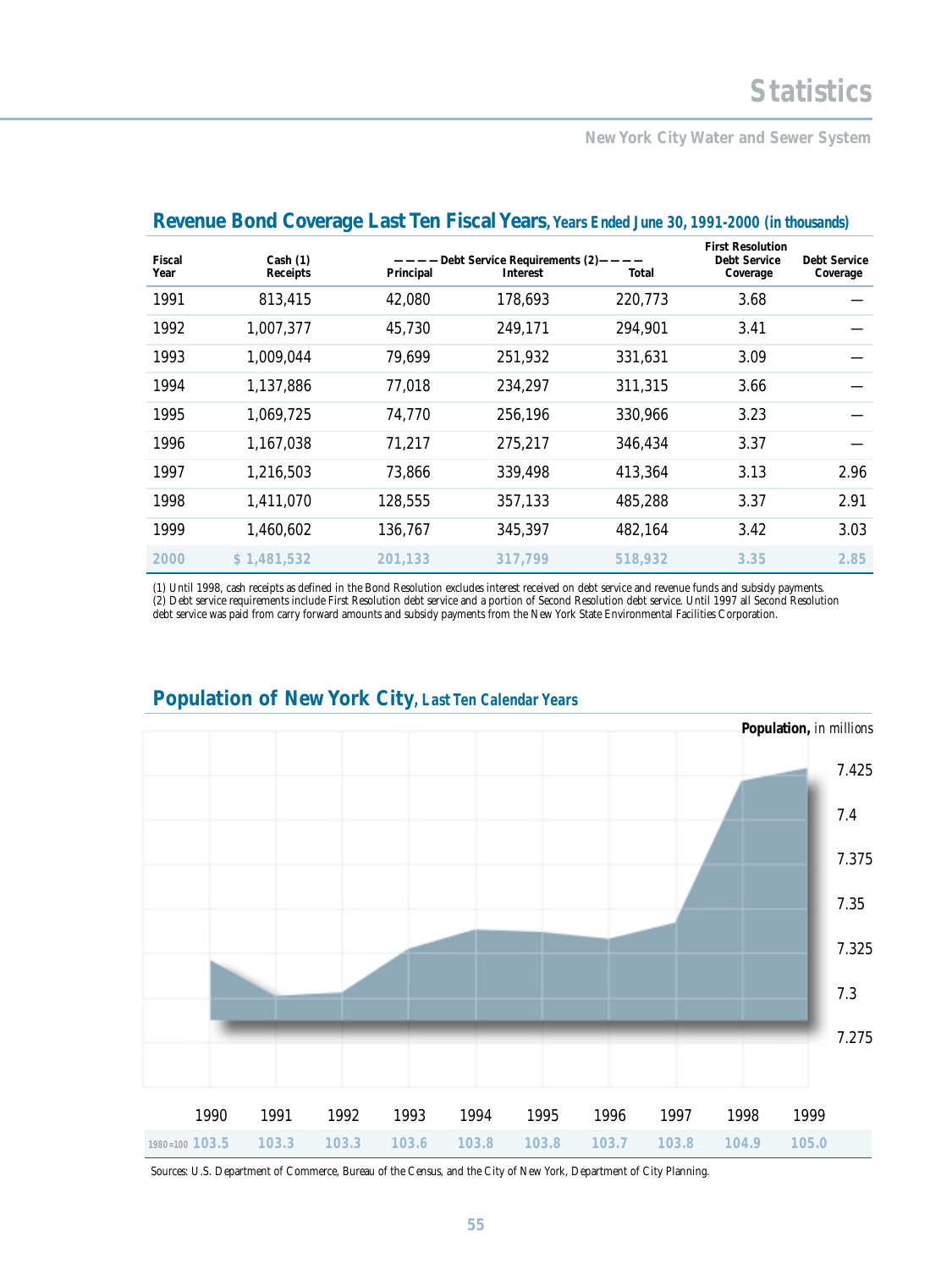# **Statistics**

**New York City Water and Sewer System** 

| <b>TRUCH QINI JUNUL INIU HIDI UGJUJ,</b> LASI ICH I ISUH ICAI S |                                      |                                   |                                     |                                   |  |  |
|-----------------------------------------------------------------|--------------------------------------|-----------------------------------|-------------------------------------|-----------------------------------|--|--|
| <b>Effective</b><br>Date                                        | Changes in<br><b>Flat-Rate Water</b> | Change in<br><b>Metered Water</b> | <b>Metered</b><br><b>Water Rate</b> | Change in<br>Sewer                |  |  |
| July 1, 1991                                                    | Increased 6.4%                       | Increased 6.4%                    | $$1.01$ per ccf                     | Increased to 136% of water charge |  |  |
| July 1, 1992                                                    | No change                            | No change                         | $$1.01$ per ccf                     | Increased to 159% of water charge |  |  |
| July 1, 1993                                                    | No change                            | No change                         | $$1.01$ per ccf                     | No change                         |  |  |
| July 1, 1994                                                    | No change                            | No change                         | $$1.01$ per ccf                     | No change                         |  |  |
| July 1, 1995                                                    | Increased 5%                         | Increased 5%                      | $$1.06$ per ccf                     | No change                         |  |  |
| July 1, 1996                                                    | Increased 6.5%                       | Increased 6.5%                    | $$1.13$ per ccf                     | No change                         |  |  |
| July 1, 1997                                                    | Increased 6.5%                       | Increased 6.5%                    | $$1.20$ per ccf                     | No change                         |  |  |
| July 1, 1998                                                    | Increased 4%                         | Increased 4%                      | $$1.25$ per ccf                     | No change                         |  |  |
| July 1, 1999                                                    | Increased 4%                         | Increased 4%                      | $$1.30$ per ccf                     | No change                         |  |  |
| July 1, 2000                                                    | Increased 1%                         | Increased 1%                      | \$1.31 per ccf                      | No change                         |  |  |

# **Water and Sewer Rate Increases, Last Ten Fiscal Years**

(1) ccf, one hundred cubic feet, approximately 748 gallons.

# **System Customer Classifications**

| <b>Type of Account</b>                 | Percentage of<br><b>Total Accounts</b> | Percentage of<br><b>Total Billings</b> |
|----------------------------------------|----------------------------------------|----------------------------------------|
| <b>One-Family Dwellings</b>            | 37.5%                                  | 9.6%                                   |
| <b>Two-Family Dwellings</b>            | 27.3                                   | 10.3                                   |
| Walk-up Apartments (1)                 | 15.9                                   | 19.0                                   |
| Elevator Apartments (1)                | 2.7                                    | 25.7                                   |
| <b>Factories and Industrial</b>        | 1.9                                    | 5.2                                    |
| <b>Stores</b>                          | 6.3                                    | 8.3                                    |
| <b>Office Buildings</b>                | 0.9                                    | 5.6                                    |
| <b>Utility Properties</b>              | 0.2                                    | 2.8                                    |
| Lofts                                  | 0.9                                    | 2.6                                    |
| <b>Hospitals and Health Facilities</b> | 0.2                                    | 1.5                                    |
| <b>Hotels</b>                          | 0.2                                    | 2.3                                    |
| Other                                  | 6.0                                    | 7.1                                    |
| Total                                  | $100.0\%$                              | 100.0%                                 |

(1) Certain accounts and billings under this type of account relate to commercial establishments located in apartment buildings.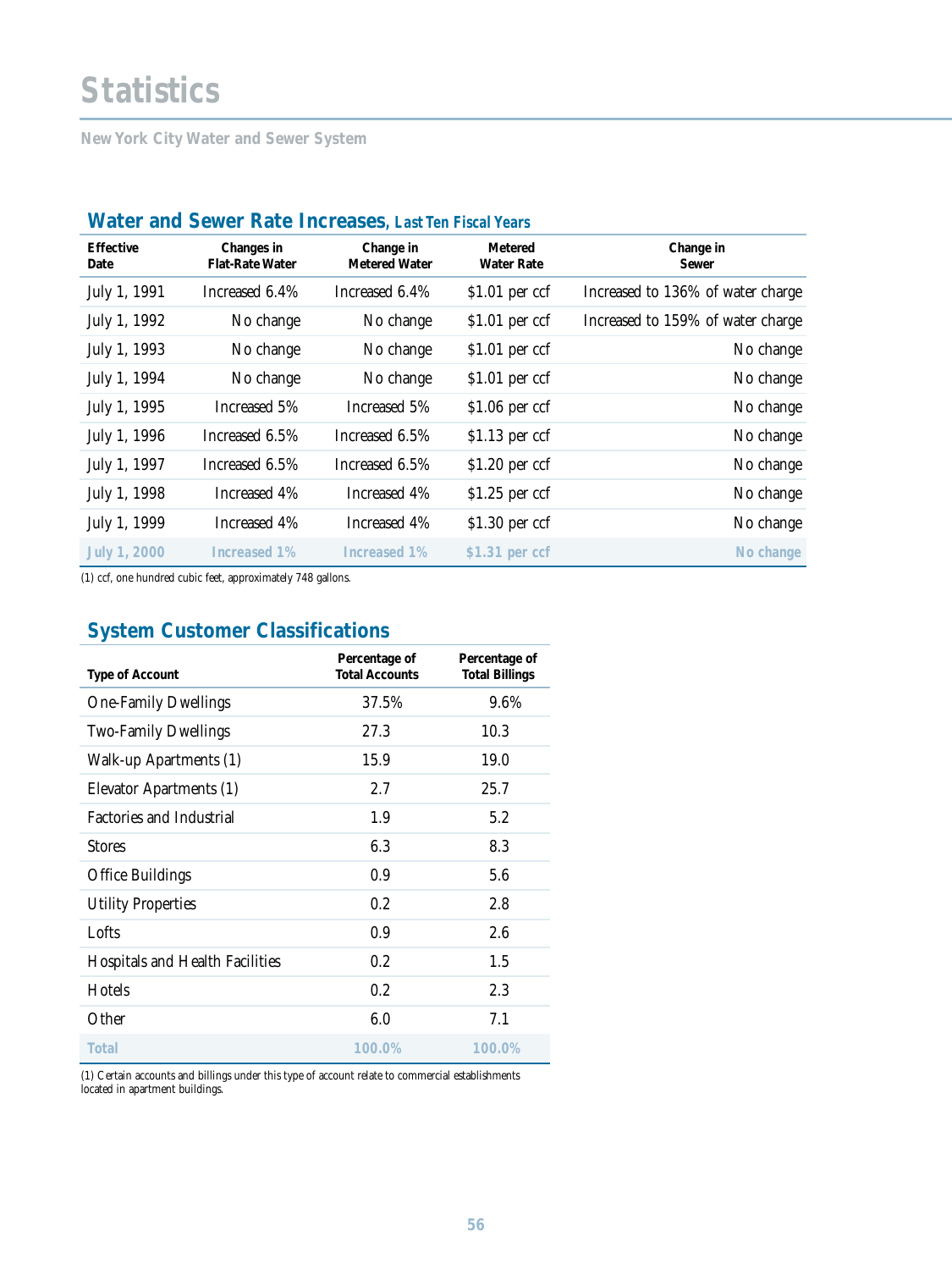**New York City Water and Sewer System** 

| ັ                     | ◢                  |                                  |               |                                       |
|-----------------------|--------------------|----------------------------------|---------------|---------------------------------------|
| <b>Fiscal</b><br>Year | Total<br>$(mgd)^1$ | <b>Upstate Counties</b><br>(mgd) | City<br>(mgd) | Per Capita <sup>2</sup><br>(gals/day) |
| 1990                  | 1,500              | 118                              | 1,382         | 189                                   |
| 1991                  | 1,546              | 124                              | 1,422         | 195                                   |
| 1992                  | 1,530              | 121                              | 1,409         | 193                                   |
| 1993                  | 1,457              | 115                              | 1,342         | 183                                   |
| 1994                  | 1,476              | 119                              | 1,357         | 185                                   |
| 1995                  | 1,426              | 121                              | 1,305         | 178                                   |
| 1996                  | 1,445              | 123                              | 1,322         | 183                                   |
| 1997                  | 1,334              | 121                              | 1,213         | 164                                   |
| 1998                  | 1,294              | 122                              | 1,172         | 160                                   |
| 1999                  | 1,342              | 129                              | 1,213         | 163                                   |
| 2000                  | 1,359              | 127                              | 1,231         | 166                                   |

# **Average Daily Water Consumption, Last Ten Fiscal Years**

(1) mgd=millions of gallons per day.

(2) Population source: U.S. Department of Commerce, Bureau of the Census.

# **Water System Tunnels and Aqueducts**

| <b>Tunnels</b><br>and Aqueducts | Connections                          | Length<br>(miles) | <b>Diameter</b><br>(feet) | <b>Transmission</b><br>Capacity (mgd) | <b>In Service</b><br>Date |
|---------------------------------|--------------------------------------|-------------------|---------------------------|---------------------------------------|---------------------------|
| <b>Tunnels Upstate</b>          |                                      |                   |                           |                                       |                           |
| Shandaken                       | Schoharie to Ashokan                 | 18.1              | $11.5 \times 10.25$ (1)   | 650                                   | 1924                      |
| <b>West Delaware</b>            | <b>Cannonsville to Rondout</b>       | 44.0              | 11.33                     | 500                                   | 1964                      |
| <b>East Delaware</b>            | Pepacton to Rondout                  | 25.0              | 11.33                     | 700                                   | 1955                      |
| <b>Neversink</b>                | Neversink to Rondout                 | 6.0               | 10                        | 500                                   | 1954                      |
| <b>Aqueducts</b>                |                                      |                   |                           |                                       |                           |
| New Croton                      | New Croton to Jerome Park            | 24.0              | $13.5 \times 13.6$ (1)    | 300                                   | 1893                      |
|                                 | Jerome Park to 135th St. Gatehouse   | 9.0               | $12.25 - 10.5(2)$         | 250                                   | 1893                      |
| Catskill                        | Ashokan to Kensico                   | 75.0              | $17 \times 17.5$ (1)      | 610                                   | 1915                      |
|                                 | <b>Kensico to Hillview</b>           | 17.0              | $17.5 \times 18(1)$       | 800                                   | 1915                      |
| Delaware                        | Rondout to West Branch               | 44.2              | 13.5                      | 890                                   | 1944                      |
|                                 | West Branch to Kensico               | 27.2              | 15                        | 1,045                                 | 1943                      |
|                                 | <b>Kensico to Hillview</b>           | 13.6              | 19.5                      | 1,450                                 | 1942                      |
| <b>Tunnels Downstate</b>        |                                      |                   |                           |                                       |                           |
| Tunnel 1                        | Hillview to distribution system      | 18.0              | $15-11(2)$                | 1,000                                 | 1917                      |
| Tunnel 2                        | Hillview to distribution system      | 20.0              | $17-15(2)$                | 1,000                                 | 1936                      |
| <b>Richmond Tunnel</b>          | Tunnel 2 to Staten Isl. Uptake Shaft | 5.0               | 10                        | 350                                   | 1970                      |

(1) Tunnels are not round.

(2) Variable diameter tunnels.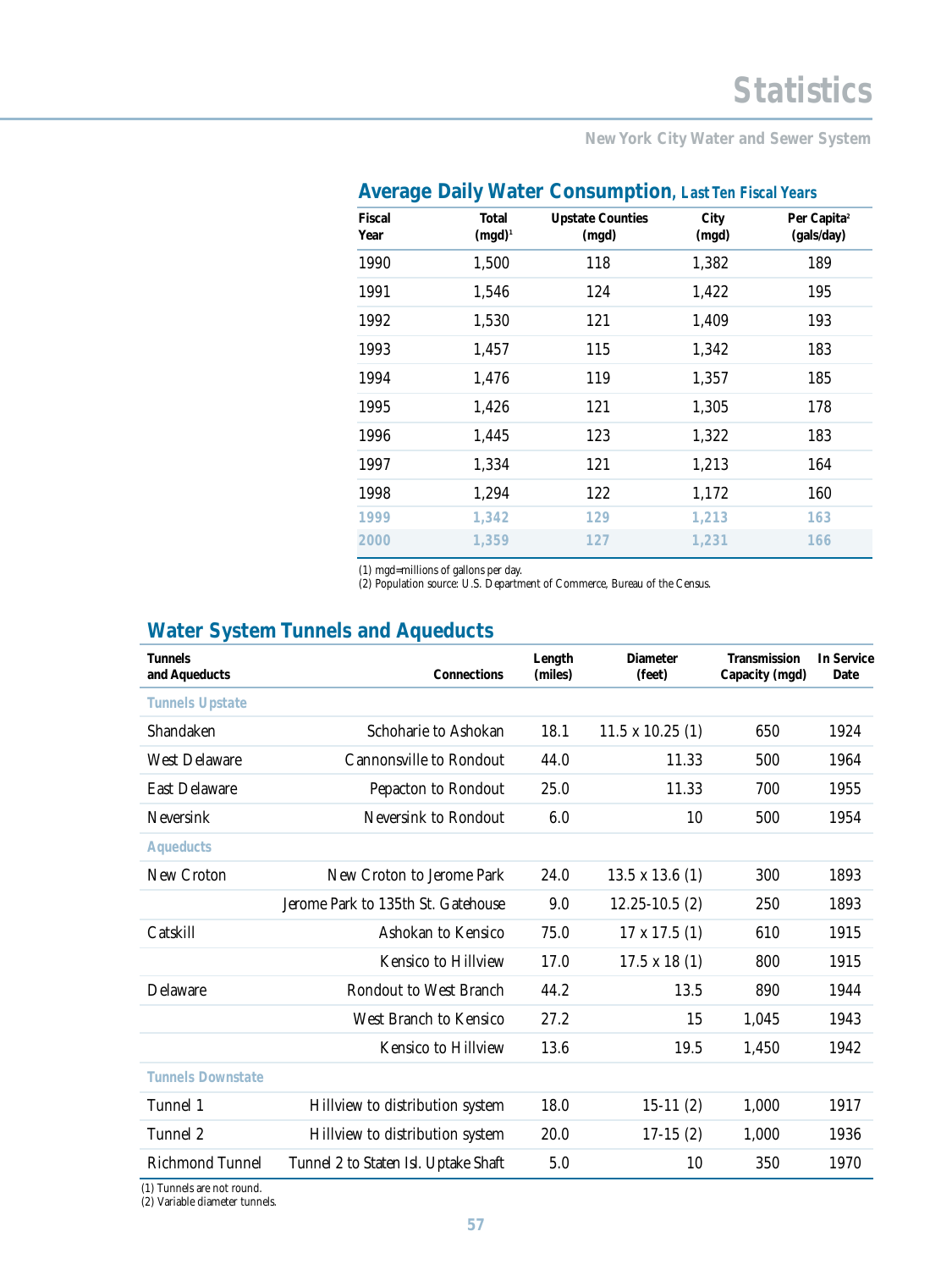# **Statistics**

**New York City Water and Sewer System** 

# **Largest System Customers**

The New York City Housing Authority The City of New York The New York City Health and Hospitals Corporation Consolidated Edison Company of New York, Inc. The Board of Education of the City of New York The Riverbay Corporation (Co-op City)

# **Water Pollution Control Plants Dry Flow**

| Plant              | <b>Design Flow</b><br>$(mgd)^1$ | 12 month avg.<br>July 99-June 00 | 12 month avg.<br>July 98-June 99 |
|--------------------|---------------------------------|----------------------------------|----------------------------------|
| Wards Island       | 250                             | 190                              | 194                              |
| North River        | 170                             | 132                              | 136                              |
| <b>Hunts Point</b> | 200                             | 114                              | 111                              |
| 26th Ward          | 85                              | 59                               | 61                               |
| Coney Island       | 100                             | 94                               | 95                               |
| Owls Head          | 120                             | 103                              | 105                              |
| Newtown Creek      | 310                             | 215                              | 222                              |
| <b>Red Hook</b>    | 60                              | 31                               | 32                               |
| Jamaica            | 100                             | 77                               | 77                               |
| Tallmans Island    | 80                              | 51                               | 53                               |
| <b>Bowery Bay</b>  | 150                             | 109                              | 103                              |
| Rockaway           | 45                              | 20                               | 19                               |
| Oakwood Beach      | 40                              | 25                               | 25                               |
| Port Richmond      | 60                              | 31                               | 33                               |
| Total              | 1,770                           | 1,250                            | 1,266                            |

(1) mgd=millions of gallons per day.